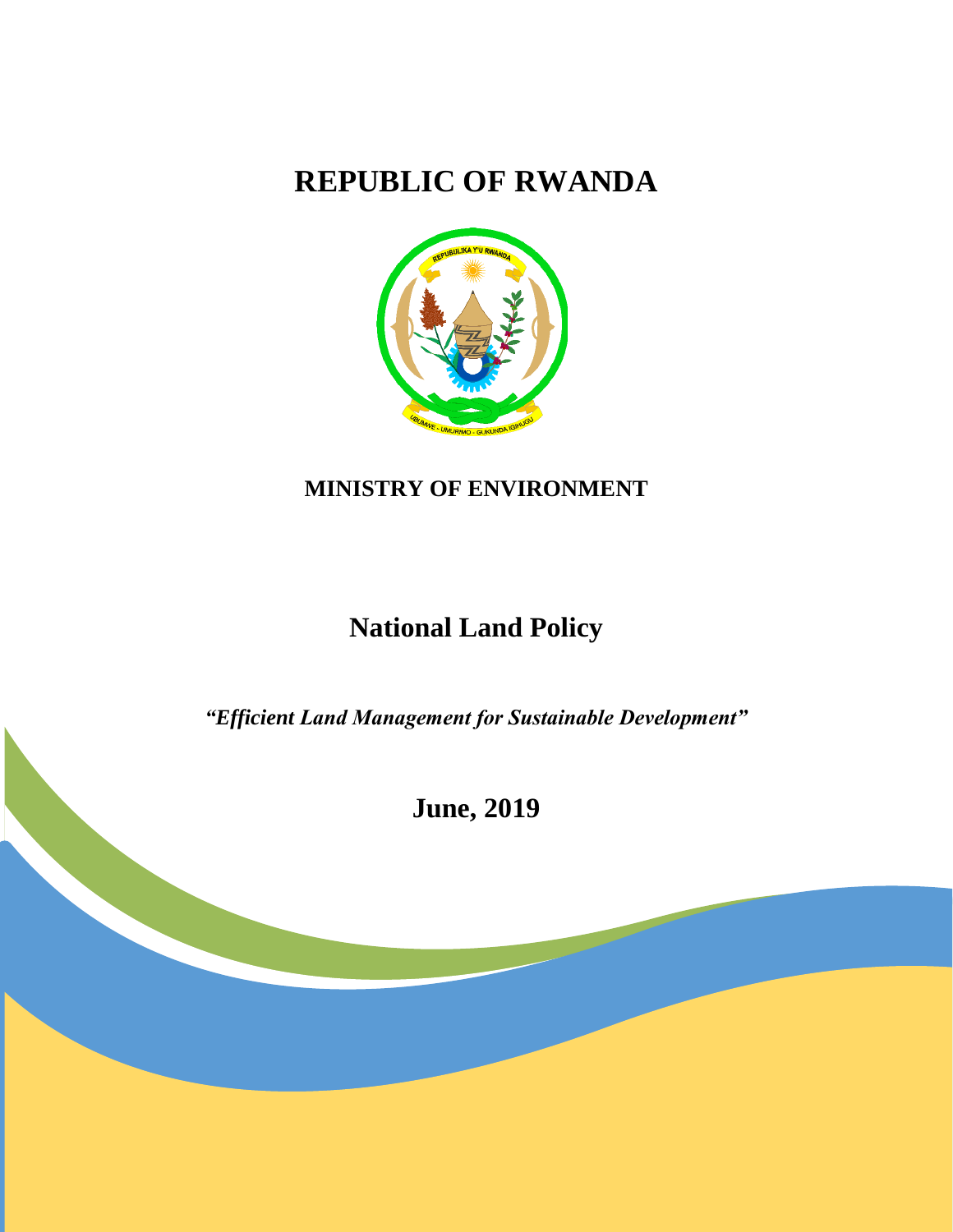## <span id="page-1-0"></span>**Table of Contents**

| 2.1.1.    |                                                      |  |
|-----------|------------------------------------------------------|--|
| 2.1.2.    |                                                      |  |
|           |                                                      |  |
| 2.2.1.    |                                                      |  |
| 2.2.2.    |                                                      |  |
| 2.2.3.    |                                                      |  |
|           |                                                      |  |
| <b>3.</b> | Vision, Mission, Objectives and Guiding Principles15 |  |
|           |                                                      |  |
|           |                                                      |  |
|           |                                                      |  |
|           |                                                      |  |
|           |                                                      |  |
|           | $-$ [i] $-$                                          |  |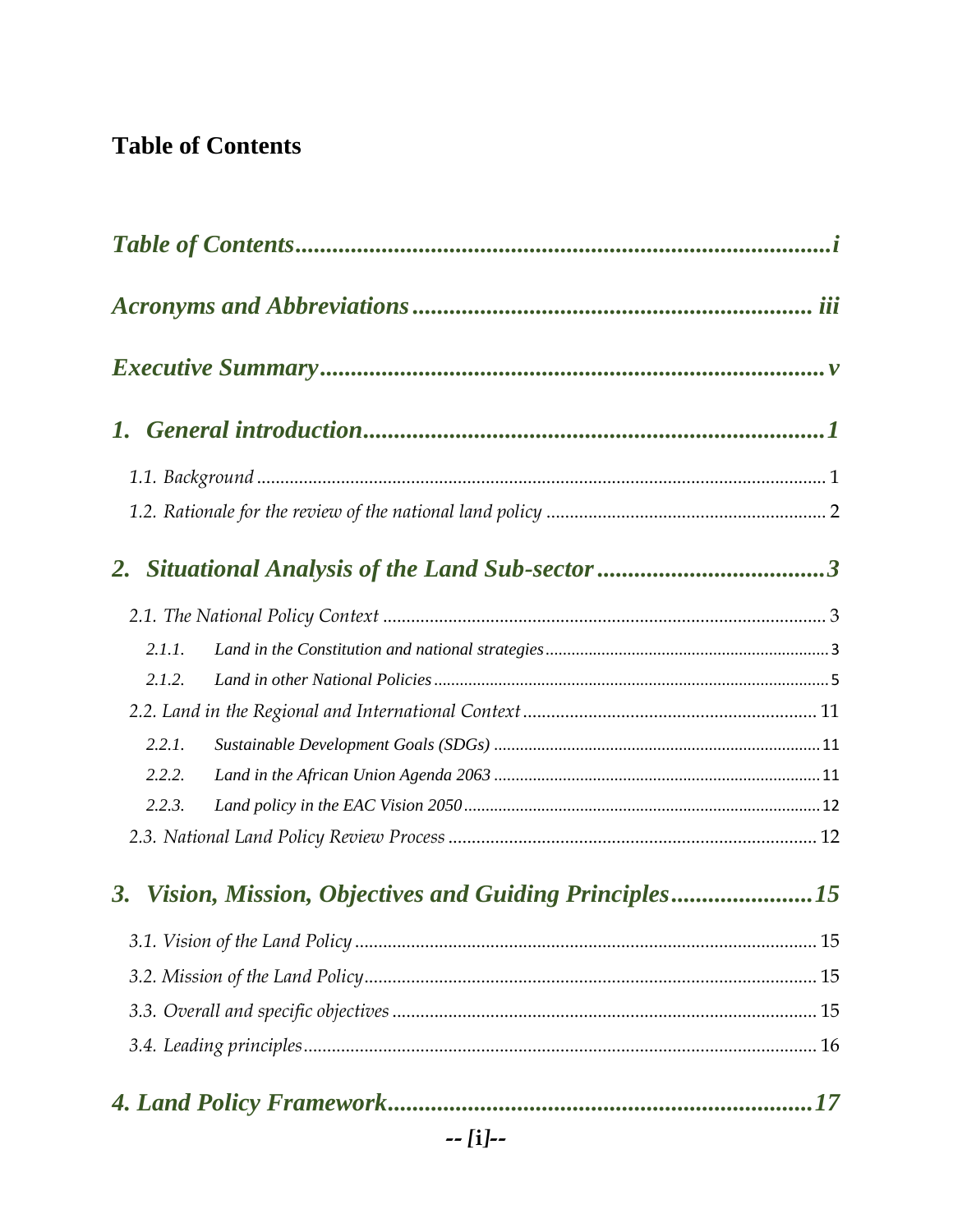| 4.1.1. |                                                                    |  |
|--------|--------------------------------------------------------------------|--|
| 4.1.2. |                                                                    |  |
|        |                                                                    |  |
| 4.2.1. |                                                                    |  |
| 4.2.2. |                                                                    |  |
| 4.2.3. |                                                                    |  |
|        |                                                                    |  |
| 4.3.1. |                                                                    |  |
| 4.3.2. |                                                                    |  |
| 4.3.3. |                                                                    |  |
| 4.3.4. | Institutional and Coordination Framework of the Land sub-sector 31 |  |
|        |                                                                    |  |
|        |                                                                    |  |
| 5.1.1. |                                                                    |  |
| 5.1.2. |                                                                    |  |
| 5.1.3. |                                                                    |  |
| 5.1.4. |                                                                    |  |
| 5.1.5. |                                                                    |  |
| 5.1.6. |                                                                    |  |
| 5.1.7. |                                                                    |  |
|        |                                                                    |  |
| 5.2.1. |                                                                    |  |
| 5.2.2. |                                                                    |  |
| 5.2.4. |                                                                    |  |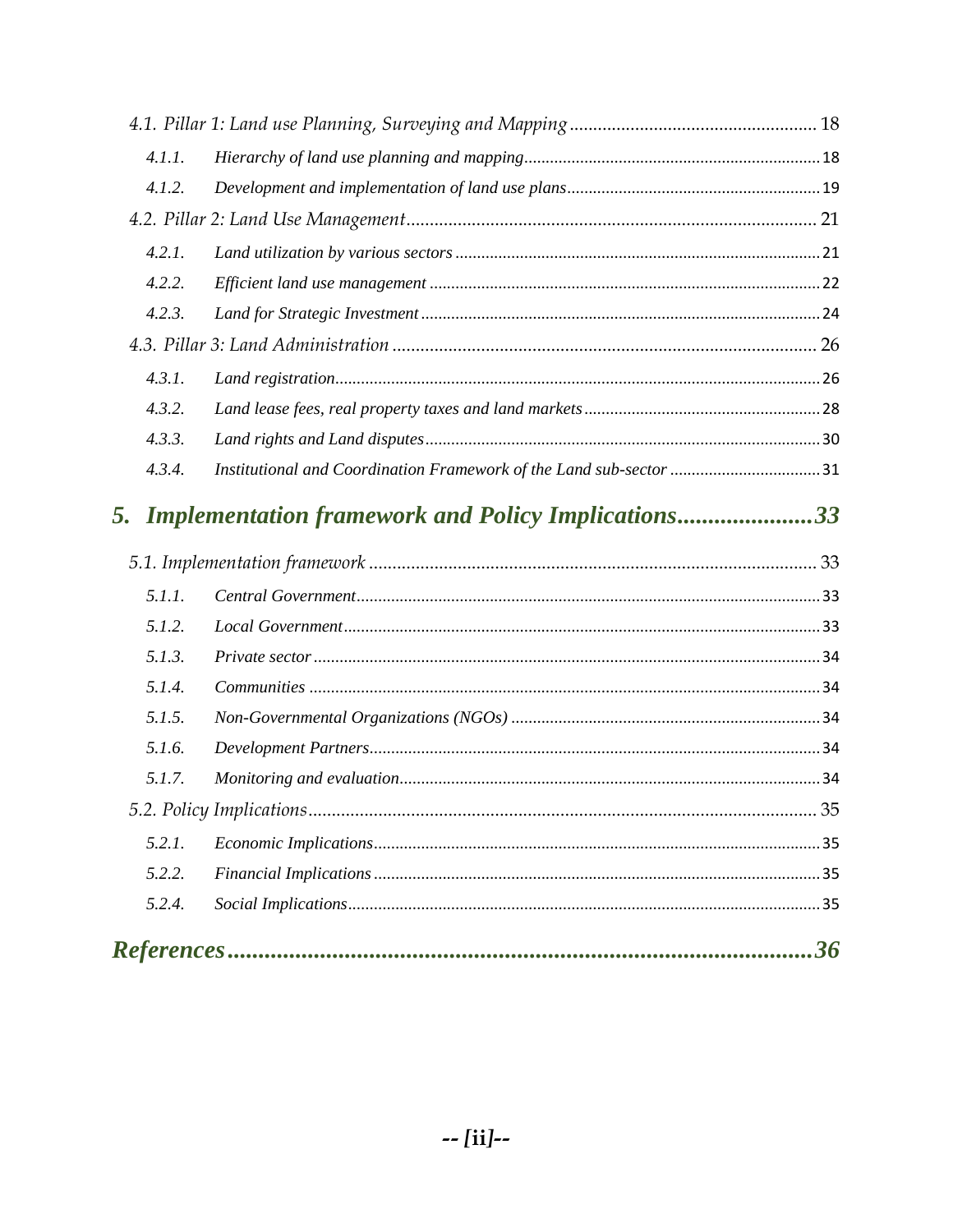# <span id="page-3-0"></span>**Acronyms and Abbreviations**

| <b>AUC</b>       | <b>African Union Commission</b>                            |
|------------------|------------------------------------------------------------|
| <b>DDS</b>       | <b>Districts Development Strategy</b>                      |
| EAC              | <b>East Africa Community</b>                               |
| <b>EDPRS</b>     | <b>Economic Development and Poverty Reduction Strategy</b> |
| <b>ENR</b>       | <b>Environment and Natural Resources</b>                   |
| <b>FAO</b>       | Food and Agriculture Organization of the United Nations    |
| <b>FDI</b>       | Foreign Direct Investment                                  |
| <b>GIS</b>       | Geographic Information System                              |
| HA               | Hectare                                                    |
| <b>INES</b>      | Institut d'Enseignement Supérieur                          |
| <b>IRPV</b>      | <b>Institute of Real Property Valuers</b>                  |
| LAIS             | Land Administration Information System                     |
| <b>LPG</b>       | <b>Liquefied Petroleum Gas</b>                             |
| <b>LTR</b>       | Land Tenure Regularization                                 |
| <b>MINECOFIN</b> | Ministry of Finance and Economic Planning                  |
| <b>MIGEPROF</b>  | Ministry of Gender and Family Promotion                    |
| <b>MININFRA</b>  | Ministry of Infrastructure                                 |
| <b>MINIJUST</b>  | Ministry of Justice                                        |
| <b>MINALOC</b>   | Ministry of Local Government                               |
| <b>MINAGRI</b>   | Ministry of Agriculture and Animal Resources               |
| NST-1            | National Strategy for Transformation                       |
| ORLT             | Office of the Registrar of Land Titles                     |
| <b>PPP</b>       | Public-Private-Partnership                                 |
| <b>PSF</b>       | <b>Private Sector Federation</b>                           |
| <b>RAB</b>       | Rwanda Agriculture Board                                   |
| <b>REMA</b>      | Rwanda Environment Management Authority                    |
| <b>RTDA</b>      | Rwanda Transport Development Authority                     |
| <b>RLMUA</b>     | Rwanda Land Management and Use Authority                   |
|                  |                                                            |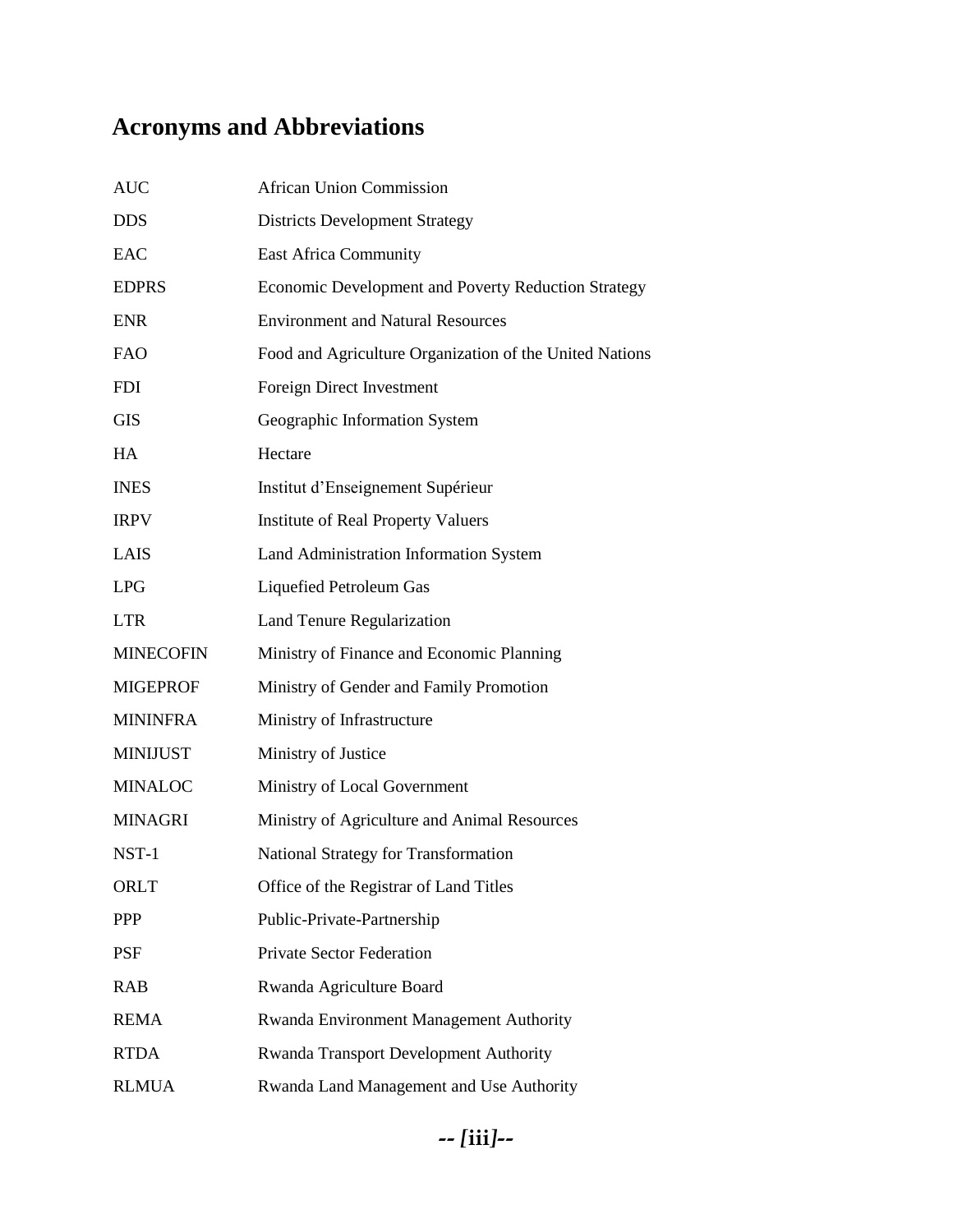| SDGs        | Sustainable Development Goals               |
|-------------|---------------------------------------------|
| SEZ         | Special Economic Zone                       |
| <b>UNEP</b> | <b>United Nations Environment Programme</b> |
| UR          | University of Rwanda                        |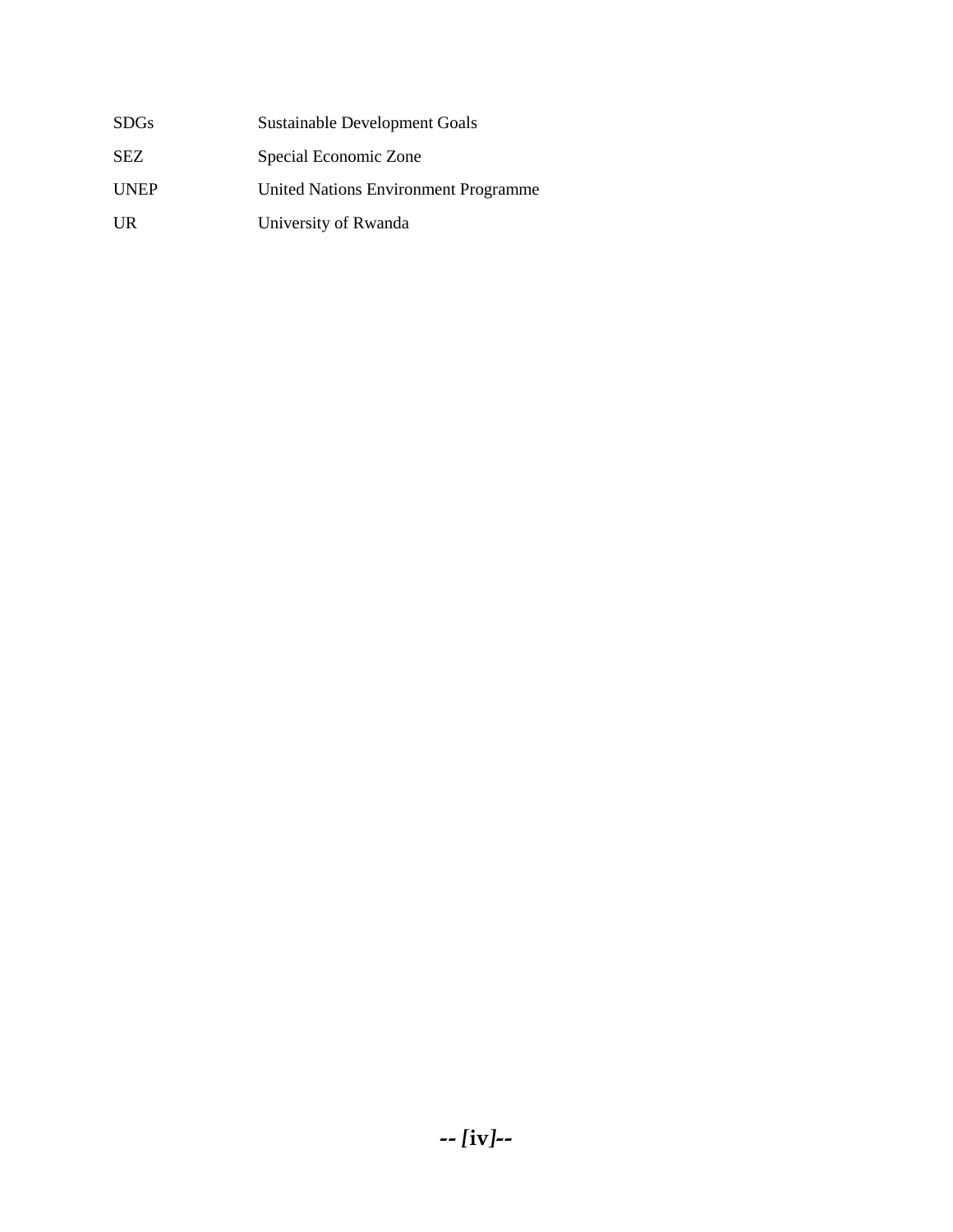## <span id="page-5-0"></span>**Executive Summary**

This policy comes at a very important stage when Rwanda is embarking into a shift towards becoming an upper-middle income country by 2035 and a high-income country by 2050. In this respect, the country has already designed its National Strategy for Transformation (NST1) that will serve as the implementation plan and strategy for the remainder of Vision 2020 (2019-2020) and the first four years (2021-2024) of the Vision 2050.

This revised land policy builds on the achievements of the 2004 land policy and ensures continuity of the unfinished agenda in different land thematic areas such as land use planning, land use management and land administration. The 2004 land policy focused mainly on land administration (e.g. Land law reform, securing land rights and tenure, administration of land fees and taxes, land registration and decentralization of land services), but left important gaps on new emerging issues related to efficient land management for sustainable development.

Other achievements include but not limited to: The adoption of the organic land law (2005), establishment of the National Land Commission and the Office of Registrar of land tittles (2006/7), adoption of the land law (2013), establishment of the National Land Center which kept changing names over time, successful implementation of LTR program with 11.4 million land parcels registered, development of the national land use and development master plan, development and operationalization of LAIS (since 2008), etc.

Furthermore, the revised land policy will focus on efficient use and management of land to support the national transformation goals without compromising the benefits of future generations. For this purpose, actions proposed to be implemented in the course of this policy are organized around three main pillars (land use planning, surveying and mapping; land use management; and land administration) with eight thematic areas: (i) land use planning, surveying, and mapping, (ii) land utilization by various sectors, (iii) efficient land use management, (iv) land for private sector investment, (v) land registration, (vi) administration of land lease fees, real property taxes, and land markets, (vii) securing land rights and management of land disputes, and (viii) institutional and coordination framework of the land sub-sector.

The above thematic areas were informed by findings of the situation analysis and consultations conducted at central government, local government entities, and community level. The analysis revealed key policy issues facing the land sub-sector that were translated into the proposed policy actions. Cognizant of the progress made during implementation of the 2004 land policy, especially in the areas of land administration.

In this policy, some policy actions propose radical changes that need to be considered to support the development goals and address emerging development issues. Other policy actions focus on improving and upgrading the current land management system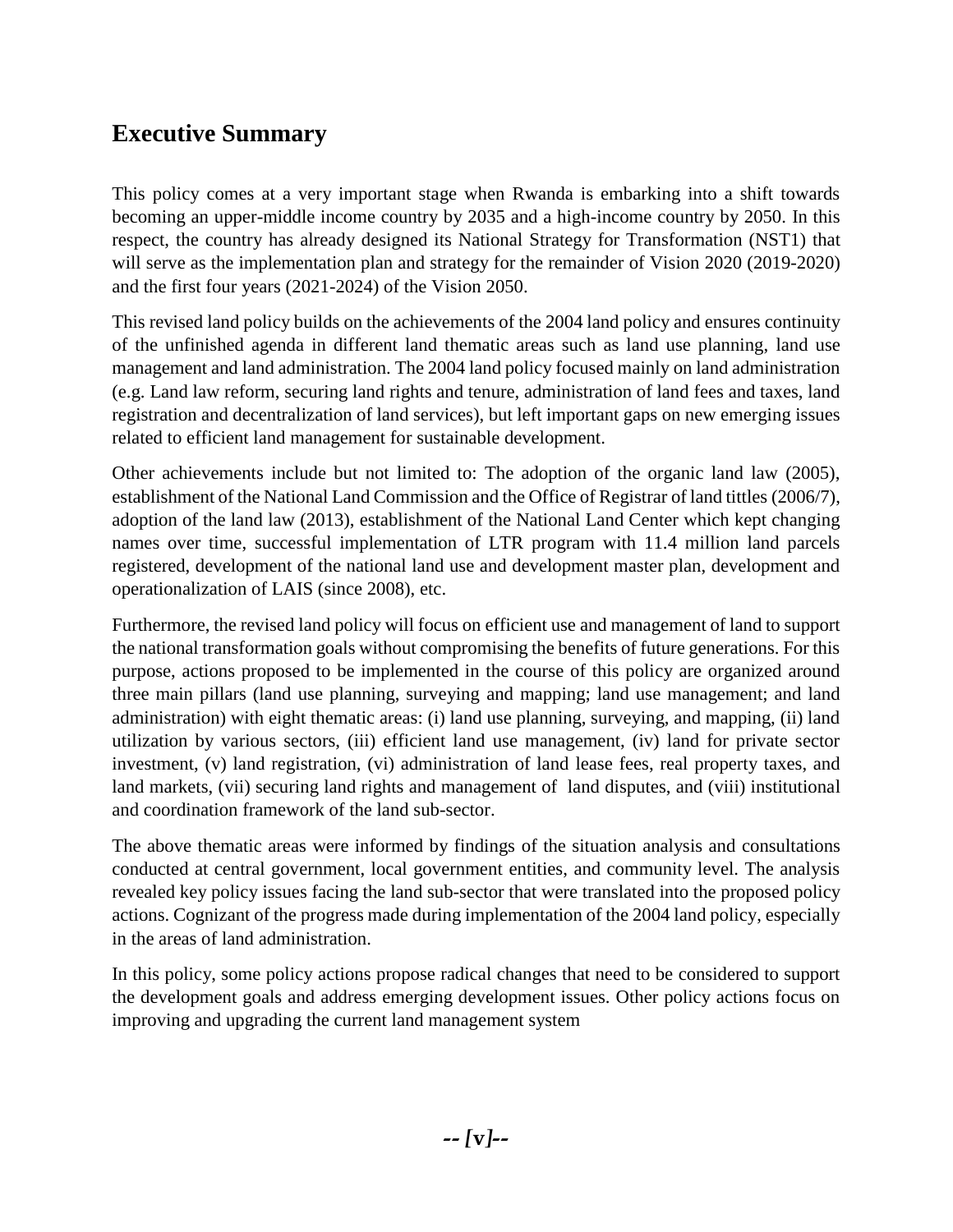The changes proposed in this policy are made along the various pillars of the land management as outlined below:

- (1) *Land use planning, surveying, and mapping:* in this pillar, one of the proposed major changes is a shift from a district boundary-based planning to a sectorial and land suitability based planning. At central level, the policy proposes two levels of land use master plans, namely the National Land Use and Development Master Plan and the Sector Land Use Master Plan, and land use plans at local level (districts and CoK). Currently, the Sector Land use Master Plan is not part of the land use planning hierarchy. Under this policy, it is proposed that all the sectors linked to land management system shall develop their respective Sector Land Use Master Plans with reference to the National Land Use and Development Master Plan which serves as the overall guiding tool in matters related to land use planning across the country.
- (2) *Land Use Management*: this pillar provides guidance on how to efficiently use and manage all the available lands across sectors as per the national land use and development master plan and sector level land use master plans. A particular emphasis is put on how to secure and demarcate land to support strategic investments, and measures for efficient use of the available land. The policy further proposes the Ministry in charge of land to be the custodian of all state-owned land while other ministries and agencies are considered as land users.
- *(3) Land administration:* in this pillar, the policy orientation is to strengthen the current land administration system, effective administration of land related fees and real property taxes, reduce land related disputes, enforce the land sub-sector coordination and develop a dynamic institutional arrangement to enhance the governance of the land sub-sector.

A five-year implementation strategy of this policy has been developed to guide interventions by government and all stakeholders. Roles and responsibilities of different stakeholders are described in the implementation framework of this policy, which calls for more integrated and inclusive approaches in the planning and implementation of the proposed policy actions.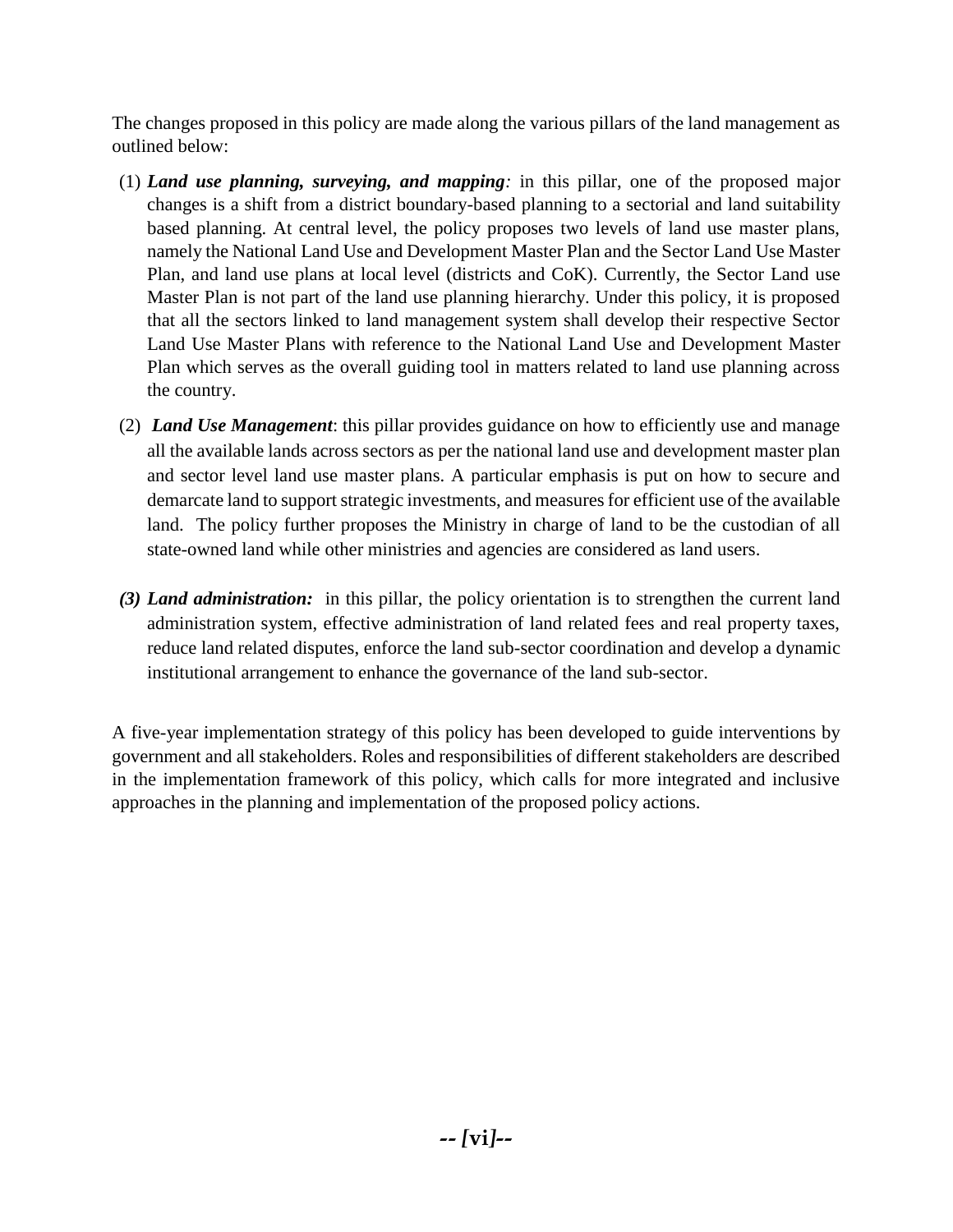## <span id="page-7-0"></span>**1. General introduction**

## <span id="page-7-1"></span>*1.1. Background*

Following the recovery period after the Genocide committed against Tutsi in 1994, the year 2000 marked a shift in the national development agenda from emergency-led interventions towards a sustainable development as envisioned in the Vision 2020.

The role of land in supporting the country's development and growth was critical especially to those sectors relying on land including agriculture, forestry, industry, livestock, tourism and settlement among others. For example, about 70% of Rwanda's land is in agriculture and forestry uses, 5.7% for livestock, 8.5% for residential use, and 0.2% for industry in  $2015<sup>1</sup>$ .

It is projected that the total population of Rwanda will reach between 16.9 million (high scenario) and 15.4 million (low scenario) by 2032 compared to 10.5 million in  $2012^2$ . Accordingly, this growth will translate into growth in urban populations that in turn will exacerbate pressure on land, settlements, and physical infrastructure. Within this context, there is need to revisit the land use planning and land use management policy framework in order to ensure that future development of new houses for settlement and other development facilities are sufficient for such population increase.

Land is further expected to support modern infrastructure and improved livelihoods in terms of urbanization and smart cities enshrined in the country's Vision 2050. The urbanization rate is estimated to increase from 17.3% in 2015 to 70% in 2050. There is a close link between land use and investment in infrastructure development. This calls for a connection between both economic and spatial planning in order to integrate national development priorities within national land use plans to increase the economic dividend of urbanization<sup>3</sup>.

Modernization of agriculture will also require innovation in efficient land use management. Land will support key strategic interventions to increase agriculture and livestock productivity. The total agricultural sector production in 2016 was estimated at Frw 2 trillion of which food crops was a dominant sub-sector taking up 58% of the sector's overall size, forestry constituting 21%, livestock 12%, export crops 7%, and aquaculture 1%<sup>4</sup> .

 $\overline{a}$ 

<sup>&</sup>lt;sup>1</sup> NISR, 2018.

<sup>2</sup> NISR (2014): RPHC4: Population Projections.

<sup>3</sup> Minecofin (2017). Rwanda: Future Drivers of Growth – Innovation, Integration, Agglomeration, and Competition: Faster Urbanization, Greater Agglomeration. Ministry of Finance and Economic Planning, Kigali, Rwanda.

<sup>4</sup> MINAGRI (2017).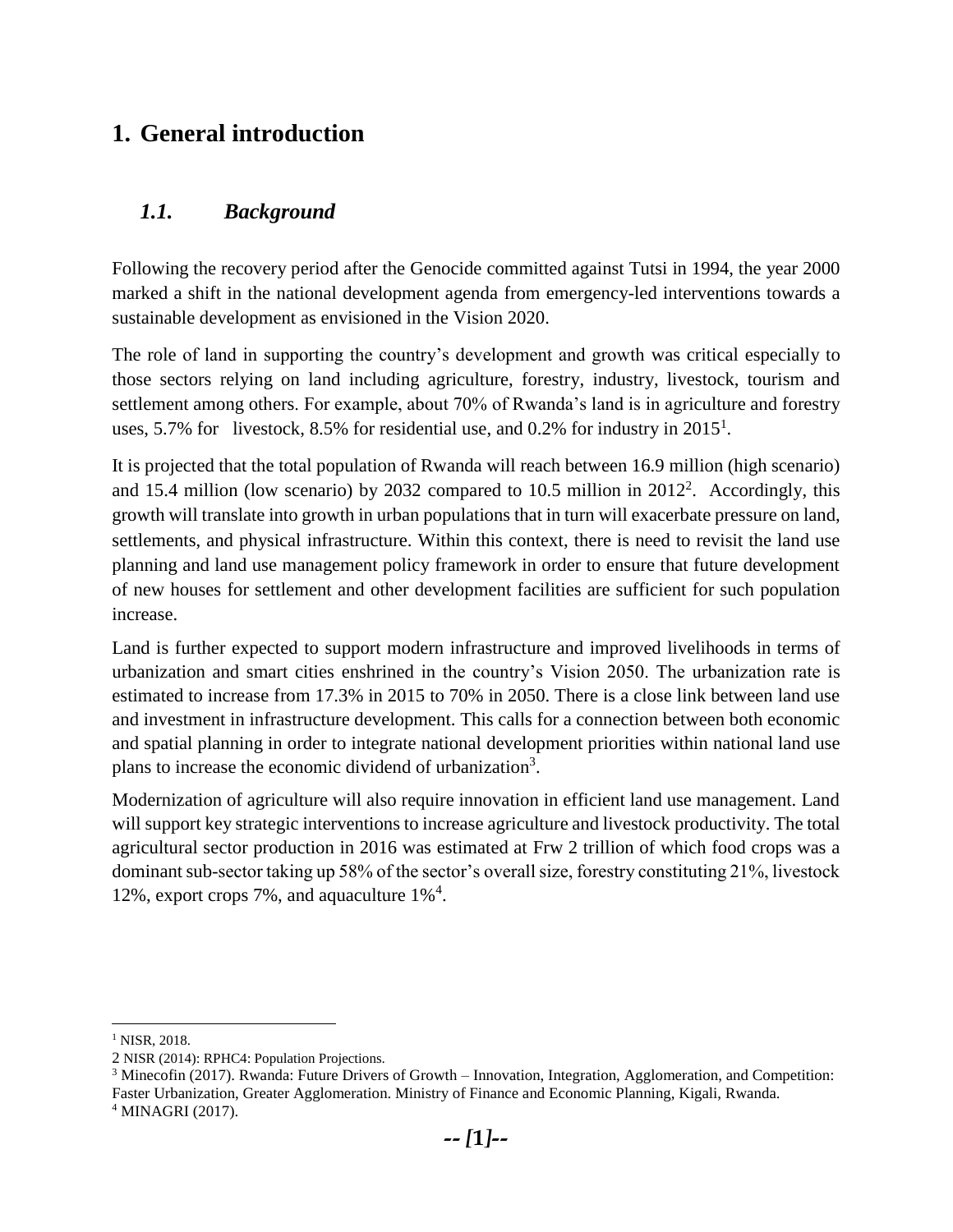Since the introduction of the land policy in 2004, the land sub-sector has undergone significant legal, institutional, and land administration reforms. A number of laws and regulations have been in place such as the 2013 land law, demarcation, digitization and registration of 11.4 million of land parcels<sup>5</sup>. Land registration improved land tenure security especially for women and led to considerable increases in farmers' investment in their own soils (Ali et al. 2014).

The convergence from the literature is that before the 2004 land policy, all previous land reforms during pre- and post-colonial periods were dominated by the customary land tenure systems, characterized by unclear land rights and tenure insecurity (see Place and Hazell, 1993; Musahara and Huggins, 2005; Rurangwa, 2013; Bizoza, 2015)<sup>6</sup>. The post-2004 reforms therefore, introduced a framework to ensure private land rights, contributing to the country's social and economic development (Deininger et al. 2011; Ali et al. 2014).

This policy is backed by a general understanding that land will remain a fixed and a very critical asset, its use requires therefore more innovative economic options to ensure efficient land use and management in support of various development programs across the sectors without compromising the benefits of the future.

Taking stock of 15 years of implementation of the 2004 land policy, justifies the need to integrate the new national development aspirations as embedded in the National Strategy for Transformation (NST-1) as well as in the Vision 2050.

## <span id="page-8-0"></span>*1.2. Rationale for the review of the national land policy*

The justification for reviewing the 2004 National Land Policy is fourfold. Firstly, over the past fifteen years, there have been significant improvements in land management with implications on the overall context of the land sub-sector in Rwanda. For instance, there have been legal and institutional reforms e.g. organic land law (2005), land law (2013) , establishment of the national land commission (2006), establishment of the office of Registrar of land tittles (2006/7), establishment of the National Land Center currently known as RLMUA (2017), successful implementation of Land Tenure Regularization (LRT) program with 11.4 million land parcels registered, development of the national land use and development master plan and the development and operationalization of Land Administration Information System (since 2008).

These achievements among others, demonstrate how the focus of the 2004-land policy, though successful, was more tied on land administration and less on land use management. Going forward, and also taking into account the current national development context, more focus will be on land use planning and management while ensuring continuity and sustainability in land administration.

Secondly, Rwanda is currently undergoing a very crucial planning phase of its long-term transformational development. Indeed, the year 2018 marked the end of EDPRS-2 while the Vision 2020 will end next year. At the same time, the National Strategy for Transformation (NST1) was

 $\overline{\phantom{a}}$ <sup>5</sup> LAIS database 2018, RLUMA, Ministry of Land and Forestry

<sup>6</sup> AfDB (2016). Land tenure regularization in Rwanda: Good Practices in Land Reform. African Natural Resource Centre, African Development Bank, Abidjan Cote D'Ivoire.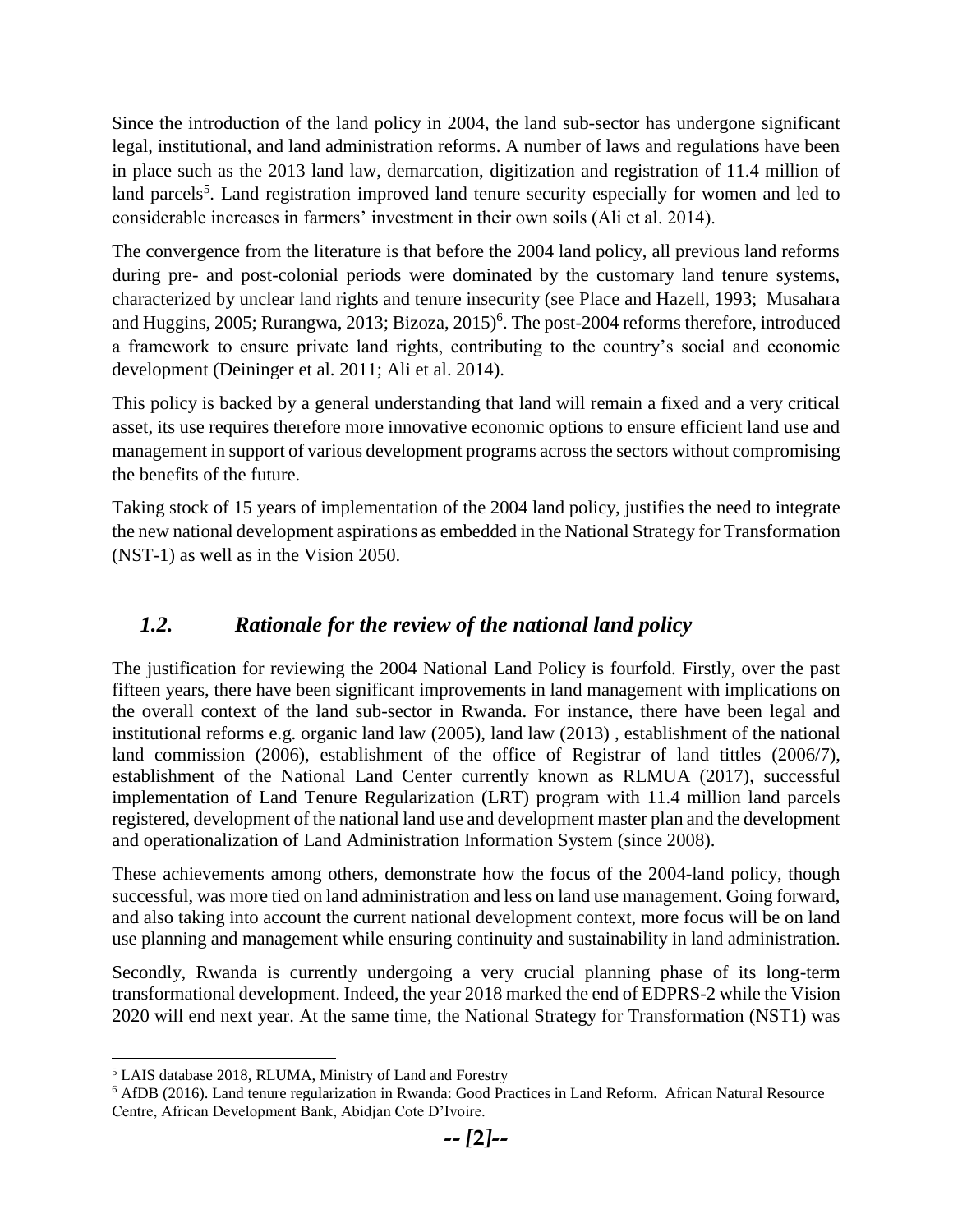developed and is being implemented. Further, the Vision 2050 is in its development phase. Hence, a new land policy is required to inform and guide the implementation of the above development strategies.

Thirdly, the 2004 national land policy ought to be reviewed in order to ensure that new global and regional commitments that are specific to land are effectively integrated and mainstreamed in the national development program.

Finally, this new land policy is meant to provide guidance on effective coordination for optimal use and management of land to manage competing priorities and interests over land use across sectors.

## <span id="page-9-0"></span>**2. Situational Analysis of the Land Sub-sector**

This section positions land in the national, regional and international policy context. It also provides an overview of key achievements under the 2004 land policy to inform the assessment of the remaining key issues currently facing the Land sub-sector and orientation for this new land policy.

## <span id="page-9-1"></span>*2.1. The National Policy Context*

This section describes how land management is considered in the Constitution of the Republic of Rwanda as well as in national strategies and policies that are linked to the land management.

## <span id="page-9-2"></span>*2.1.1. Land in the Constitution and national strategies*

## *(1) National Constitution*

The Constitution of the Republic of Rwanda of 2003 as amended in 2015 acknowledges that Rwanda's territory comprises of areas covered by land, rivers, lakes, and airspace located within the borders of the Republic of Rwanda (Article 5). It also provides that "private ownership of land and other rights related to land are granted by the State. A law determines modalities of concession, transfer, and use of land" (Article 35).

## *(2) Rwanda's Vision 2020*

According to Rwanda's Vision 2020, land use management is a fundamental tool for the national development. The aim is to ensure that every development plan is guided by the land use master plan with a land tenure regularization that increases security of ownership and improve productive land usage. Through the Vision 2020, Rwanda proposes to pursue a harmonious policy on organized and grouped settlement commonly known as *Imidugudu*. The Vision also emphasizes land use consolidation as a mechanism to create adequate space for modern and viable agriculture farming system<sup>7</sup>.

 $\overline{\phantom{a}}$ <sup>7</sup> Government of Rwanda, Vision 2020.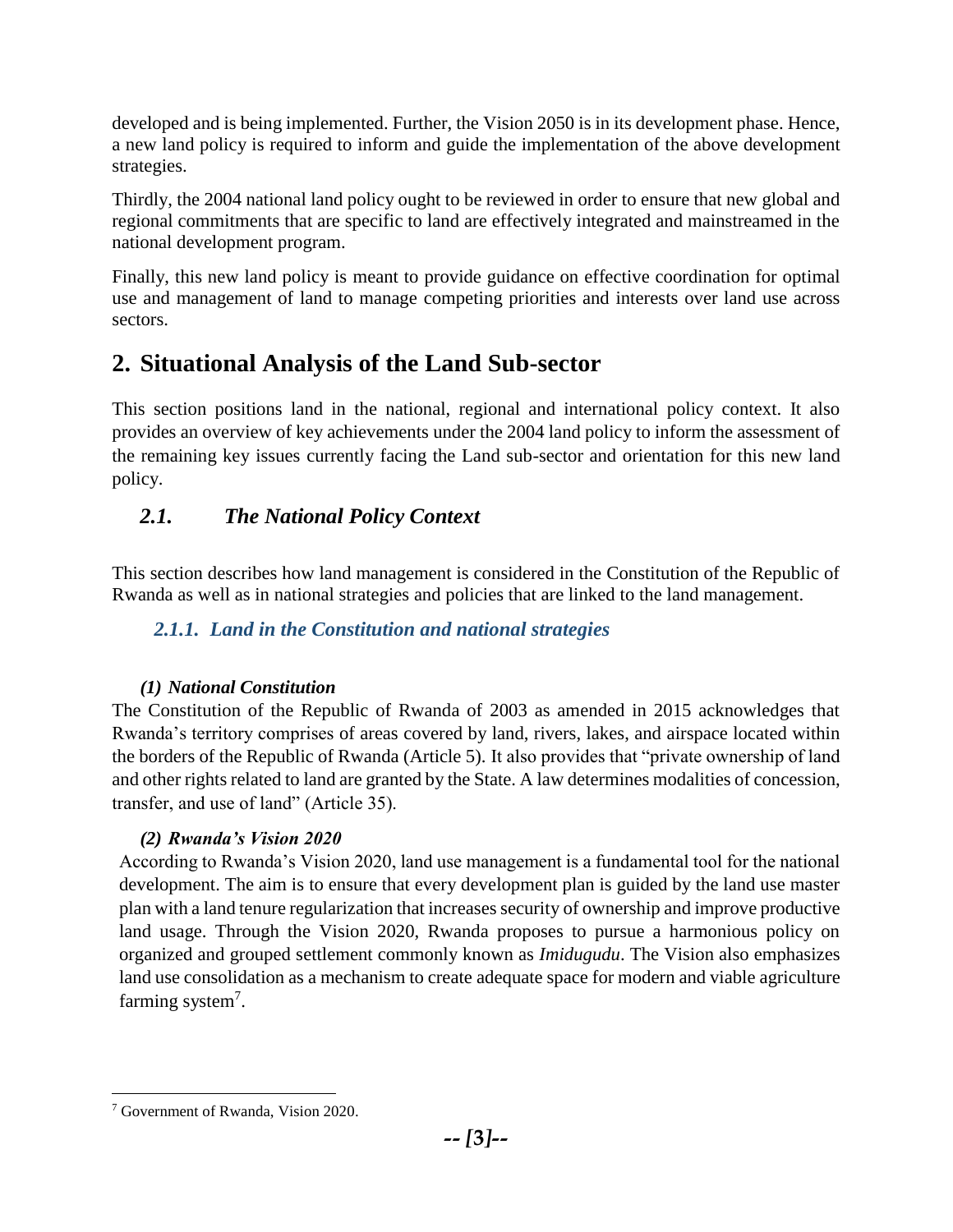#### *(3) Economic Development and Poverty Reduction Strategy (EDPRS-2)*

Integrated Approach to Land Use and Human Settlements has been one of the key priorities throughout the implementation of EDPRS-2. Given its scarcity, land allocation for agriculture, industry and settlements is highlighted as a key factor in determining growth in rural areas under EDPRS-2. The challenge was how to manage and administer a range of land use issues, from dealing with land allocation to managing land disputes amongst smallholders. The more efficient the system is the more investment and income generation are likely to occur. Therefore, the EDPRS-2 focused on the need for strengthening two functions: overall land use allocation for development and the decentralized process of land allocation and management. Growth in highquality human settlements will depend on effective land management and the framework of infrastructure and services especially in rural areas $8$ .

#### *(4) National Strategy for Transformation (NST-1)*

The National Strategy for Transformation (NST-1) is the new Government strategy replacing EDPRS-2 and will cover the period of seven years from 2017 to 2024. The aspiration of this NST-1 with respect to land is "*strengthening land administration and management to ensure optimal*  allocation and use of land<sup>"9</sup>. This goal entails the need to improve the current land governance and management to address the existing deficiencies in the land allocation and use for various interests.

#### *(5) District Development Strategies (DDSs)*

DDSs are developed to support and contextualize the implementation of the NST-1 based on districts' specific potentialities. Therefore, the DDSs show the new development aspirations and innovations that will drive the District's contribution towards national goals over the next seven years (2017-2024).

In addition to increasing land area available for agricultural purposes and promoting agricultural land use consolidation, hillside irrigation and marshlands development, the DDSs propose to strengthen land administration and management to ensure its optimal allocation and use. More specifically, DDSs emphasize on the need for improving urbanization based on District Land Use Plan. It includes:

- To develop and integrate urban and rural settlements;
- To implement existing districts' urban planning and development tools;
- To improve soil conservation, wetlands and river banks; and
- To sustainably improve environment protection.

#### *(6) Strategic Plan for Agricultural Transformation (PSTA-4)*

In the context of Rwanda's agriculture, the main production-limiting factor is land. In fact, the small plot size and limited land availability are major constraints to increasing productivity and profitability for most farmers. Furthermore, limited land resources coupled with population growth constrain agriculture land expansion and cause more land subdivision. Indeed, land subdivision is

 $\overline{a}$ <sup>8</sup> Government of Rwanda, EDPRS2

<sup>&</sup>lt;sup>9</sup> Government of Rwanda, NST1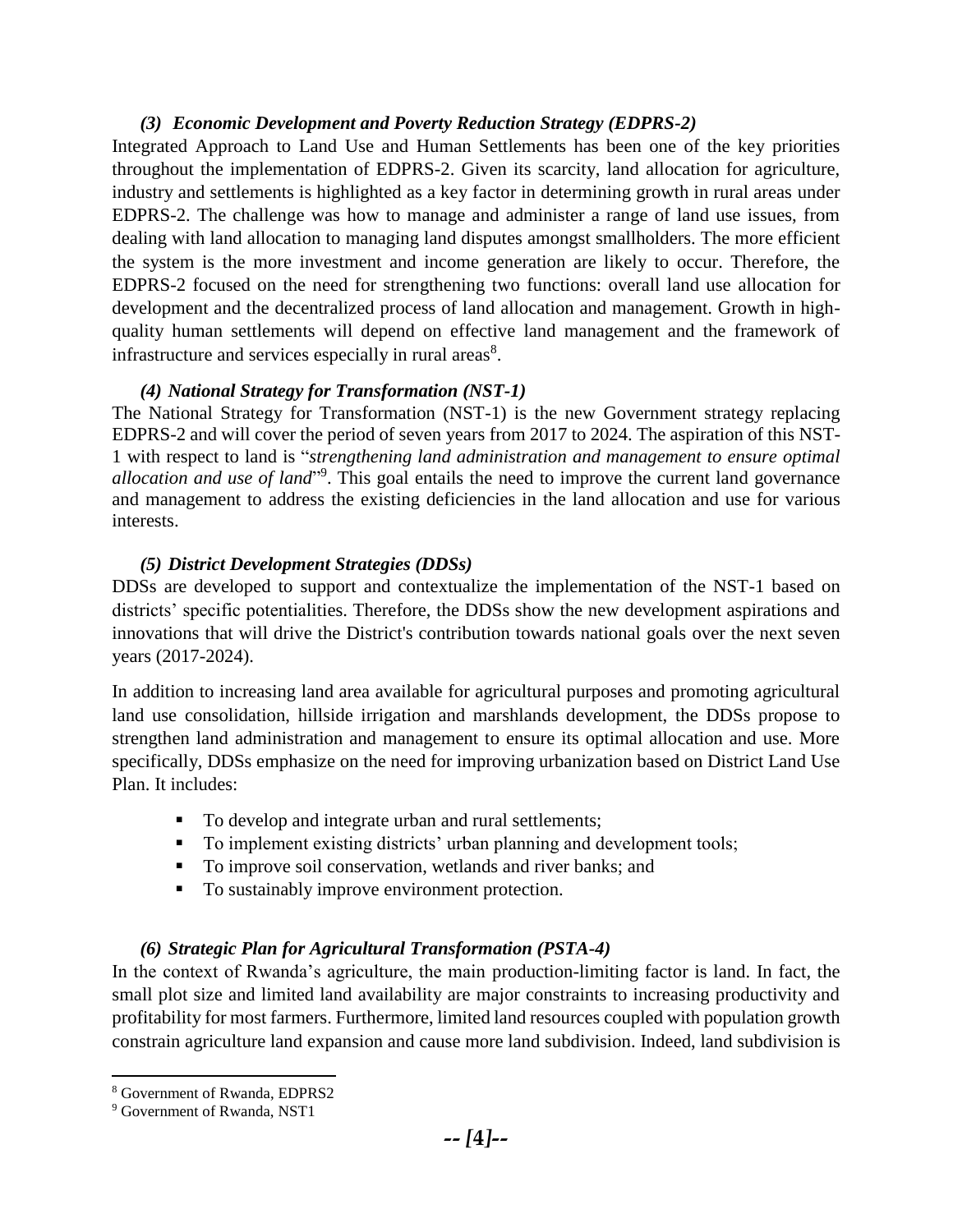a critical issue that Rwanda is facing. For instance, in 10 districts of the Western, Northern, and Southern Provinces, 40-50% of farmers have farmland of less than 0.2ha (46.4 per cent of national total arable land). Extremely small farms are concentrated in Western Province (31 per cent of national total area) with 70% of farmers owning plots smaller than  $0.2$ ha of land<sup>10</sup>.

#### *(7) Strategic Plan for the Environment and Natural Resources Sector (2018-2024)*

The Environment and Natural Resources sector strategic plan's overall objective is to optimize and scale-up sustainable and climate resilient management of natural capital resources to anchor and accelerate achievement of Rwandan prosperity.

The specific objective with regards to land sub sector is to develop a holistic and integrated land management system to optimize productivity, building on successes in land administration/registration and improve established land use plans and systems; ensuring integrated sectoral, District and national-level management that is participatory, reliable and sustainable

### <span id="page-11-0"></span>*2.1.2. Land in other National Policies*

#### *(1) Agriculture Policy (2018)*

The policy aims at increasing productivity and commercialization for better food, nutrition, and incomes; promoting resilience and sustainable crop intensification; inclusive employment and improved farmer's skills; and ensuring an effective enabling and responsive environment<sup>11</sup>. Existing relationship between the land policy and the agriculture policy is observed in the areas of crop intensification program such as land use consolidation and the management of agricultural land, agriculture infrastructure (e.g. irrigation schemes and development of marshlands, postharvest handling facilities including storage and processing units), and land as a prime resource to support agriculture development.

#### **(2)** *Irrigation Policy (2015)*

The irrigation policy was developed to support the agriculture policy in terms of irrigation and puts more emphasis on marshland development. In 2010, Rwanda inaugurated the Irrigation Master Plan (IMP, 2010) which clearly identified the immediate need to "formulate an irrigation policy to foster the adoption of irrigation technology and development".

The policy envisages the increase of land under irrigation according to demand and feasibility with more emphasis on promoting and supporting irrigation for micro-scale (0-0.5ha), small scale (0.5- 2ha) and medium scale  $(2{\text -}20)$  with low pumping heads  $({\text -}50)$  gravity fed supplies, and marshland development as a priority. The policy does not determine the plot sizes targeted for irrigation as it will depend on the need to irrigate, the type of available investors in agriculture sector and types of crops to be irrigated. Few of the overlaps and conflicts identified include the competing uses of wetlands such as infrastructure development and environment protection.

 $\overline{a}$ 

<sup>10</sup> PSTA4, 2018

<sup>&</sup>lt;sup>11</sup> National Agriculture Policy (2018). Ministry of Agriculture, Kigali, Rwanda.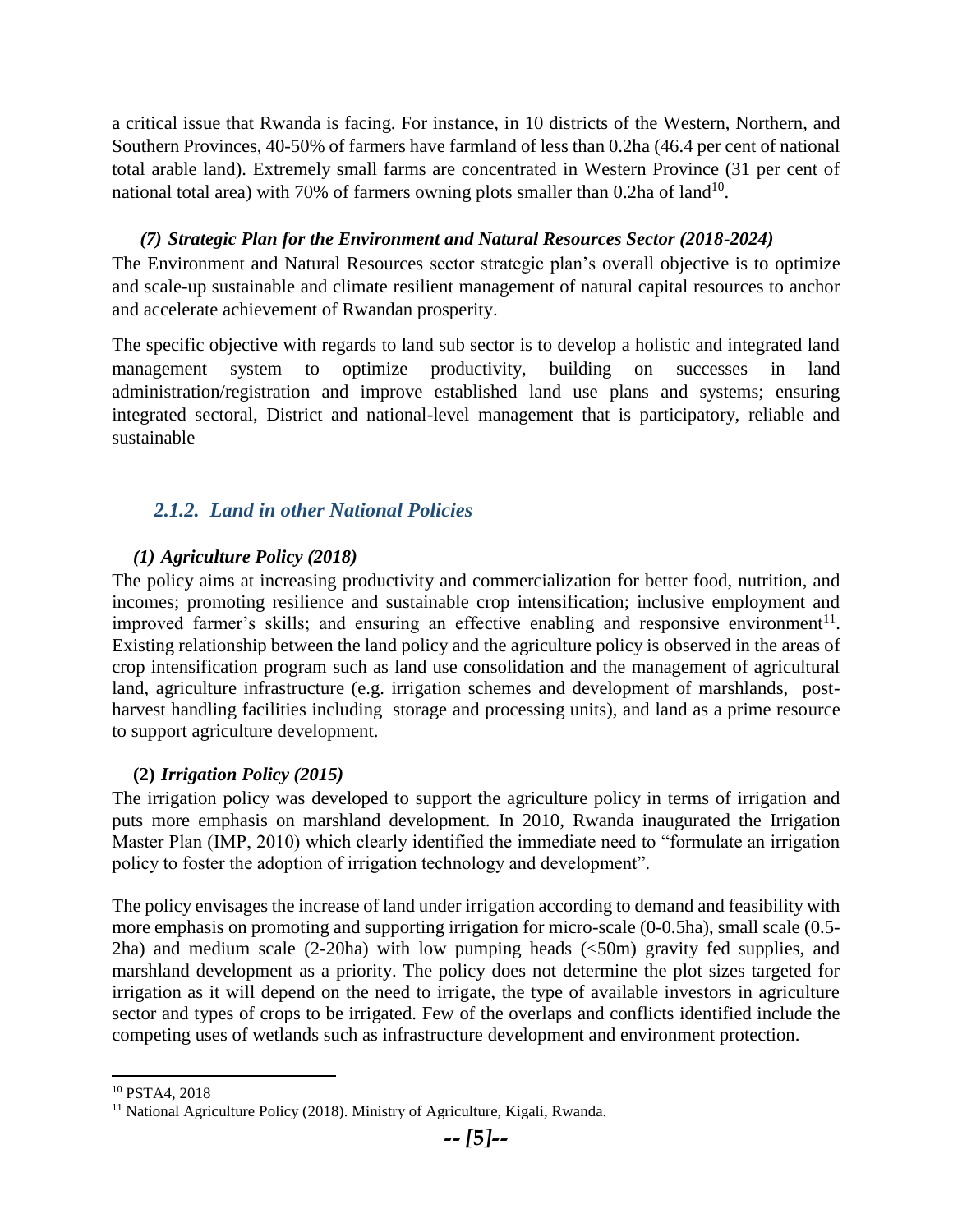#### **(3)** *Housing policy (2015)*

Housing policy relies on principles of integrated and coordinated planning and decision-making, efficient use of land, safeguarding of fertile agricultural land, and the adoption of green principles for economic growth. It recognizes land as a scarce resource with an increasing urban population, rising rural and urban consumption. The increasing demand for land for development and economic growth has to be well-balanced making its efficient use a key concern for Rwanda.

Transformation programs for land use attributions to housing development have to be carefully designed in view of the protection of natural and agricultural land resources. The national land use and development master plan came after the majority of land is owned by private individuals and companies. The actual residential constructions are being done by private individuals and most of the time with small housing investment on their own plots which will again complicate the land restructuring and replotting in the future.

#### *(4) National Urbanization Policy (2015)*

Urbanization is a strategic driver of economic development and a necessary condition for easing demographic pressures, while facilitating employment creation and sustainable land use. Urbanization also makes service delivery easier and more cost-effective by reducing travel distances and concentrating populations around service delivery points such as administrative buildings, schools and hospitals. The policy provides for densification, which aims at using land efficiently by phasing investment strategically and integrating green principles for development.

#### *(5) Mining Policy (2010)*

Mining like any other productive sector relies on land and is susceptible to potential conflicts between large-scale mines and community groups when strategies and mechanisms for conflict management are not effective. It is becoming increasingly challenging for mines, which demand a significant amount of area to operate, to coexist with the surrounding communities who depend largely upon land for their livelihoods. Especially issues of poor communication and preventable environmental accidents have been, and continue to be, the main cause of intense land use disputes between miners and the surrounding communities, and more so than many of the unavoidable environmental problems that occur at sites and which lead to progressive land degradation namely erosion, sedimentation and vegetation removal.

Conflict in land use is significant not only in different productive sectors but also in environmental and conservation sectors. The mining industry argues that some conservation areas should be considered as multiple land-use areas to allow exploration and mining in them. These areas would still be managed 'primarily for their conservation values' but also could allow for mining if it did not permanently damage those values, while conservationists disagree with this concept of multiple use, arguing that conservation areas are already catering for a multitude of uses, including ecological, scientific, recreational, aesthetic and spiritual, and that any mining in such areas would not be compatible with these uses. Therefore, the current concept of "green mining" have the potential to bring balanced solutions to the Rwandan mining sector in the proper management of land use, change of land use, proper mechanisms of expropriation in public interests.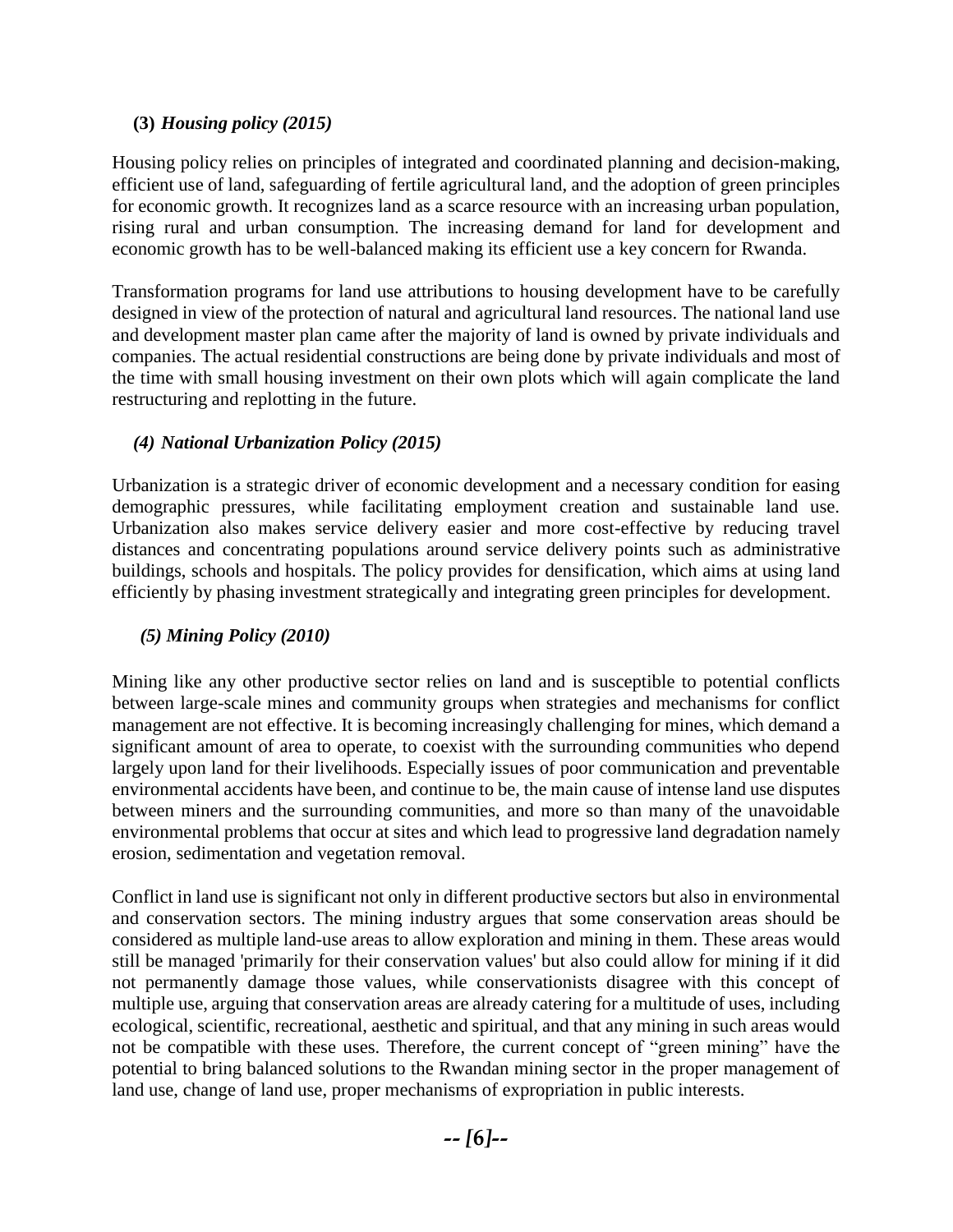#### *(6) Forestry Policy (2018)*

Rwanda has a clear national forestry policy and forestry law that govern forest land use. The goal is to make the forestry sector one of the bedrocks of economy and national ecological balance for sustainable benefits to all segments of the society. Reserved and protected areas such as wetlands are well protected with a buffer zone around them. A national Land Use and Development Master Plan was developed in 2011 to guide the overall land use and management, including forestry development across the country. Rewards schemes and tree planting schemes were introduced to ensure effective community participation in forest management and ownership by local community. However, this is not the case for protected areas and communities should be incentivized to engage in its management to improve conservation.

The existing national land policy stresses that agroforestry should be part of the agricultural landscape on the hills, given the fact that it contributes to soil protection. The long-term forest policy and strategy is to contribute to the sustainable land use management by having forest cover maintained at 30% while the natural forest ecosystem will be kept at 10.25 % of the country's territory managed as protected area by 2020. The latter will be achieved by using different approaches of landscape restoration especially on degraded land and for this, Rwanda has committed to an ambitious target to restore 2.0 million hectares to the Bonn Challenge by 2020.

#### *(7) Biodiversity Policy (2011)*

Biodiversity is often adversely affected by planning and development decisions and actions. This may be exacerbated by a failure to incorporate biodiversity considerations into regional and district plans, inadequate information and misguided decisions and inappropriate policies. The biodiversity policy institutionalizes the requirement for incorporation of biodiversity considerations in land-use planning and environmental assessment procedures.

Biodiversity across the landscape is negatively affected by land use changes, particularly agriculture, rural and urban development. It is critical to harmonize conflicting policies in key sectors such as land, agriculture, water, forestry, fishing and wildlife with a view to enhancing cross- and inter-sectorial linkages associated with joint land use planning which consider all aspect of the country's development pillars. Currently there are inadequate incentives to motivate communities and land owners to adopt land use practices that are compatible with biodiversity conservation and management. The policy advocates for promoting an ecological management approach to planning, whereby conservation is proactively incorporated into land-use plans as a specific land use.

#### *(8) National Water Resources Management Policy (2011)*

The water resources in Rwanda face growing challenges arising from pressures of rapidly changing demographic patterns, the demands of intensified socio-economic development, degradation resulting from unsustainable and inappropriate land use practices; and the uncertainties created by climate change, among others. Given the small size of the country, dependence on subsistence agriculture as the primary means of livelihood imposes severe pressure on land, with the majority of farmers cultivating less than one hectare.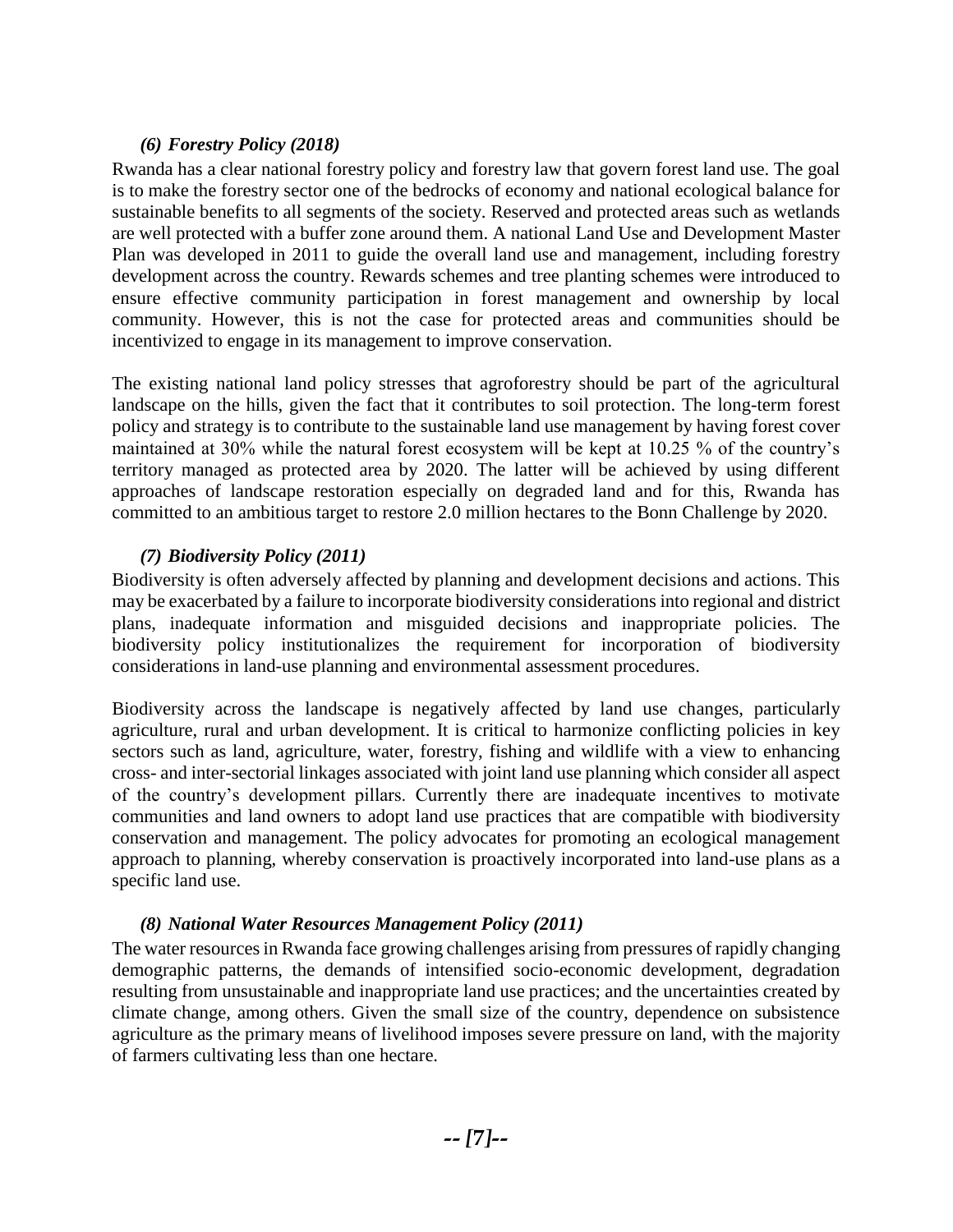Due to severe land pressure, farming activities have been taking place on steep slopes, exacerbating the degradation of land, and causing massive soil erosion, which in turn affect negatively water bodies and water quality. Moreover, there is a significant threat of depletion of water resources due to various factors such as high levels of land degradation due to permanent pressure on land coupled with inadequate farming techniques and use of wetlands, deforestation and increased siltation among others. The national water resources management policy therefore proposes to consider the establishment of economic value of wetlands and to ensure their conservation and management. The proper land use planning, its implementation and the concept of catchment rehabilitation and protection will result in land protection and sustainable water resources management.

#### *(9) Rwanda Environment Policy (2003)*

Rwanda's environmental problems are associated mainly with bad management of natural resources such as land, forests and water. There are also problems caused by industrial, commercial and human settlement activities and various pollutions, which are mainly caused by lack of technology and environmentally friendly practices in the farming systems. The production and management of waste also constitute a challenge to environment quality, particularly in urban areas. The degradation of land in Rwanda was happening at a worrying speed before the environmental policy was adopted, mainly due to uneven relief with a physiographical configuration formed of steep slopes exposed to erosion. The destruction of lake shores and river banks has led to the sapping of shores, resulting in silting and inverted soils due to inflow of new materials deposited by water erosion from neighboring watersheds.

Excessive land parceling as a result of land heritage has contributed to land fragmentation which in turn leads to inefficient land management. The policy classified the phenomenon as a crisis situation which contributed to the exhaustion of land resources and accelerated its deterioration. With the need to have sufficient agriculture production, wetlands were the remaining available free land to be used and were progressively reclaimed for agriculture purposes. However, wetlands have several functions and provide numerous services to man, some of which are flood water and erosion control, ground water replenishment, and biodiversity protection<sup>12</sup>. They also constitute biological diversity reservoirs. The environmental policy strategized the rational use of land resources by means of developing national land use and development master plan and adoption of best practices which promote land protection and insure sustainable environment management.

#### *(10) National Industrial Policy (2011)*

 $\overline{a}$ 

The cost and lack of availability of land are rated as the greatest constraints to starting and expanding a business according to the 2010 Investor Perception Survey. Land is also ranked as the second highest issue faced by firms in the Private Sector Federation (PSF) Business Investment Climate Survey while it is also considered as part of the main challenges for the private sector companies by the 2018 Investor Perception Survey (P. 16).

The GoR has implemented land registration in order to streamline land registration processes. The Office of the Registrar of Land Titles (ORLT) has been established and equipped as part of the

<sup>&</sup>lt;sup>12</sup> [http://www.personal.ceu.hu/students/03/nature\\_conservation/wwddetail/Funct\\_serv.html.\[](http://www.personal.ceu.hu/students/03/nature_conservation/wwddetail/Funct_serv.html) Internet]. Accessed on 13<sup>th</sup> December, 2018.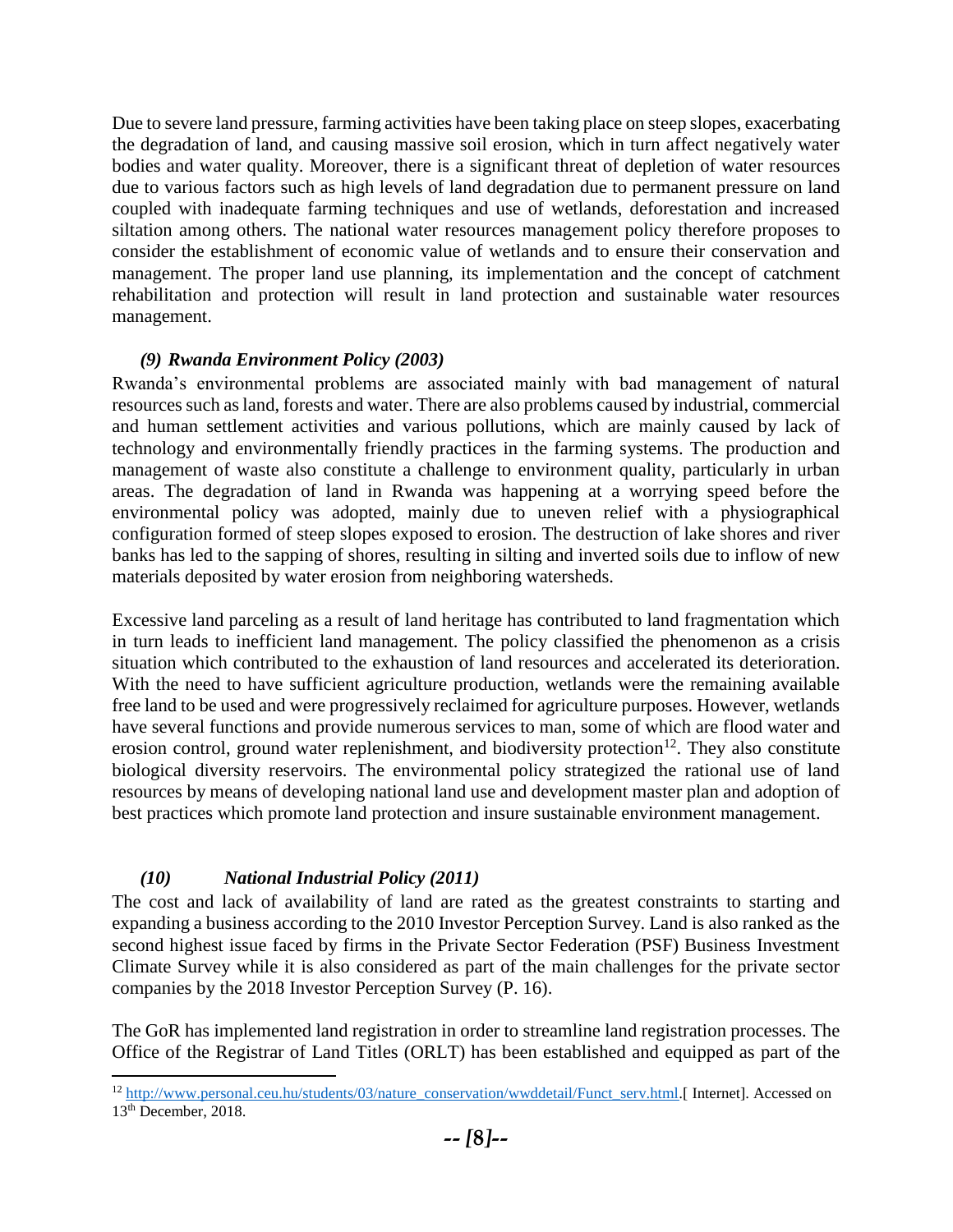land registration process. Processes for using land services should be simple and compliance costs should be kept low. Though the national industrial policy does not provide a direct linkage with land use, land has been and will be allocated for industrial purposes. Therefore, the access of land for investment should sound clearly in the revised policy and services related to acquisition to be more decentralized. Allocating land for industrial parks and special economic zones (SEZs) in the national land use and development master plans, leveraging Public-Private-Partnerships (PPPs) for development and management of SEZs, should keep special emphasis in this revised land policy.

#### *(11) Rwanda Tourism Policy (2009) and Protected Area Conservation Management policy (2013)*

Ensuring a properly developed tourism policy requires that the Government has a land use policy as a vast majority of Rwanda's tourism products is land dependent. The success of the policy implementation requires to define procedures for the proper management of land for tourismrelated activities and investments. Furthermore, conservation strategies shall be embraced to reduce the negative impact and contention due to the loss of use of land for local communities. In addition, the opportunity cost of setting aside land for product development and the extent to which tourism revenue off-sets this opportunity cost must be analyzed while adequate market-related compensation shall be given for the loss of income from use of said land for tourism related activities. Land tenure security and rights for all stakeholders will continue to be clarified and strengthened.

#### *(12) National Gender Policy (2010)*

Previous policy actions were formulated to facilitate the establishment of gender sensitive land administration services that are accessible to all; ensure equal land rights for all citizens (women and men of all social categories) are in place and enforced, facilitate and support land use planning and management processes for improved and sustainable land use. Because of the above enabling policy conditions, about 89% of women own lands, ownership of acquired farm land is equally common among male (93%) and female  $(93\%)^{13}$ . Though a lot has been done so far, more efforts are still needed to eliminate all forms of barriers to achieve equal land rights to all Rwandans.

### *(13) Public Transport Policy and Strategy for Rwanda (2012)*

The political layer as stipulated in the public transport policy and strategy places the Ministry of Infrastructure as responsible for formulating integrated transport, public transport policies and corresponding strategies. There is a potential for conflict with the responsibilities of the Ministry in charge of land resources management as far as land use is concerned, which may lead to land misallocation and may complicate the coordination of land use and management across various sectors.

 $\overline{\phantom{a}}$ <sup>13</sup> GMO (2018). Rwanda State of Gender Equality and Women Empowerment. Gender Monitoring Office, Government of Rwanda, Kigali, Rwanda.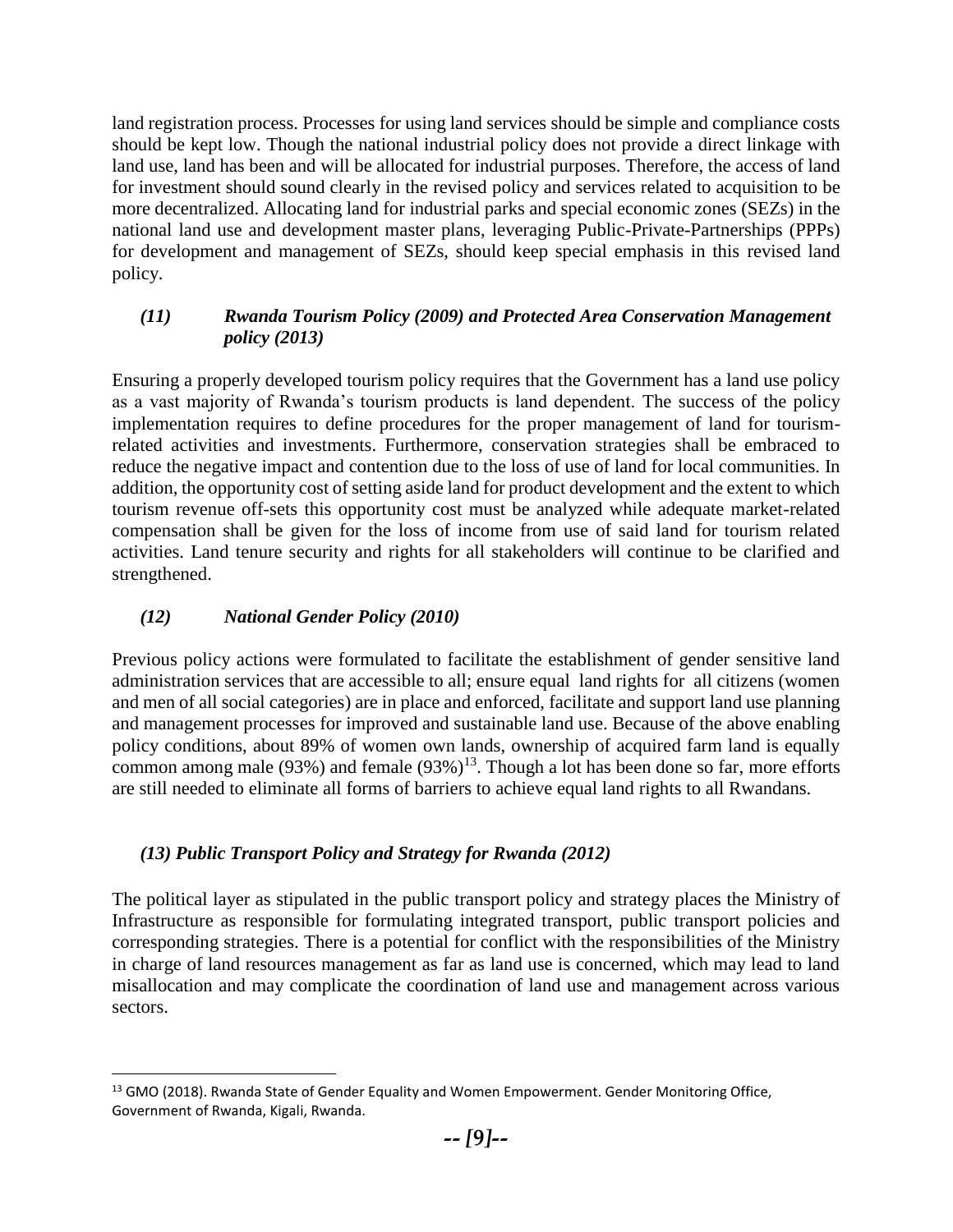The land-based transport is planned to be done systematically and in accordance with the national land use master plan which also advocates for the development of a high density and mixed-use integrated land-use and transport planning. A well-organized transport system is also a tool of avoiding unprecedented levels of urban sprawl and any other form of misusing land resources. The land public transport will expand and include railway network in Rwanda which is a key element missing in land transport system. This expansion will require expansion of land under transport services and infrastructure. The land transport systems does not consider the use of flyover and use of underground space for efficient use of available land.

#### *(14) National feeder roads policy and strategy (2017)*

A significant proportion of Rwanda rural population whose livelihoods depend on agriculture lacks access to rural transport infrastructure, including feeder roads, strongly constrains the agricultural development and prevents them from increasing access to markets, enhancing their competitiveness and improve their incomes and livelihoods. Feeder roads priorities shall be aligned with areas of high value staple food crops, export crops, intensive livestock production, irrigated and consolidated land for agricultural use.

The policy is meant to organize and improve livelihood by bringing technologies to improve rational utilization and land use management especially in areas meant for agriculture. However, the land use and development master plan should clearly demarcate areas to be covered by feeder roads in all potential areas as above mentioned for better coordination and efficient use of land.

#### *(15) National decentralization policy (2012)*

Development planning shall be integrated, participatory, evidence-based, and focused on addressing the priority needs of citizens, taking into consideration the overall national development vision and constraints of the resource envelope. As much as possible, national plans shall guide local development plans that are regularly prepared, the timelines of which shall be prescribed by responsible agencies in consultation with the Ministry responsible for National Development Planning. Putting in place essential complementary interventions to social protection such as financial services, ownership of productive assets such as land, skills development, and enabling environment will further enhance the ability of households to generate income and graduate from social protection programs.

The decentralization policy advocates for the process of urbanization and urban development should be planned, controlled and well directed for better and efficient land use planning and management. Powers have been decentralized to take actions on land uses and decide suitable land use plans. In some cases, local authority decide on land uses without consulting national policies and sufficient supporting documents to inform district councils on decisions to be made. For instance, in some districts, local authorities have allocated land (marshlands) to local associations to engage in commercial farming activities.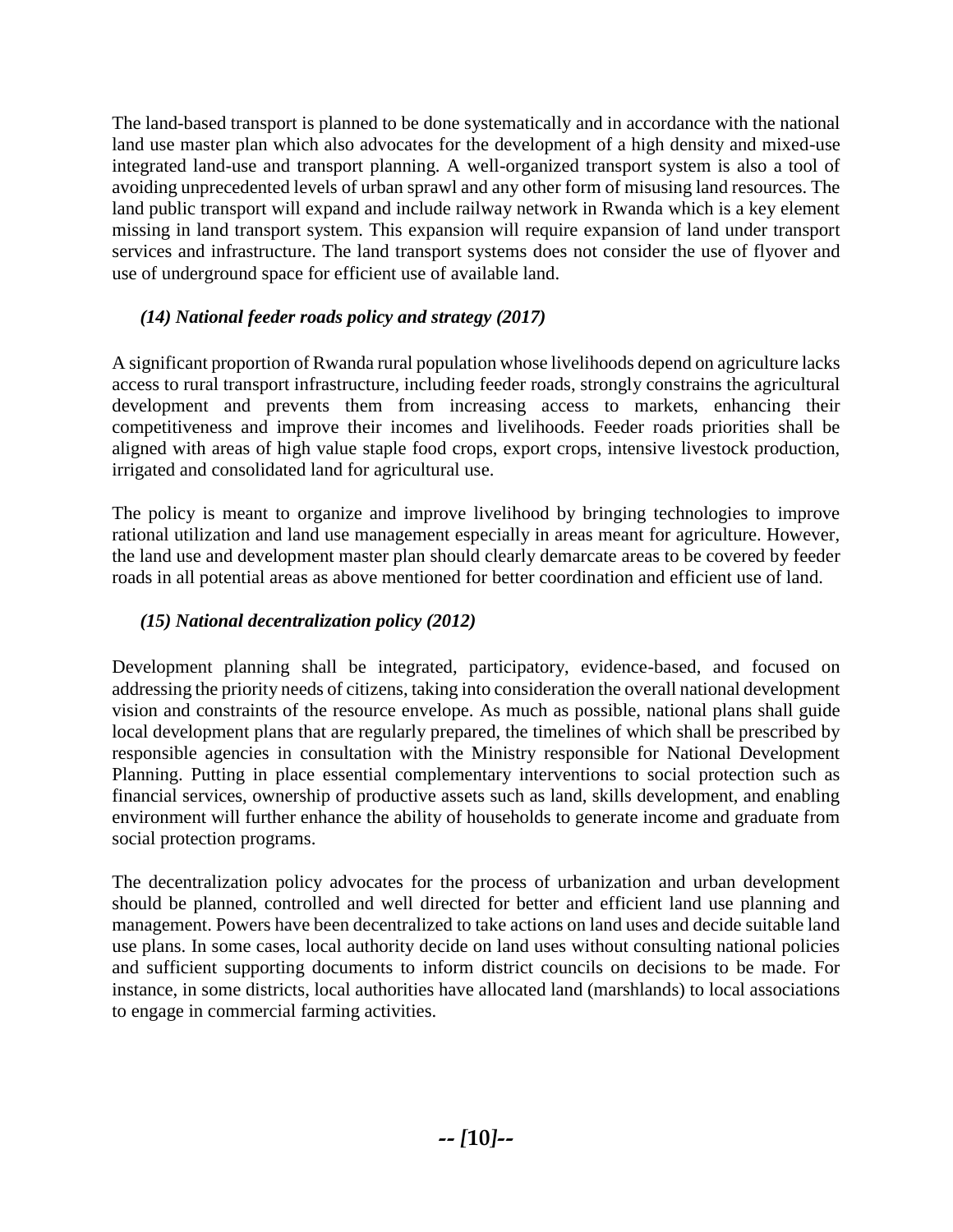## <span id="page-17-0"></span>*2.2. Land in the Regional and International Context*

This section provides an overview of the land in the regional and international context with focus on the Sustainable Development Goals (SDGs), the 2063 agenda of the African Union, and the East African Community Vision 2050. As clearly stated in the sub-sections below, land is considered as one of the key enabling factors for achieving the SDGs, the African Union's Agenda 2063, and the East African Community's Vision 2050.

## <span id="page-17-1"></span>*2.2.1. Sustainable Development Goals (SDGs)*

The Sustainable Development Goals dedicate a whole goal to natural resources management, including land. This is the Goal 15 on "*Protect, restore and promote sustainable use of terrestrial ecosystems, sustainably manage forests, combat desertification, and halt and reverse land degradation and halt biodiversity loss*" <sup>14</sup>. The goal reflects the need to continue preserving and sustainably using the Earth's terrestrial species and ecosystems.

Furthermore, through other land related SDGs, the world finds land as one of the important factors for poverty reduction and achievement of the socioeconomic transformation. For instance, under "*Goal 2: End hunger, achieve food security and improved nutrition and promote sustainable agriculture*", equal access to land is proposed as one of the most important drivers for access to nutritious, healthy food, and the means by which it can be sustainably secured for everyone. This results from the fact that the well-functioning markets, increased incomes for smallholder farmers, equal access to technology and land, and additional investments, all play a role in creating a vibrant and productive agricultural sector that builds food security<sup>15</sup>.

With regard to Goal 11: "*Make cities and human settlements inclusive, safe, resilient and sustainable*", the 2017 SDGs report points on rapidly growing urban populations and on the need for effective planning and management of urban land<sup>16</sup>. The report also states that in many parts of the world, women's limited access to land is one of the main factors which limit their economic opportunities and their ability to lift their families out of poverty.

## <span id="page-17-2"></span>*2.2.2. Land in the African Union Agenda 2063*

In the African Union Agenda 2063 that portrays "the Africa we want", it is anticipated that "*Africa shall be a major social, political and economic force in the world, with her rightful share of the*  global commons such as land, oceans and space"<sup>17</sup>.

The agenda recognizes the need for all Africans to have decent and affordable housing in clean, secure and well-planned environments by:

 $\supset$  Providing access to affordable and decent housing to all in sustainable human settlements;

 $\overline{\phantom{a}}$ <sup>14</sup> United Nations: *Sustainable Development Goals*, 2015

<sup>&</sup>lt;sup>15</sup> United Nations: The Sustainable Development Goals Report 2017

 $16$  idem

<sup>&</sup>lt;sup>17</sup> AU, Agenda 2063, Africa we want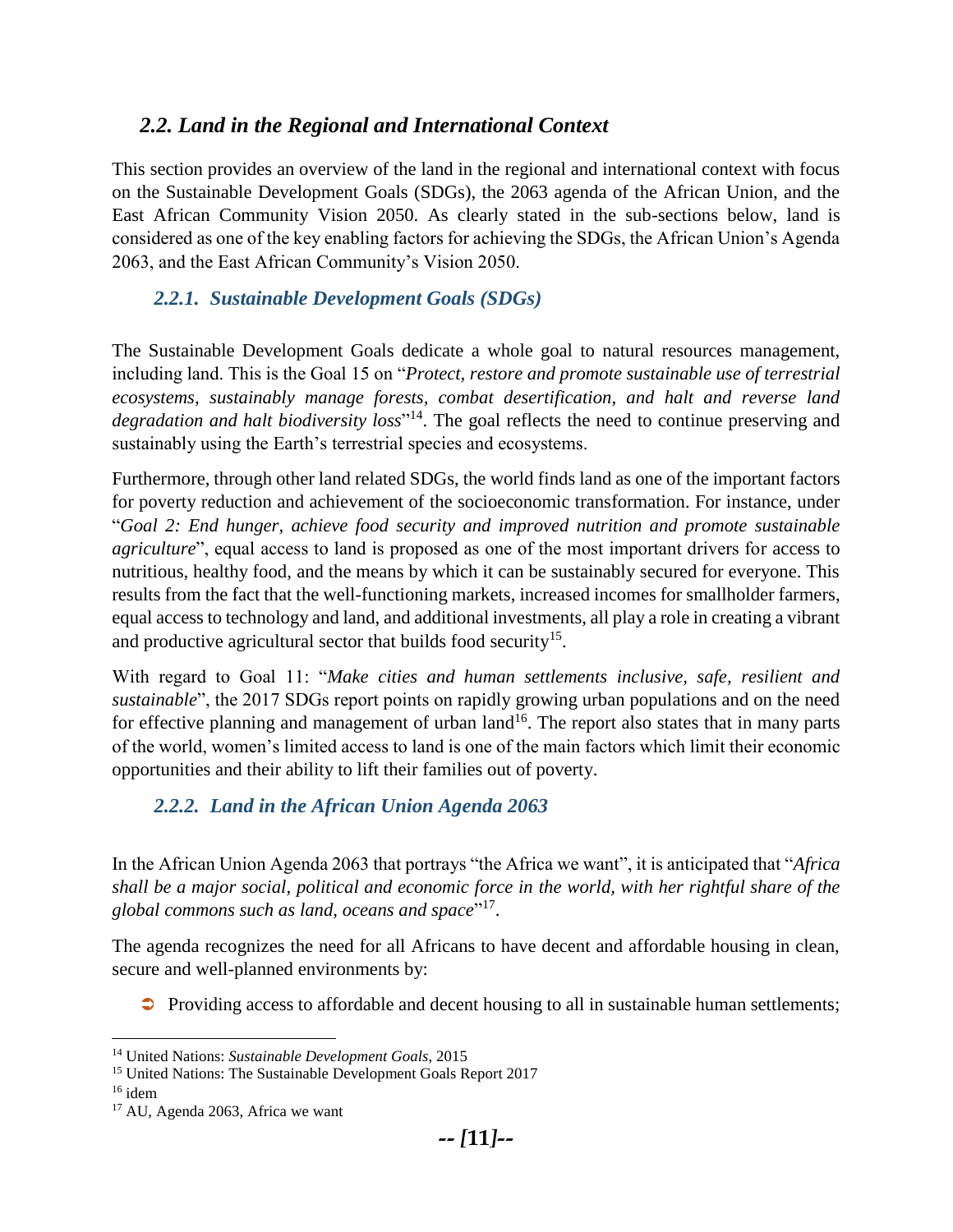- **Ensuring effective and territorial planning and land tenure, use and management systems;**
- Ensuring balanced development of all human settlements while embracing a rural urban continuum; and
- **Improving the livelihoods of the great percentage of the people working and living in** slums and informal settlements.

Access to land for rural women is a major priority under the agenda. Indeed, the agenda intends to develop and implement affirmative policies and advocacy to ensure women's increased access to land and inputs and ensure that women access at least 30% of agricultural financing.

## <span id="page-18-0"></span>*2.2.3. Land policy in the EAC Vision 2050*

The East African Community (EAC) Vision 2050 lays out "a broad perspective in which the region optimizes the utilization of its resources to accelerate productivity and the social wellbeing of its people. It portrays a future East Africa with rising personal prosperity in cohesive societies, competitive economies, and strong inter-regional interaction<sup>18</sup>".

Particular to land, the Vision has a specific goal on "sustainable utilization of natural resources, environment management and conservation with enhanced value addition". Land is one of the natural resources envisaged to be well managed for various use categories. The focus of the vision in this context is on sustainable harnessing and utilization of the resources for value addition, transformation and sustainability of the economy and the environment to the benefit of the people of the EAC. The Vision also emphasizes on the sustainable land management, particularly its contribution to biodiversity, sustainable agriculture and food security, eradication of poverty, women empowerment, addressing climate change and improving water availability. In addition, for the context of rural development, the Vision will address land tenure issues among other actions meant to facilitate the development of rural communities.

It is clearly indicated how land is expected to play a major role in achieving the EAC goals and Vision 2050. This Vision's length is similar to the period of the next 2050 Vision of Rwanda. This presents an open window to domesticate the EAC Vision and to establish the anticipated development linkages as far as sustainable land management is concerned.

## <span id="page-18-1"></span>*2.3. National Land Policy Review Process*

 $\overline{a}$ 

The review of this land policy resulted from a multi-stage process, which involved a desk review of land-related research materials and policy documents, a number of both vertical and horizontal consultations, and validation of consecutive drafts through various forums.

*(1) Review of the land policy issue papers:* the first step towards the development of this policy was an extensive review of all policy issue papers drafted by the Ministry in charge of land and its partners. These include the main policy issue papers on:

<sup>&</sup>lt;sup>18</sup> EAC (2016). The EAC Vision 2050: Regional Vision for Socio-Economic Transformation and Development. Arusha Tanzania.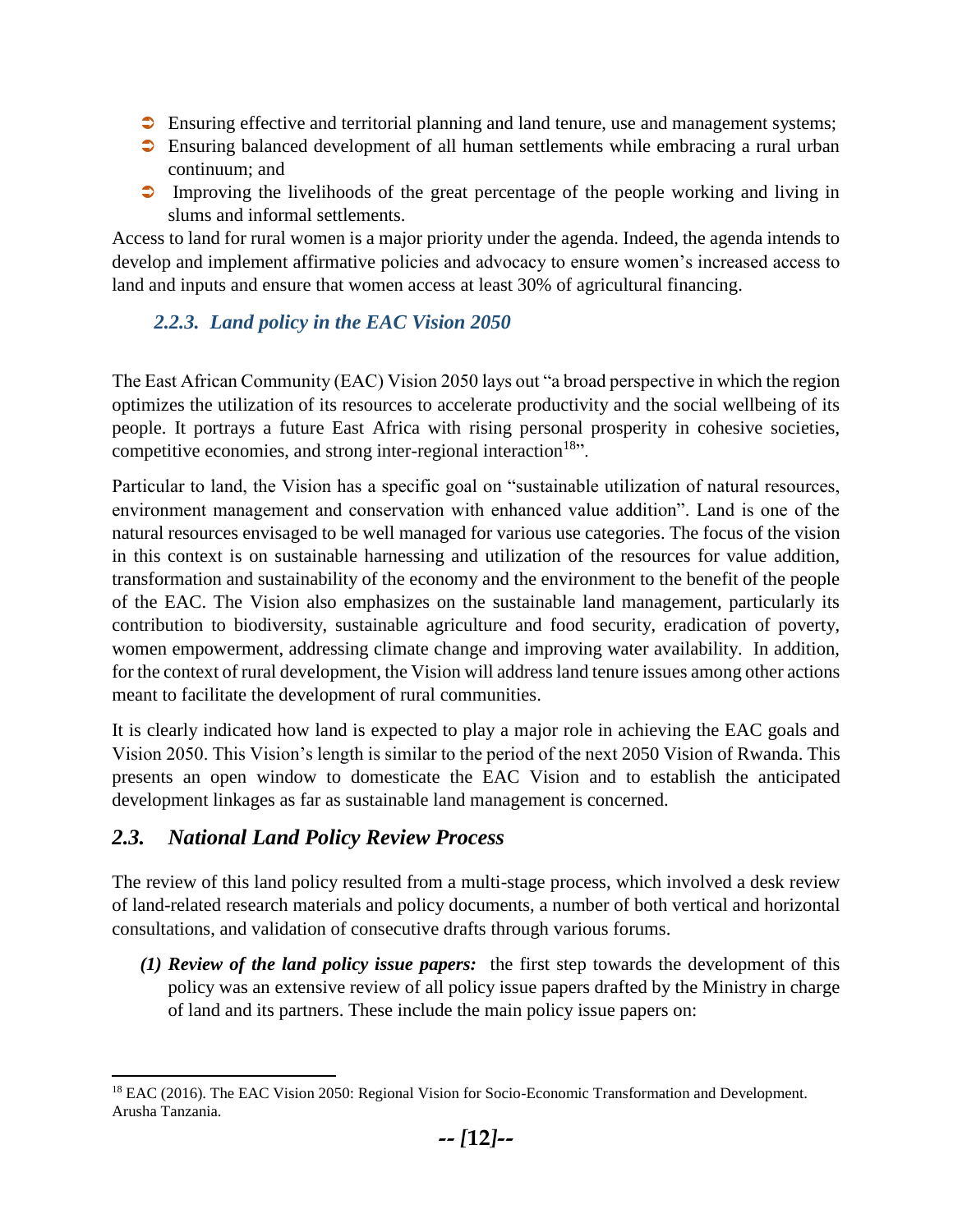- Developing master plans and implementing expropriation for sustainable urbanization and rural development;
- Measures to optimize land use through efficient urbanization and housing;
- Administration of land-related taxes and fees to enhance land administration services and sustain the land administration system;
- Reducing land disputes in Rwanda
- Securing land rights for women in informal marriages
- Efficient use of rural land through special government initiatives
- Addressing inconsistencies in land related policies and laws
- *(2) Consultations were done among different stakeholders at central level, District level and community level.* At central level, entities consulted include the Ministry of Finance and Economic Planning (MINECOFIN), Ministry of Environment (MOE), Ministry of Infrastructure (MININFRA), Ministry of Local Government (MINALOC), Ministry of Agriculture (MINAGRI), Ministry of Justice (MINIJUST), Ministry of Gender and Family Promotion (MIGEPROF), Rwanda Agriculture Board (RAB), Rwanda Housing Authority (RHA), Rwanda Transport Development Authority (RTDA), Rwanda Environment Management Authority (REMA), University of Rwanda (UR-GIS), the Institute of Applied Sciences (INES), and Office of Ombudsman.
- *(3) Consultations at local government and community levels were conducted in nine Districts covering all Provinces and the City of Kigali*. The choice of these districts was guided by the following three main criteria: *(i)* consideration of urban and rural area, *(ii)* inclusion of districts planned as secondary cities, *(iii)* representation of each province (2 districts per province) and the City of Kigali (one district). Therefore, based on the above criteria, the following districts were sampled: Nyamasheke and Rubavu in the Western Province, Musanze and Gicumbi in the Northern, Nyamagabe and Muhanga in the Southern, Bugesera and Nyagatare in the Eastern, and Kicukiro in the Kigali City. In each selected district, Focus Group Discussions (FGDs) were conducted in two selected Sectors (one rural and one urban/peri-urban). The discussions involved members of mediators (Abunzi), FGD with men and women, and FGD with youth (both boys and girls). In total, 58 FGDs were conducted with more than 1,800 participants both at District and community levels. Consultations at local levels were conducted between  $9<sup>th</sup>$  July and  $9<sup>th</sup>$  August 2018.
- (4) *A number of Civil Society and Professional Organizations were also consulted.* These comprise of the Legal Aid Forum, Transparency International Rwanda, Haguruka, Profemme Twese Hamwe, and the Rwanda Institute of Real Property Valuers (IRPV).
- *(5) Sequential validation meetings and workshops with members of the inter-ministerial committee and development partners.* At the beginning of this review process, an interministerial committee of focal persons representing some relevant government institutions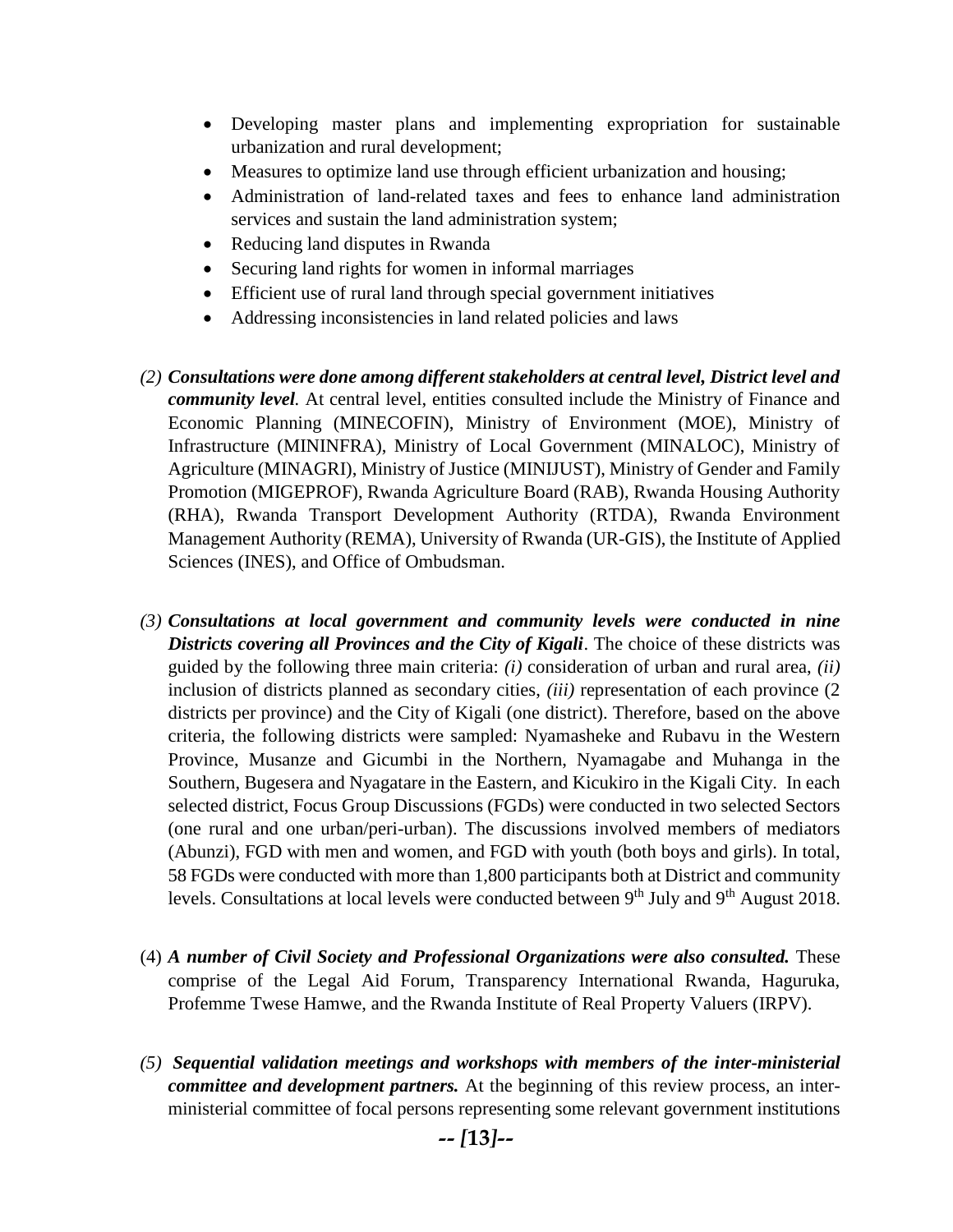was formed to validate various drafts of this land policy. Entities represented include Ministry of Finance and Economic Planning, Ministry of Local Government, Ministry of Infrastructure, Rwanda Housing Authority, former Ministry of Land and Forestry. Among partners who participated in the validation workshop include the DFID and the Netherlands Embassy.

- **(6)** *Other key informants' interviews* include high level leaders in the land-related sectors, representatives of Development Partners, experts with relevant skills in various sectors in the country, members of the private sector and civil society, researchers and scholars.
- **(7)** *Consultation with land thematic working group, ENR sector working group and Economic Cluster***:** After the validation of the draft land policy at Ministry level, further inputs were obtained from members of the land thematic working group  $(0.5<sup>th</sup>$  September 2018), ENR sector working group and Economic Cluster and incorporated in the final draft  $(5<sup>th</sup> October 2018).$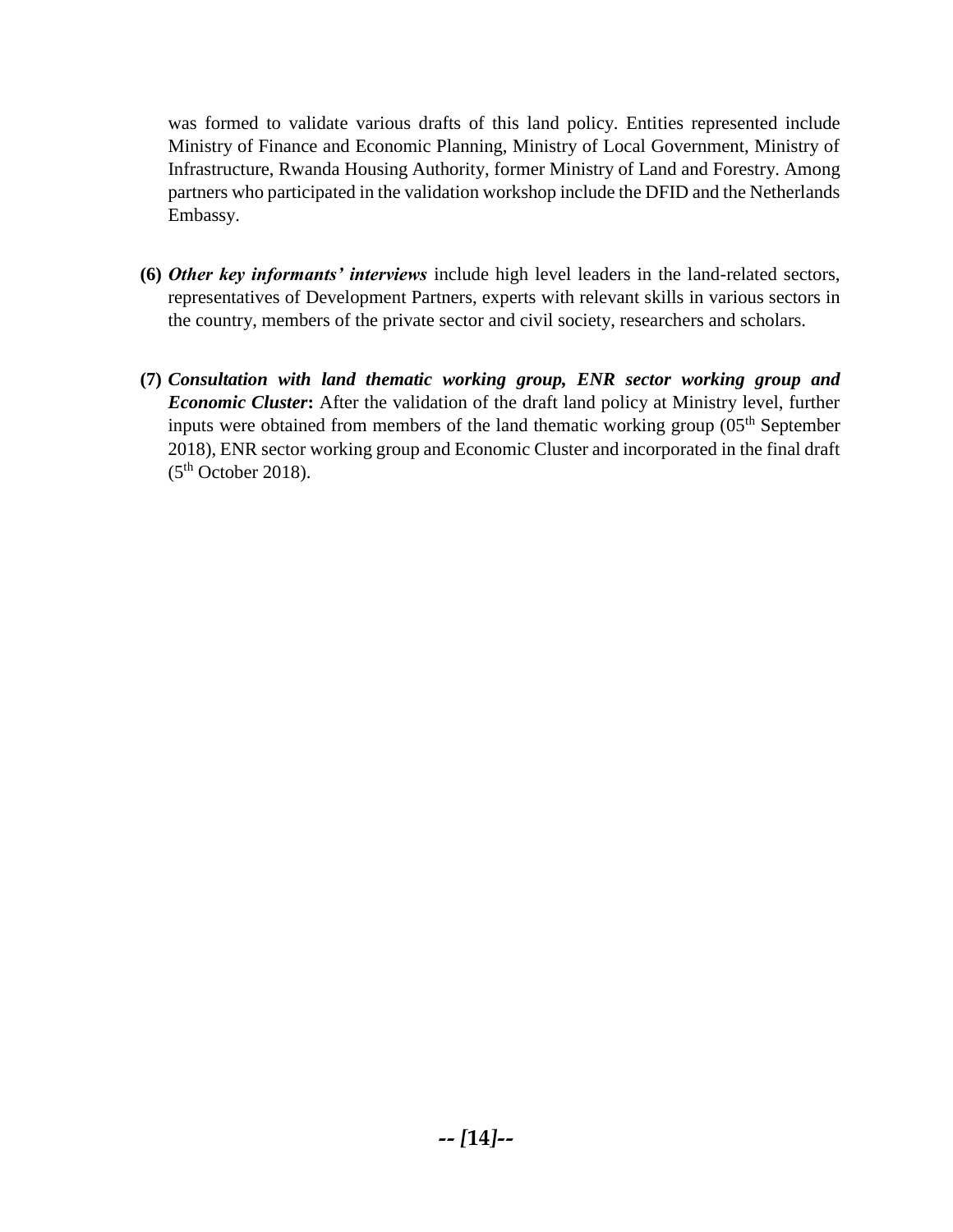## <span id="page-21-0"></span>**3. Vision, Mission, Objectives and Guiding Principles**

## *3.1. Vision of the Land Policy*

<span id="page-21-1"></span>A nation that enjoys equal land rights, security of land tenure, efficient land use planning and management for sustainable development.

## *3.2. Mission of the Land Policy*

<span id="page-21-2"></span>To ensure mid and long-term efficient land use planning, management and administration in Rwanda.

## *3.3. Overall and specific objectives*

<span id="page-21-3"></span>In the perspective of the National Strategy for Transformation (NST-1), the overall objective of the national land policy is to strengthen land administration and management to ensure optimal allocation and use of land. Specifically, the policy shall address existing gaps or deficiencies in land use planning and mapping, land utilization by various sectors, and land administration and management. The policy is further expected to:

- *SO1*. Guide, develop, and monitor the implementation of land use plans.
- *SO2*. Ensure effective and efficient land utilization and management across various sectors such as agriculture, industry, forestry, livestock, human settlement, mining, and other public investment.
- *SO3*. Support investment promotion through allocation of land for strategic investment.
- *SO4*. Strengthen the current land administration system for enhanced land-based service delivery.
- *SO5*. Strengthen mechanisms for effective administration of land fees and real property taxes (e.g. proper and up-to-date land records, maximization of real property tax and lease fees collection, and capacitate decentralized administrative entities in tax administration).
- *SO6*. Enforce land sub-sector coordination to ensure an integrated approach for efficient cross-sectorial land utilization and collaboration towards sustainable land use and management.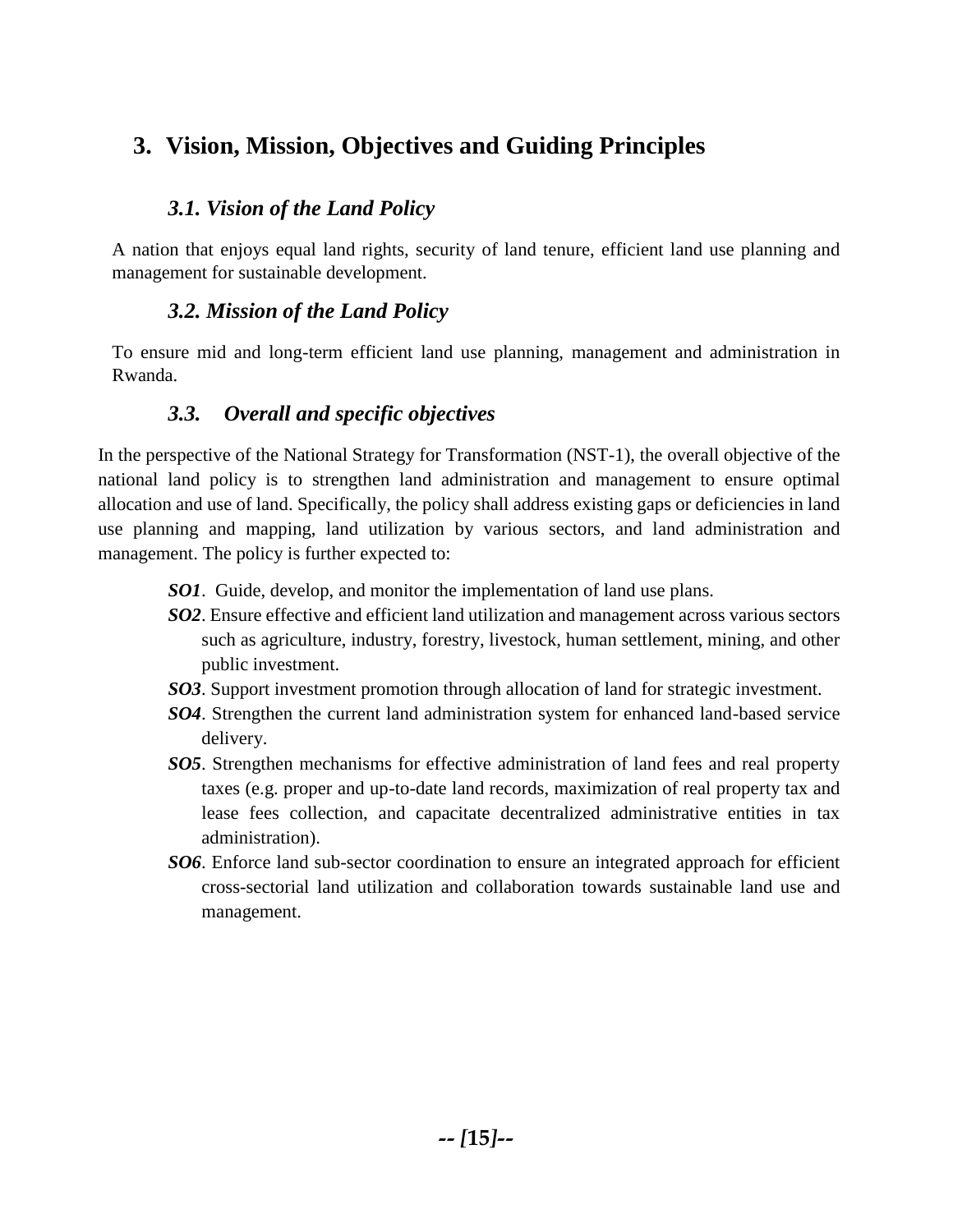## *3.4. Leading principles*

<span id="page-22-0"></span>This policy is grounded on the overall principle that land remains the most precious national asset of Rwandans. It constitutes the main resource for production, survival, and it supports other sector development programs. The following are the major guiding principles:

- *P1.* The government is the overall guarantor of the country's land heritage and must ensure that it is well used and managed, while taking into account the needs of the present and future generations.
- *P2.* All Rwandans must enjoy the same rights of access to land without any discrimination whatsoever as per the Rwanda's Constitution.
- *P3.* All categories of land utilization and their changes must be informed and guided by the overall national land use and development master plan, suitability mapping and land classification system.
- *P4.* Land information system must be up-to-date through the existing LAIS to provide relevant data needed to inform land use planning and mapping, monitoring of land use change, land transactions, security of tenure, and other land related decisions.
- *P5.* All land use must be identified and counted by the system of national accounts through natural capital accounts.
- *P6.* All land (private or state-owned) shall be mapped to determine their specific land use suitability and profitable utilization.
- *P7.* Appropriate legal and institutional frameworks are indispensable for smooth implementation of this policy.
- *P8.* This policy will be assessed and reviewed when deemed necessary.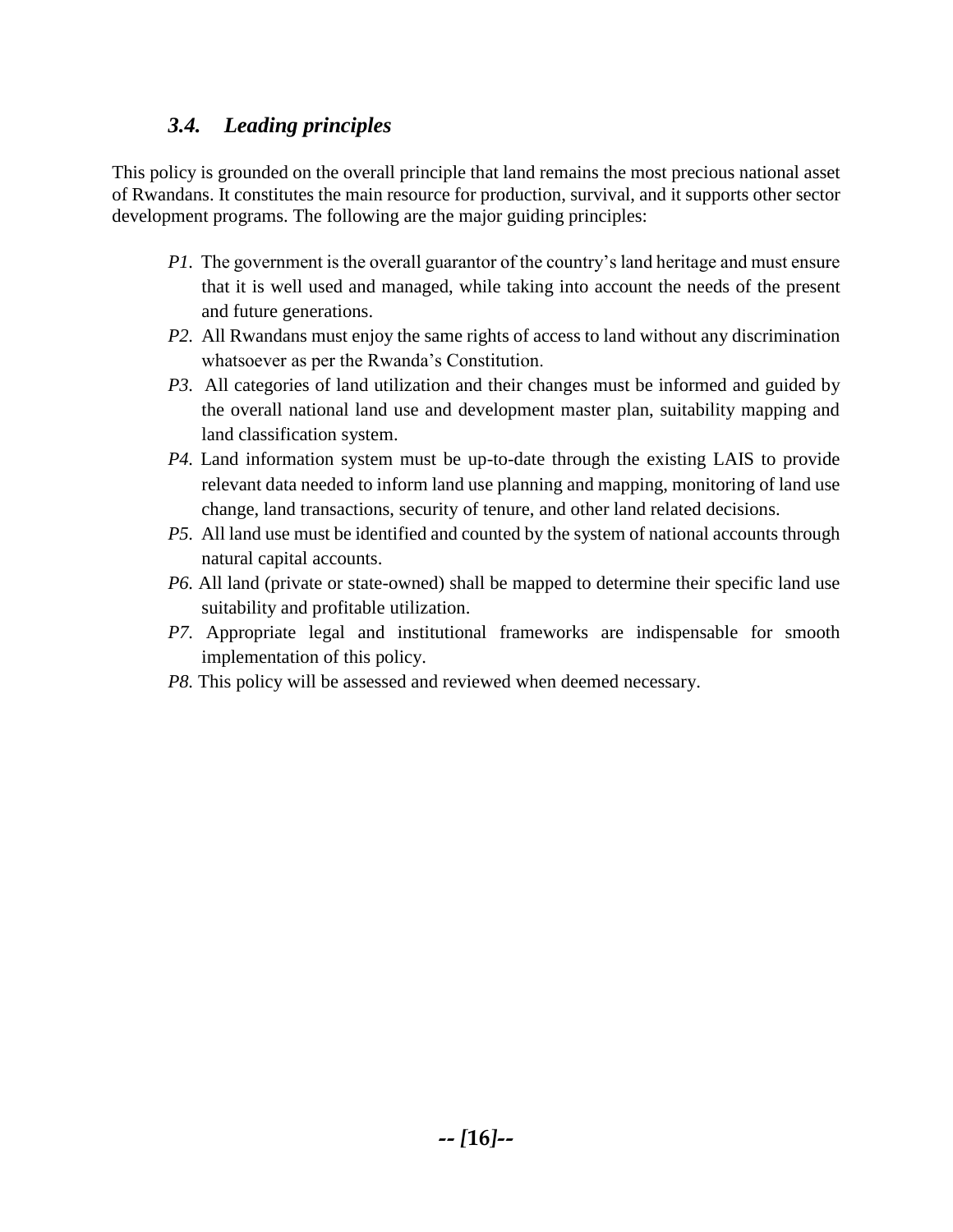## <span id="page-23-0"></span>**4. Land Policy Framework**

Taking into account the current national development aspirations as reflected in the Vision 2050 and the National Strategy for Transformation, this chapter focuses on major land related issues that need attention for both policy development and strategic planning. This chapter also provides a set of policy actions proposed to address the identified issues. This policy is structured around the following eight thematic areas clustered under three main pillars of the land management as detailed below:

*Pillar 1. Land Use Planning, Surveying and Mapping*: This pillar is a key component for efficient land management. It describes the hierarchy of land use planning process from the central to district levels. It provides a shift from a district boundary-based planning to a sectorial and land suitability-based planning. The main thematic areas under this pillar are: (i) the National land use and development master plans, (ii) Sector specific land use master plan, and (iii) District land use implementation plans.

*Pillar 2. Land Use Management*: This pillar provides guidance on the efficient use and management of available land across sectors based on prescriptions of the national land use and development master plan and sector level land use master plans. Thematic areas under this pillar comprise: (i) land utilization by various sectors, (ii) efficient land use management and (iii) land for strategic investment.

*Pillar 3. Land Administration*: This pillar provides policy orientation on how to improve the current land administration system in Rwanda in terms of (i) land registration, (ii) administration of land lease fees and real property taxes, (iii) management of land related disputes and iv) coordination of the land sub-sector.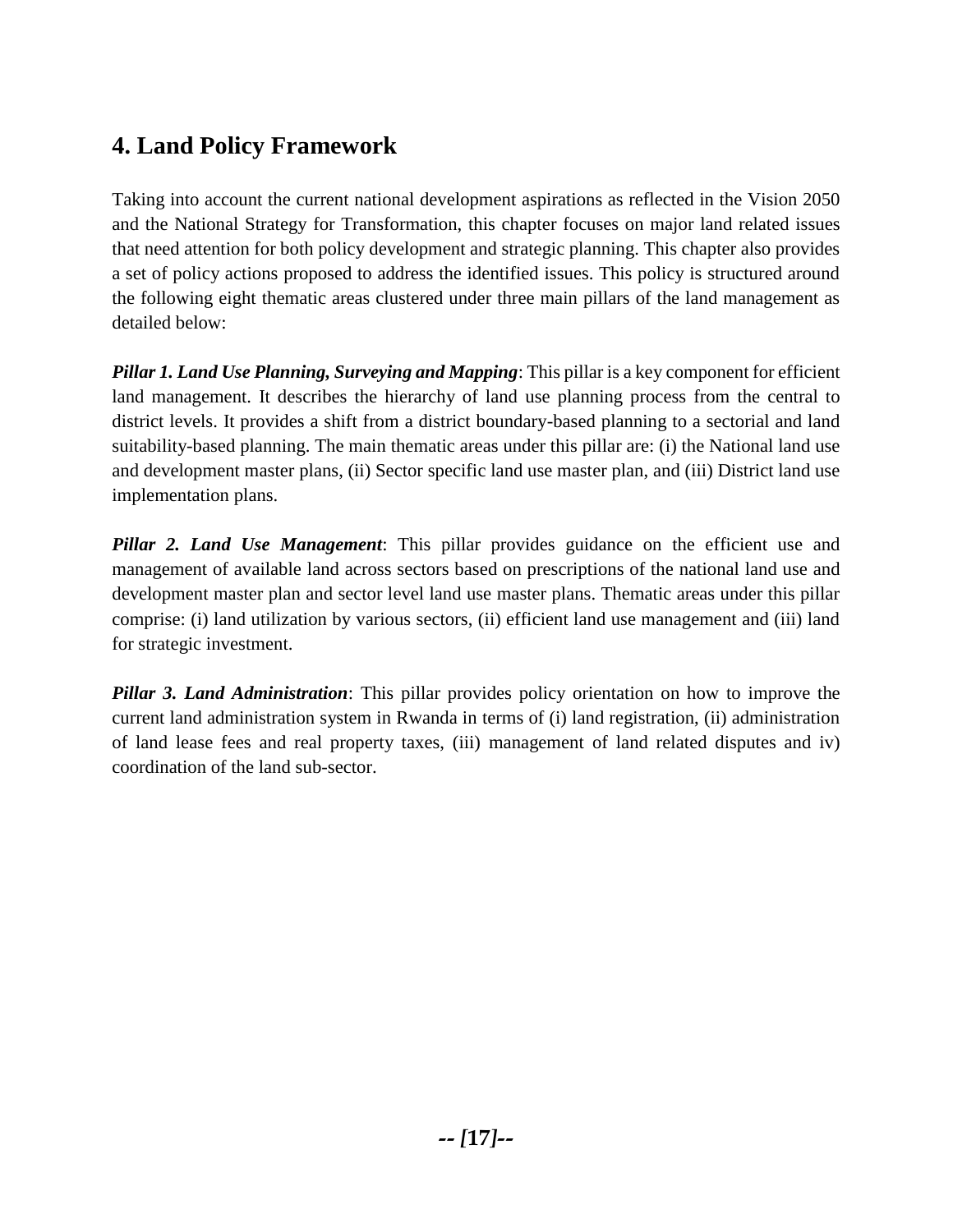## *4.1. Pillar 1: Land use Planning, Surveying and Mapping*

<span id="page-24-0"></span>*Policy objective*: Guide, develop, and monitor the implementation of the land use plans.

### <span id="page-24-1"></span>*4.1.1. Hierarchy of land use planning and mapping*

#### *Key policy issues*

The current hierarchy of land use planning consists of the national land use and development master plan, the Kigali City Master Plan, and the District Land Use Plans. The City of Kigali and Districts make reference to the national land use and development master plans to elaborate their respective land use plans. The main limitations with the current planning process are: (i) lack of alignment between the national land use and development master plan on one hand and the Kigali City and district land use plans on the other hand, (ii) the planning that is mainly based on administrative boundaries rather than being guided by land suitability mapping and competitive advantages across sectors, (iii) lack of sector land use master plans to guide detailed sector specific land use plans.

#### *Policy actions*

 $\overline{\phantom{a}}$ 

The newly proposed land use planning hierarchy is constituted by the following key planning stages:

- a) Development of the National Land Use and Development Master Plan (NLUDMP<sup>19</sup>): this should be the main land use planning reference document and shall provide the overall strategic guidance on the development and implementation of subsidiary land use plans. A comprehensive land suitability mapping, sector specific development projections and their competitive advantages should inform the development of NLUDMP.
- b) Development of Sectorial Land Use Master Plans (SLUMP). These shall be long-term land use planning tools that will provide guidance on spatial and physical demarcations of each land use category based on development dynamics across economic sectors. These plans will further inform the process of developing other sub-sectors, the Kigali City and districts land use plans.
- c) Development of Kigali City and District Land Use Plans: The Kigali City and Districts shall develop their respective land use plans based on the national land use and development master plan as well as sector specific land use master plans. The Ministry in change of Land and the institution in charge of land management and use shall provide adequate support in the development, implementation and monitoring of compliance with the land use plans.

<sup>&</sup>lt;sup>19</sup> This hierarchical terminology need to be adapted to the existing terminology for consistency.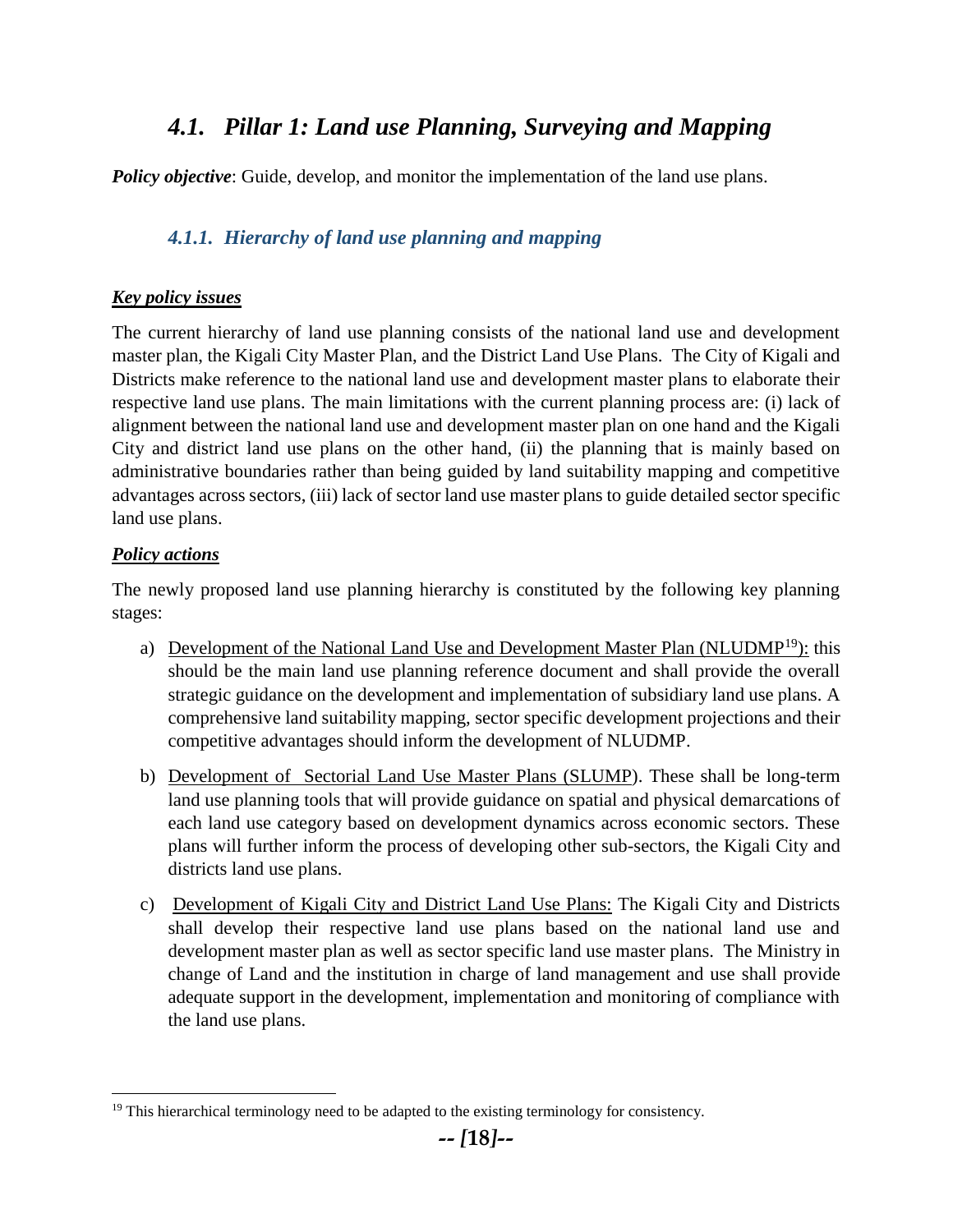The above first three land use planning and mapping steps are illustrated in the figure below.



## <span id="page-25-0"></span>*4.1.2. Development and implementation of land use plans*

### *Key policy issues*

- (1) Limited contextualisation and alignment between land use plans. In terms of contextualisation and alignment between land use plans at different levels, the following issues have been observed: (i) lack of clear and detailed guidance on how land should be used for different land use categories and sectorial development (agriculture, industry, tourism, housing, settlement, etc.) and (ii) limited alignment between national land use and development master and the Kigali City and districts land use plans.
- (2) Low level of compliance during the implementation of land use plans. The compliance to land use plans is subject to the level of their ownership by users, citizen's socio-economic conditions, zoning standards, urban delineation, and the cost of implementing the land use plans. The situational analysis of this policy review has revealed limited consultations with citizens<sup>20</sup> in the development and implementation of land use plans, limited financial capacity of the majority of citizens in complying with the zoning regulations and standards<sup>21</sup>, insufficient consultation with Central Government entities dealing with land use matters, dissemination and awareness raising about land use plans, lack of delineation of urban, peri-urban and rural areas and high costs for implementing land use plans.
- (3) Lack of sectorial land use master plans and demarcations. The current land use planning framework does not have sector specific land use master plans and their demarcations for guiding the sectorial development at different levels.

 $\overline{a}$ 

<sup>20</sup> Ngoga et al. 2016.

<sup>21</sup> Nkurunziza et al. (2015).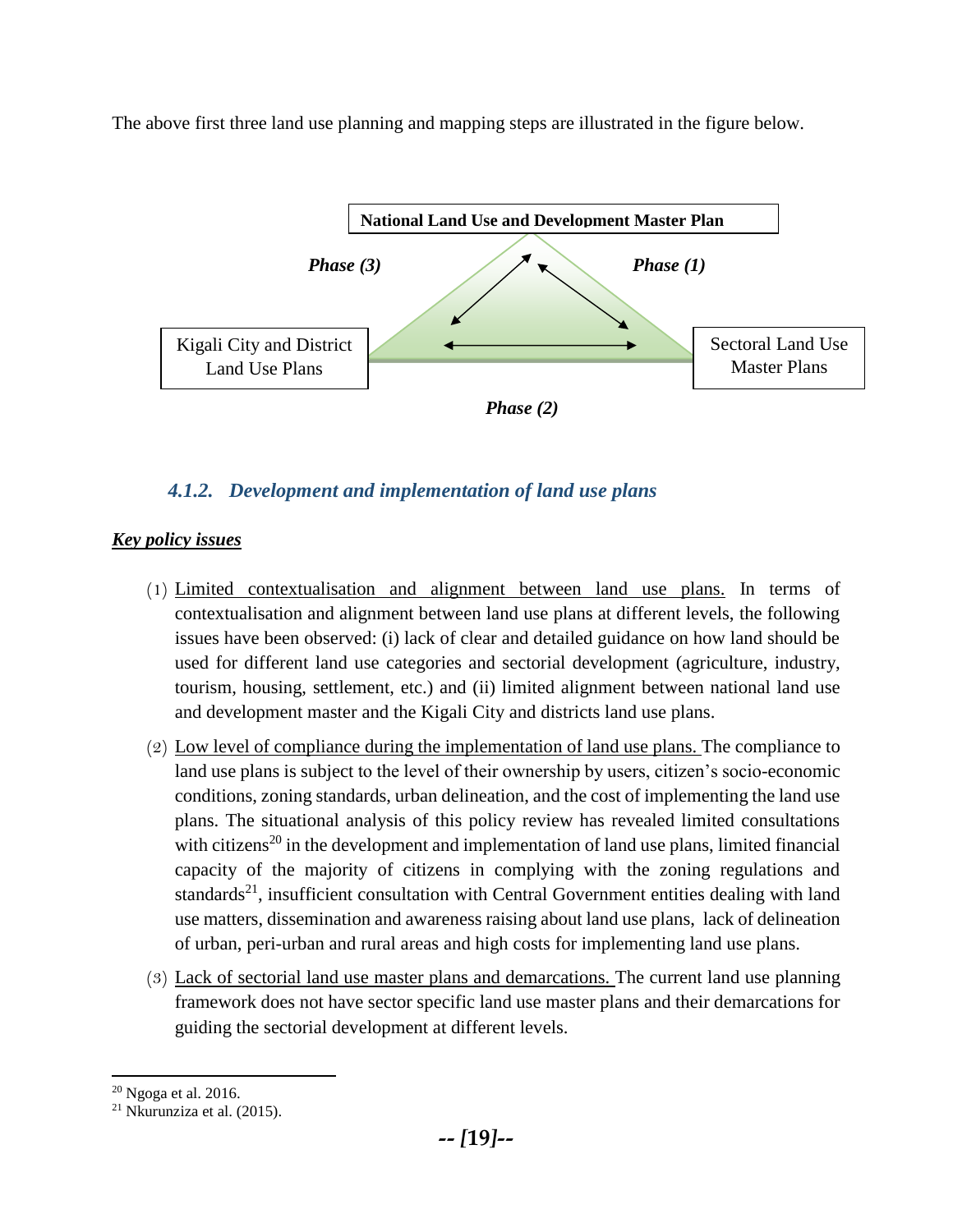- (4) Limited technical expertise in developing, monitoring and implementing land use plans. The development of the National Land Use and Development Master Plan and its subsequent land use plans is mostly led by international experts who are only available during the design phase, making it difficult to ensure adjustments and adaptation during the course of their implementation.
- (5) Lack of projections on extension of the Kigali City and Secondary Cities. Currently there are no clear plans for the extension of the Kigali City and secondary cities in their respective land use plans.

#### *Policy actions*

In view of the above issues, the government shall:

- (a) Conduct a comprehensive land suitability mapping and sector thematic studies to inform the land use plans at different levels.
- (b) Review, develop, and operationalize the land use plans based on specific sector projections and land suitability mapping of various land use categories.
- (c) Align the national land use and development master plan to the new national development agenda and inform district and sectoral development plans.
- (d) Delineate all urban, peri-urban and rural land. This involves developing and adapting detailed physical plans for urban, peri-urban and rural settlements to guide effective and efficient use of land for sustainable development.
- (e) Establish mechanisms and tools to enforce compliance and ensure effective implementation of land use plans.
- (f) Devise mechanisms to increase public participation in the elaboration and implementation of land use master plans.
- (g) Initiate and support the process for developing sectorial land use master plans to guide sectoral development and optimal use of land in each sector.
- (h) Build human resources capacity to respond to specific skills gap in the development, monitoring and implementation of land use master plans.
- (i) Establish basic infrastructure as pre-condition for efficient urbanisation and housing development.
- (j) Carry out regular quality assurance of resettlement plans before expropriation and enforce their effective implementation.
- (k) Develop a guideline on the expansion of the Kigali City and secondary cities.
- (l) Establish the national spatial data framework (infrastructure) to enable easy access to standardized spatial data. This implies strengthening the surveying and mapping services to enhance the decision-making in land management.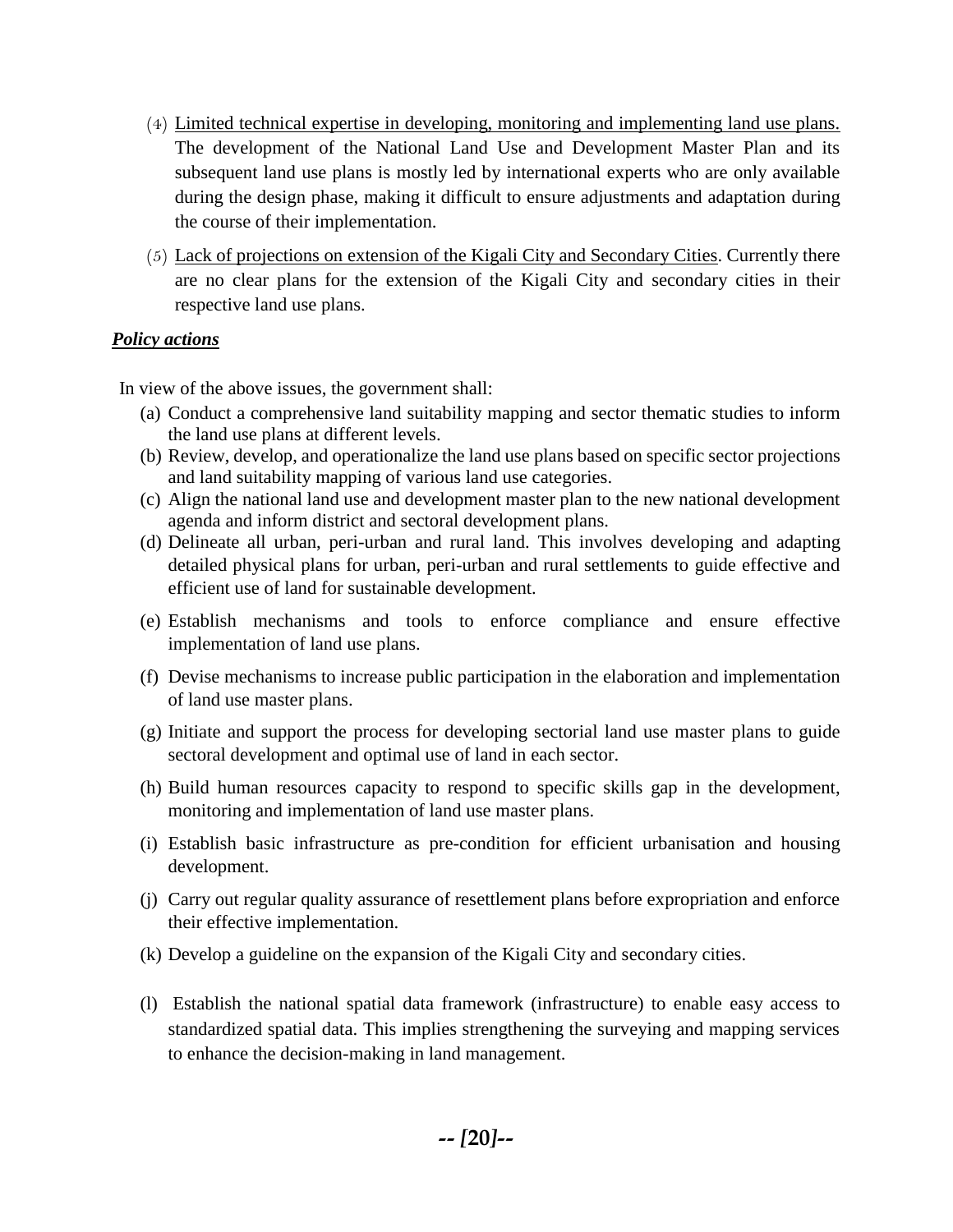## *4.2. Pillar 2: Land Use Management*

#### <span id="page-27-0"></span>*Policy Objectives*:

- 1. Ensure an effective and efficient land utilization and management across sectors such as agriculture, industry, forestry, livestock, settlement and housing, mining, and other public investment.
- 2. Support investment promotion through allocation of land for strategic investments.

## *4.2.1. Land utilization by various sectors*

<span id="page-27-1"></span>Looking at the land use data in the current LAIS as reported by the Rwanda Natural Capital Accounts, land is used for various reasons between and within different sectors. Agriculture has the biggest share (60.6%) of the total land use in Rwanda compared to other land use categories: forestry  $(9.3\frac{1}{2})$ , industrial  $(0.2\%)$ , livestock  $(5.7\%)$ , and settlement and housing  $(8.5\%)$ . The unclassified land is estimated at 13.5% and others  $(2.2\%)^{23}$ . Accordingly, while overall land use change remained small in most cases, residential land use has experienced rapid growth during the two years period<sup>24</sup>. The same report substantiates that some of these changes are due to reclassification of previously unclassified land (of about 5%). Cognizant of the good progress made in terms of efficient land utilization, some issues remain to be considered in this policy's perspective.

#### *Key policy issues*

- (1) The current land utilization is characterized by scattered residential settlement, low compliance to the zoning standards as required by master plans, use of construction materials that are costly and not environment friendly, limited responsiveness to the village settlement policy by eligible beneficiaries.
- (2) High proportion of unclassified land use. The current data from LAIS estimate the unclassified land use share at 13.5% which is relatively high.
- (3) Lack of integrated spatial land use and development plans across sectors. There are about 16 sectors and sub-sectors that are linked to land use management. However, the current land use planning rarely integrates development plans of other relevant sectors and viceversa. Consequently, there is no clear guidance on how different sectors should complement and accommodate each other's development prospects linked to land use.
- (4) Continued claims on the possibility to subdivide agricultural land that is less than one hectare. Despite the provisions of the 2013 land law (article 30) prohibiting the subdivision

 $\overline{\phantom{a}}$ 

<sup>22</sup> This does not include natural forests and Savana.

<sup>&</sup>lt;sup>23</sup> NISR (2018). Rwanda Natural Capital Accounts- Land. National Institute of Statistics of Rwanda

 $24$  Idem.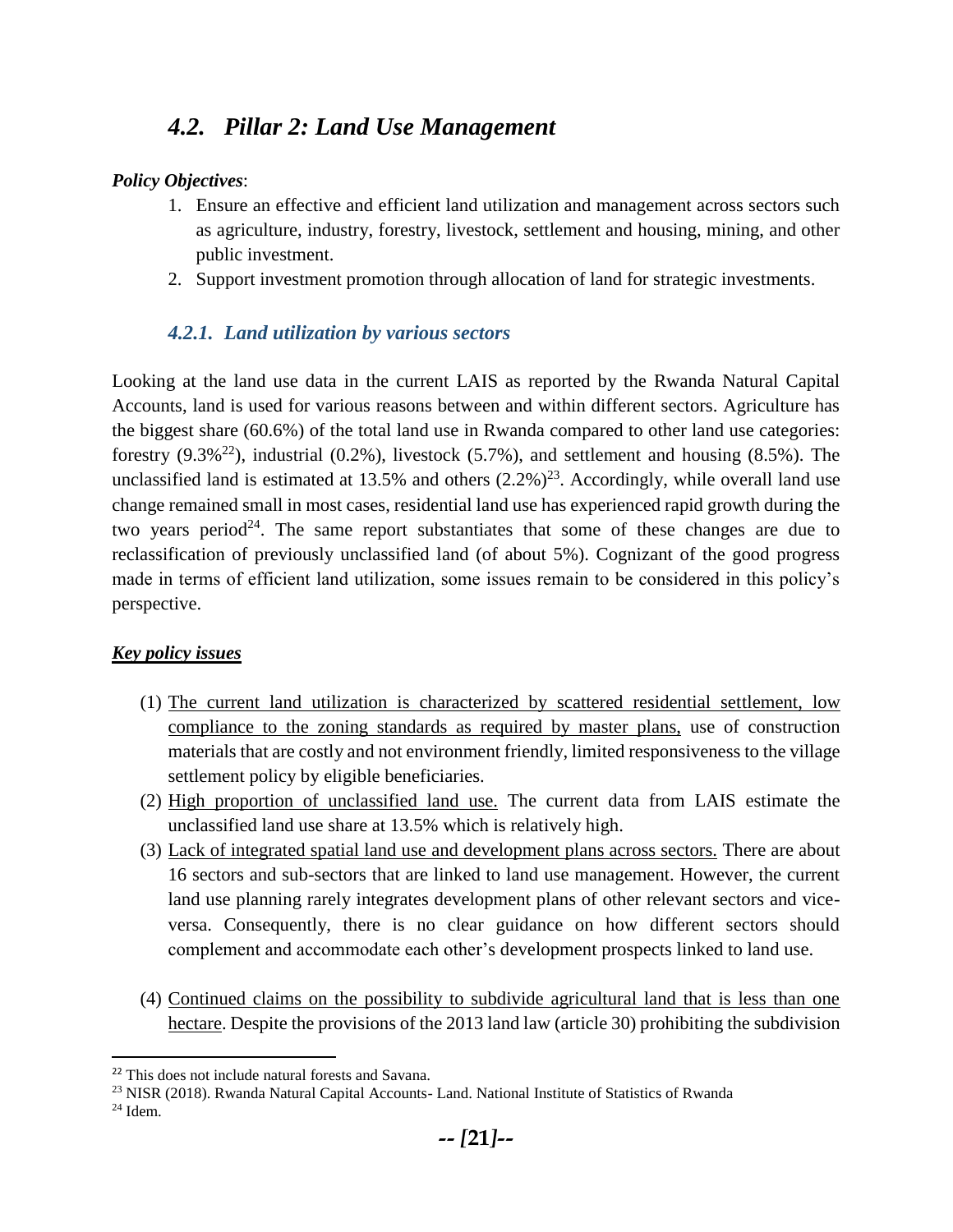of land reserved for agriculture and livestock if the results of subdivision leads to parcels of land less than 1 ha each, there are persistent claims on the possibility of subdividing land due to various inherent transactions including subdivision of inherited land among the siblings and other types of land ownership transfers.

#### *Policy actions*

In light of the issues presented above, the following policy actions are proposed:

- (a) Enforce the implementation of planned settlements in rural areas, densification in urban areas in accordance with the condominium law and propose appropriate housing models that ensure economic use of residential land.
- (b) Promote locally produced and environment-friendly construction materials.
- (c) Discourage individual house construction by creating more enabling and attractive conditions for the private sector, the banking sector, and property developers to play major role in developing affordable housing and real estates.
- (d) Guide and regulate land use change for each land use category.
- (e) Identify and assign land use to all unclassified land.
- (f) Promote integrated and coordinated planning of land use for strategic development programs across sectors.
- (g) Allow administrative subdivision of all agriculture plots of land while enforcing land use consolidation.

### <span id="page-28-0"></span>*4.2.2. Efficient land use management*

Efficient use and management of land and other natural resources is critical to ensure sustainable development. Concerning sustainable land management, the overall principle is that land must be used for productive and development purposes without compromising its use by future generations. The following key issues are identified as priority areas in the course of this policy: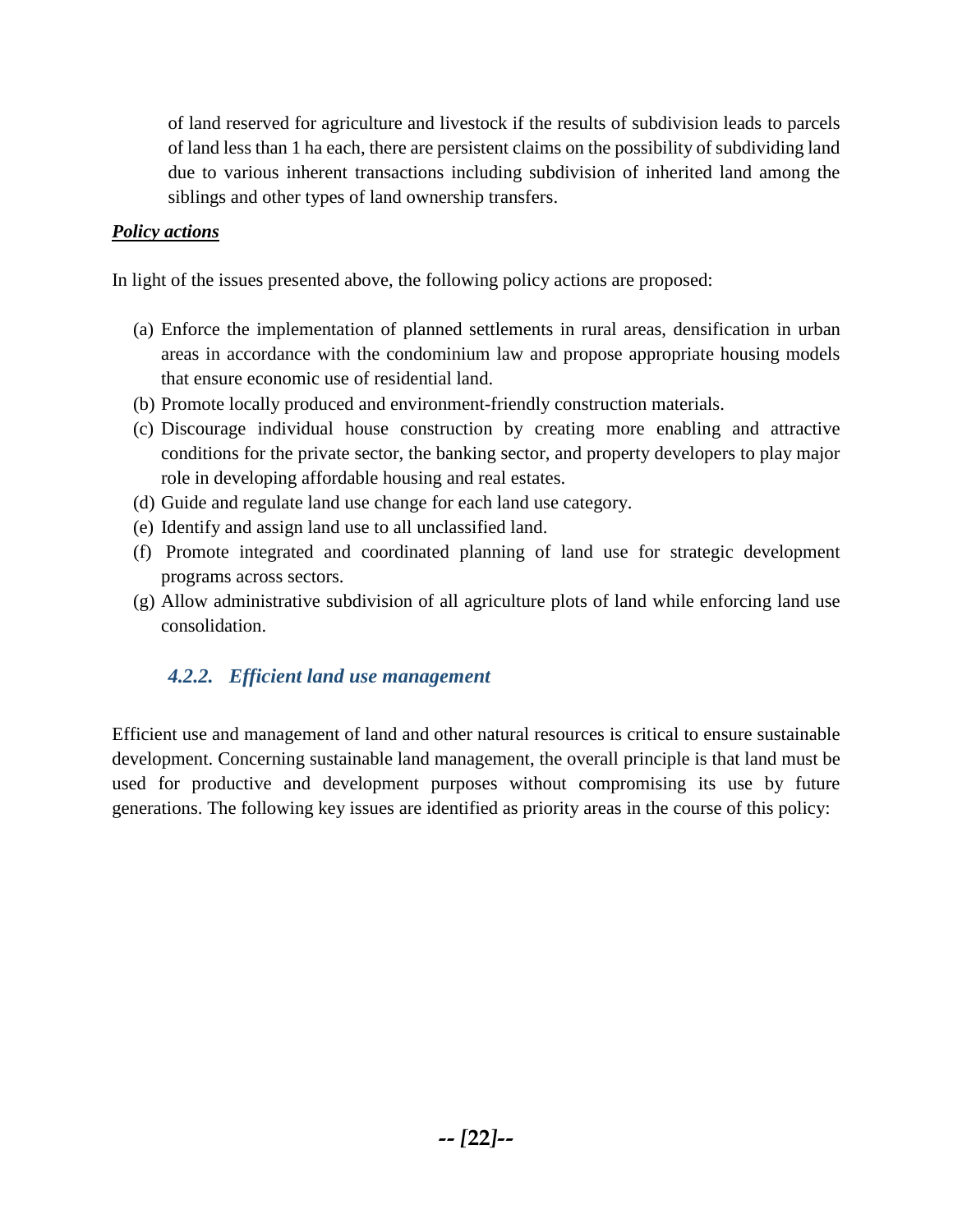#### *Key policy issues*

- (1) Inefficient use of available land: some private or state owned land remain idle for many years due to several reasons such as speculation (buying land for re-selling at relatively high prices especially in neighborhoods of the Kigali City and other growing cities) and lack of proper mechanism to optimize use of state owned land. This negatively affects the expected economic dividend linked to effective land use.
- (2) Management of state lands: In this context, state lands consist of lakes, waterways, national roads reserves, national parks, water bodies and wetlands, marshlands, buffer zones, protected areas, land with public infrastructures, marginal land. The main issues pertaining these types of land include: continued claims made on marshlands and swamps by individuals and private sector; lack of policy guidance on how buffer zones should be managed or used; illegal activities in protected areas and some protected areas with highbut-unused economic potentials. There is also lack of proper mechanism to follow up on lease agreements between Government and investors where Government has allocated land for investment.
- (3) Slow pace of public resettling of people currently living in high risk zones. Some people still live in high-risk zones with limited capacity to acquire new land for resettlement in risk-free zones. Regions like the Northern and Western Provinces still have large numbers of people living in areas considered as high-risk zones, who need to be resettled for their safety. Due to the topography and population density, obtaining new areas for settlement becomes challenging and the pace of resettlement has been below expectations to date.
- (4) Limited implementation of policies and strategies related to soil reclamation and land rehabilitation. While there are policies in place for soil reclamation and rehabilitation, especially focused on the mining and quarry areas as well as land degradation caused by soil erosion and excavated soils, these policies are not fully implemented due to a number of reasons. For full achievement of development goals, these policies need full implementation.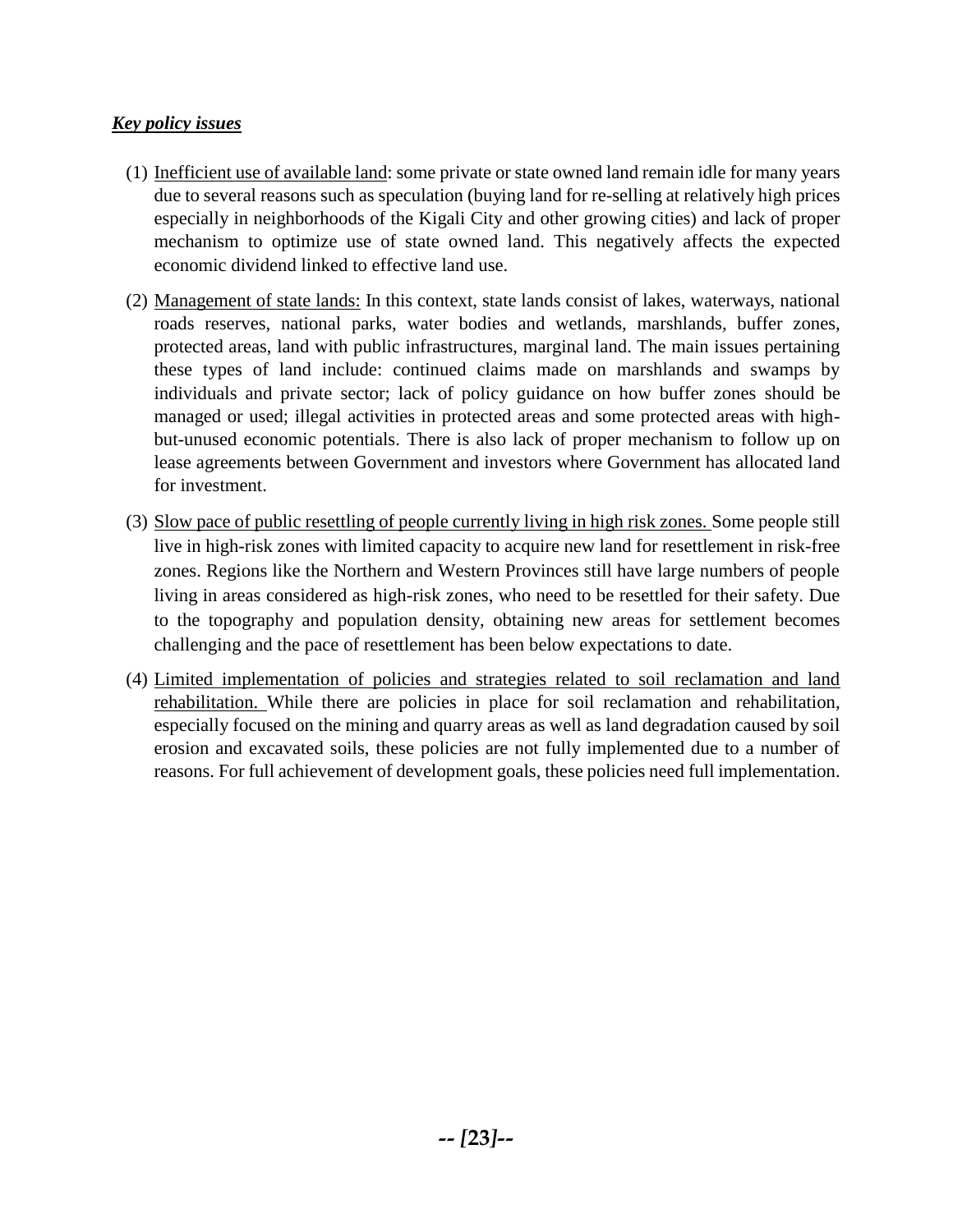#### *Policy actions*

In order to ensure an efficient land management, the following policy actions are proposed:

- (a) Devise mechanisms to enforce use and efficient management of all available land and ensure alternative management models for expropriated land during the transitional period awaiting for the planned investment projects.
- (b) To conduct the profiling of all government unused lands and devise a model for productive use.
- (c) To devise the modalities of land lease in marshlands.
- (d) Establish legal/binding instrument (such as law, contractual arrangement, orders or regulations) to ensure rational use and expected return from the established land management infrastructure.
- (e) Put in place an appropriate land management system (e.g. by encouraging single entry of all state land across sectors) of all state-owned land including: land in the government's private and public domains, marginal land, expropriated lands, fragile areas, critical ecosystems, land in the buffer zones, registration of wetlands to be gazetted as well as land in protected areas. Furthermore, for optimal use of available government land, there is a need to put in place formal mechanisms to temporally acquire and use government land awaiting investment as prescribed by the master plans.
- (f) Put in place mechanism to follow up on utilization of land allocated by Government for investment.
- (g) Identify which buffer zones to be used for environment-friendly economic activities without compromising the preservation of the protected area.
- (h) Enforce the relocation of people living in high risk zones and ensure restoration of landscapes in conformity with land use suitability maps.
- (i) Enforce existing policies and strategies on land reclamation, rehabilitation (vertical and horizontal) and soil conservation measures including transboundary catchment protection initiatives.

### <span id="page-30-0"></span>*4.2.3. Land for Strategic Investment*

Rwanda has made remarkable progress in creating suitable environment for doing business processes and investment promotion as sustained by the World Bank Doing Business Report (2019). In fact, according to the report, Rwanda was ranked second in Africa and  $29<sup>th</sup>$  worldwide. The overall objective of the Government of Rwanda is to create a conducive environment that facilitates business development in the country by attracting more private sector investments. Therefore, the aim of this policy is to support large-scale and land based strategic investment by the private sector.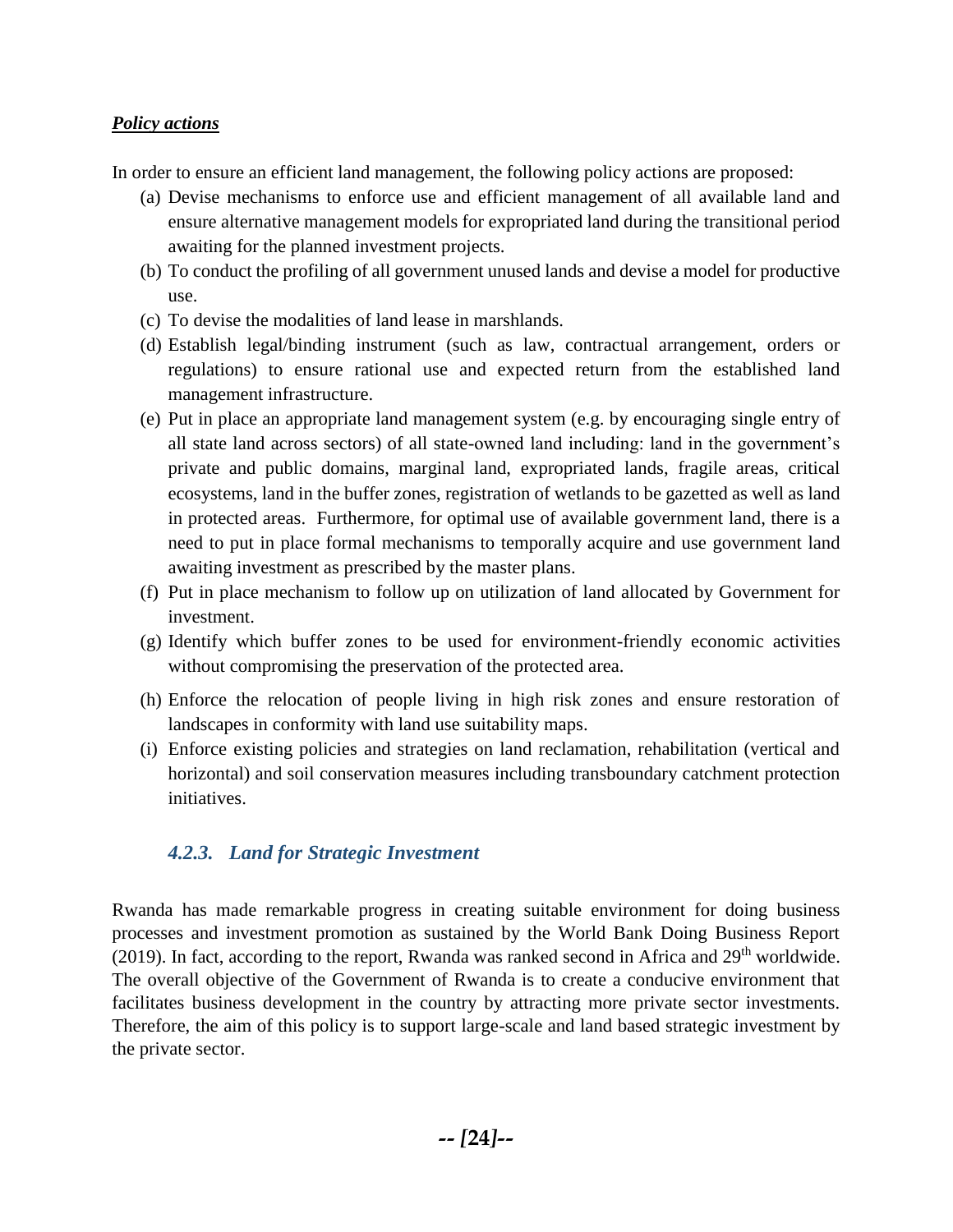#### *Key policy issues*

- (1) Land for strategic investments in key sectors such as tourism, agriculture, industry and real estate development is not demarcated. This constitutes one of key challenges in attracting large-scale and land-based strategic investment due to insufficient land reserves. Thus, the current land use planning does not consider such a potential demand for land.
- (2) Lack of consolidated records of investment projects for which state-owned land was assigned as well as records of land acquired by the government through expropriation for public interests.
- (3) There is no proper mechanism to assess social and community benefits attained through various investment projects. Investors are assigned land through state-owned land or land acquired through expropriation or a process that does not fully consider the wider social implications of their projects.
- (4) Lack of policy guidance on mainstreaming crosscutting issues such as people with disability, youth and gender.

#### *Policy actions*

In order to address the above issues, the following policy statements are proposed:

- (a) Secure and demarcate land for strategic investments across sectors and in accordance with their respective sector-specific land use master plans. This implies among others:
	- **Engage actors across the sectors and coordinate the process of identification** of different types of land required by investors along various land use categories,
	- Map and build a dynamic database for all land reserves that can potentially be assigned to investors in different development sectors,
	- Assess the possibility of government having a land bank to support future investments.
- (b) Put in place a recording system of the private investments for which state-owned land has been assigned and investments meant to be of public interest.
- (c) Conduct monitoring/ evaluation of private investment on state-owned land in order to ensure whether the anticipated benefits are materialized.
- (d) Develop a strategy for mainstreaming cross-cutting issues such as people with disabilities, youth and gender in land sub-sector.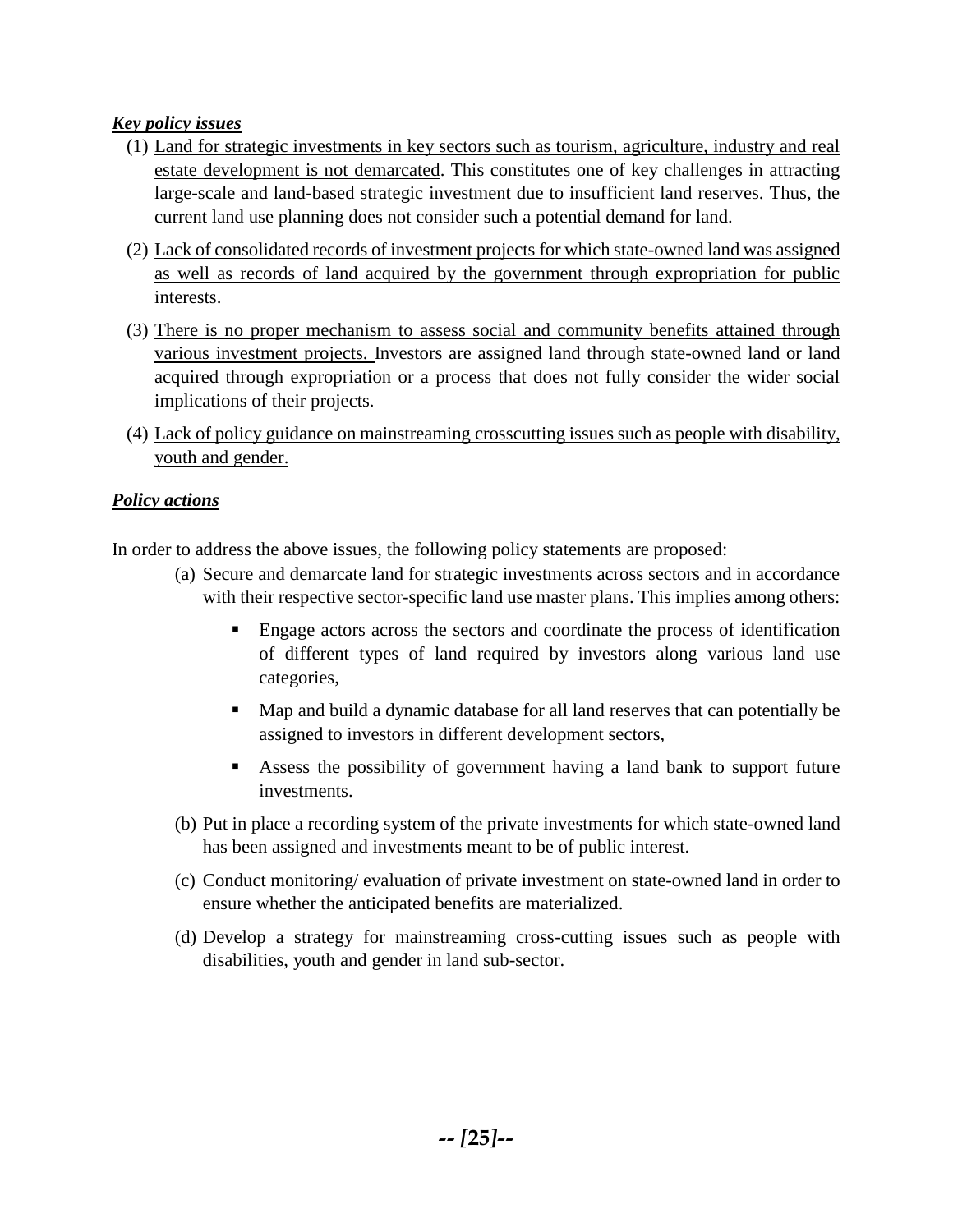## *4.3. Pillar 3: Land Administration*

<span id="page-32-0"></span>Land administration is a system in which land-related laws and regulations about land tenure are applied and made operational. It is also the process of recording, handling and disseminating information about land transactions, land tenure, ownership, value, and use<sup>25</sup>. Therefore, an efficient land administration system guarantees land rights and security of tenure.

There has been substantial improvement in the land administration over the last decade in Rwanda. Some of the best practices resulting from previous policy implementation comprise of: a successful design and rapid implementation of the LTR, decentralized land administration entities, land information management system through LAIS, improved land related services such as tax collection, land as collateral for potential loan demand, among others. Therefore, the current policy shall address the following gaps or issues by strengthening the current land administration system.

## *Policy Objectives:*

- 1. Strengthen the current land administration system for enhanced land-based service delivery
- 2. Strengthen mechanisms for effective administration of land lease fees and real property taxes (e.g. proper and up-to-date land records, maximization of real property tax collection and lease fees, collection of taxes, and capacitation of decentralized administrative entities in tax administration).
- 3. Enforce land sub-sector coordination to ensure an integrated approach for efficient cross-sectorial land utilization and collaboration towards sustainable land use and management.

## *4.3.1. Land registration*

<span id="page-32-1"></span>Rwanda has over the past ten years recorded tremendous achievements in the area of land registration. Indeed, about 11.4 million land parcels are registered. This has opened a range of opportunities to not only ensure land tenure security but also facilitate other land-based investments. However, a number of emerging issues are to be addressed in the course of this policy implementation as described below:

### *Key policy issues*

(1) There are cases of inconsistencies of land related information in the land register. Despite the successful registration of land in Rwanda, there are still cases whereby the information recorded during the land registration process, especially with regard to the land use, do not reflect the realities on the ground. For instance, some agricultural and livestock land have been erroneously recorded as residential or industrial with negative implications on land

 $\overline{\phantom{a}}$ <sup>25</sup> MINIRENA (2012).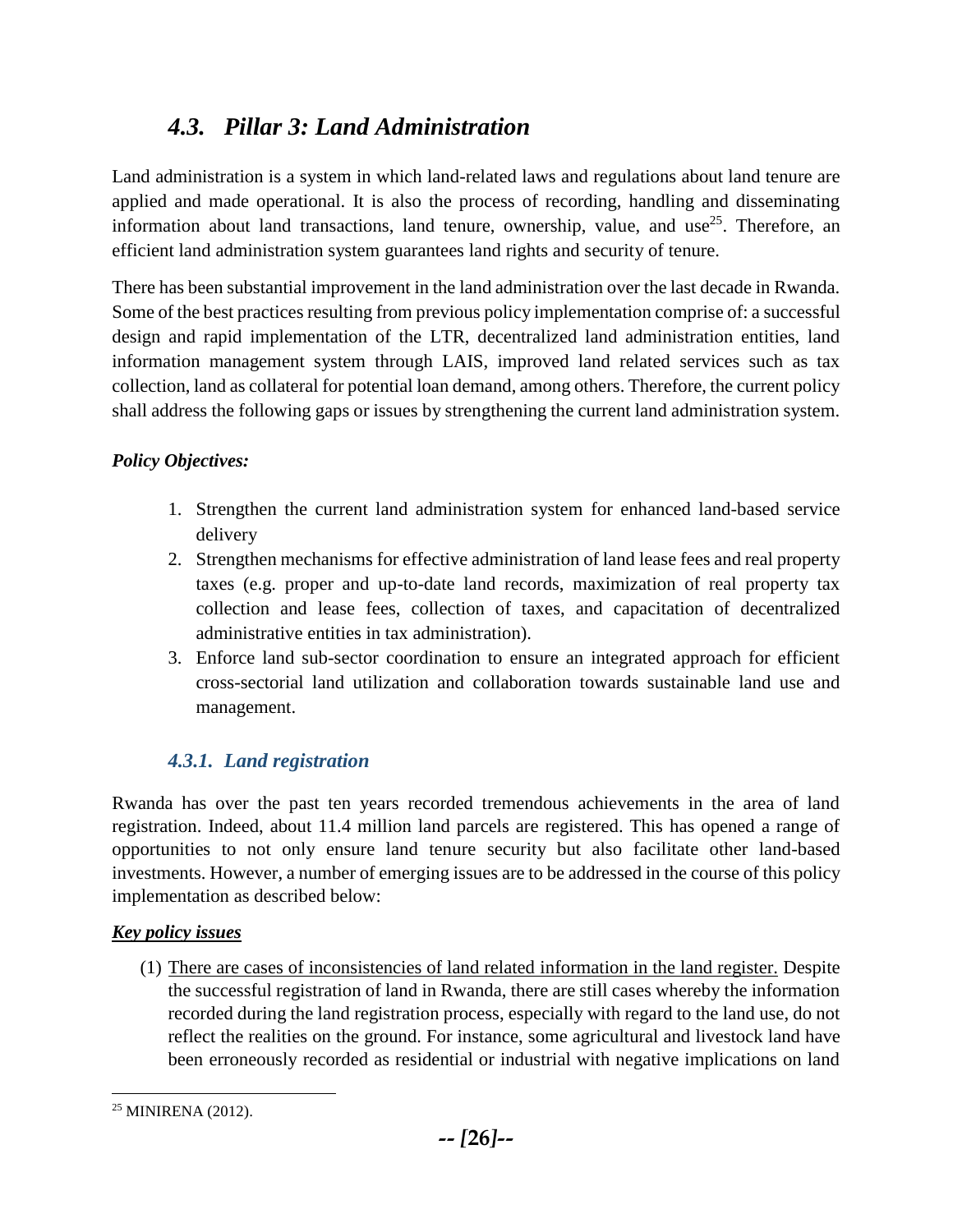information management system and actual land lease fees and property taxes. This needs to be corrected and harmonised for better land use and management.

- (2) Long and tedious processes for registering land for people who were not covered under the land tenure regularisation program, especially those who lost important documents such as marriage certificates that are crucial for proving joint land ownerships and people that are currently in prisons and who cannot access their land certificates. Despite the improvements made to the process for handling such cases, it is perceived to be too long and involves courts and payment of associated legal services which are unaffordable for some people.
- (3) High cost for land related transactions. Indeed, transactions such as subdivision of land and transfer of ownership involve costs that are beyond the financial capacity of many Rwandans, especially those living in rural areas with limited incomes. Wishes to reduce these costs were expressed by different stakeholders during the consultation process of the policy;
- (4) Non-optimization of the benefits expected from Land Tenure Regularization: Despite successful implementation of the LTR program, there is still a room to improve the optimization of economic benefits expected to be generated from the effective implementation of the LTR (e.g. Use of land tittles for loan collaterals, attracting investors, etc.);
- (5) Delay in land related service delivery at the district level. It is increasingly observed that some services such as land certificate transfer take long to be processed.

#### *Policy actions*

In order to address the issues expressed above, the following policy statements are proposed:

- (a) To update and harmonise land use information gathered during previous land registration with respect to various land use categories.
- (b) To simplify land registration processes and facilitate easy access to land documents by the right owners using IT-based solutions.
- (c) To reduce land transaction costs related to transfer of ownership and rights in order to avoid informal transactions.
- (d) To promote maximization of expected benefits from Land Tenure Regularization.
- (e) To identify land related services that can further be decentralized at the sector level and capacitate the latter to perform such responsibilities through ICT-based solutions.
- (f) To define the role of the private sector in land administration services.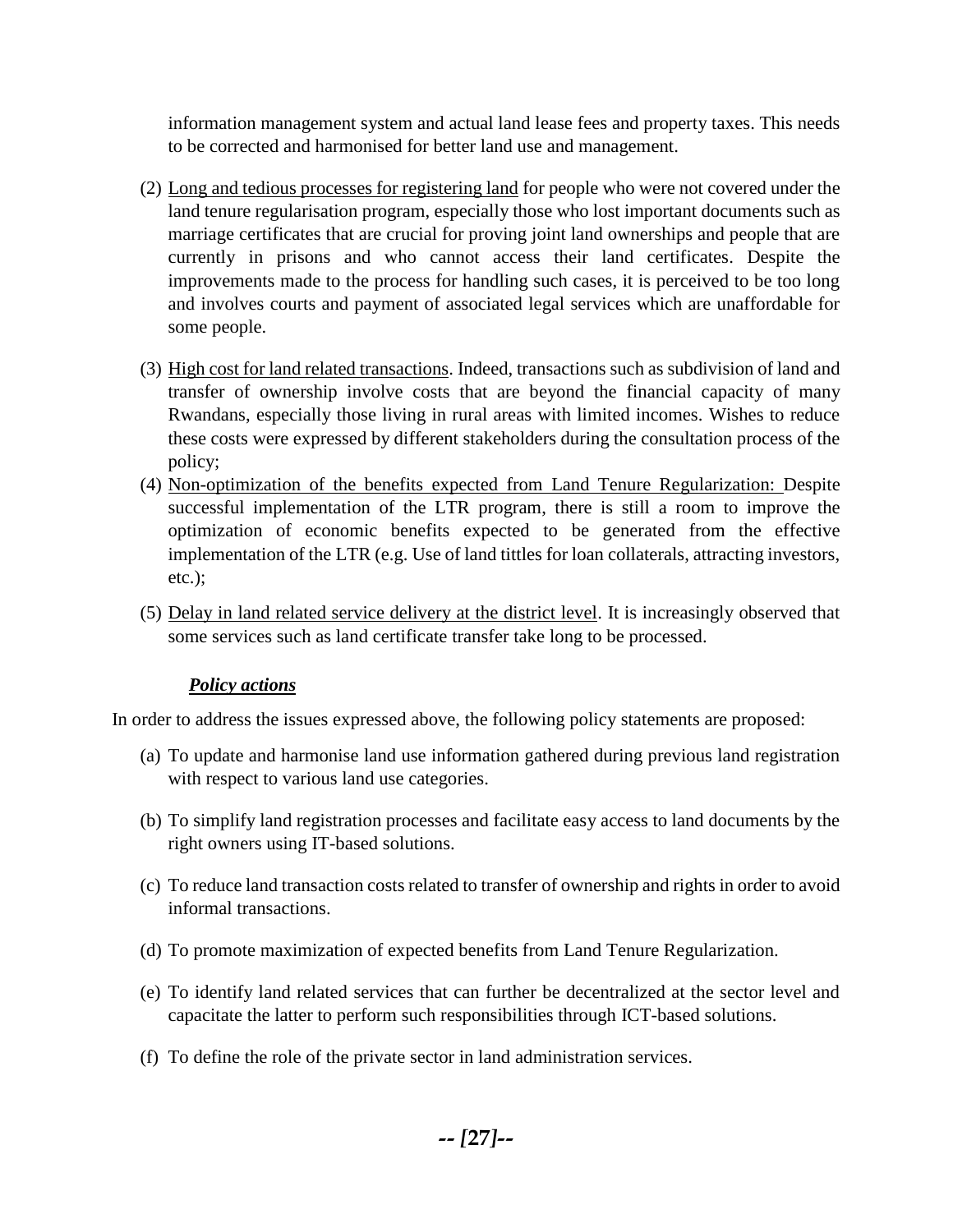#### *4.3.2. Land lease fees, real property taxes and land markets*

<span id="page-34-0"></span>This thematic area focusses on land lease fees, real property taxes and land market to inform their effective administration. The aim is to put in place mechanisms for effective administration of land and real property related taxes (e.g. proper and up-to-date land records, maximization of real property tax collection and lease fees, collection of taxes, and capacitate decentralized administrative entities in tax administration).

## *Land lease fees and taxes*

#### *Key policy issues*

- (1) The structure of land lease taxes is complex and varies on the basis of a range of criteria mostly tied to size and physical location of the land which sometimes does not correspond to its market value. Furthermore, land registration data recorded on land lease contracts are sometimes misleading. For instance, the amount of money recorded on the land certificate as land lease taxes are different from what land owners are actually requested to pay on annual basis.
- (2) Some plots located in urban areas have been recorded as agriculture land, hence exemption from the payment of the land lease fees, which should not be the case. Similarly, there is no systematic adaptation of the land use change categories resulting from urbanization. Consequently, in some areas, land lease fees are increased simply based on a decision of changing land use category by the competent organ (e.g. change from agriculture to residential) before the land use change is effective.
- (3) There are instances of privately owned land accommodating portions of land allocated to public investments such as road reserves (including buffer zones along the roads, electrical polls, etc). However, these portions of land are still counted as part the individual land titles, leading to payment of unjustified land lease fees.
- (4) About 70% of land area in agriculture is in parcels that are less than 2 hectares in size and hence exempted from land taxes according to the land law and the law on sources of revenues and property of decentralized entities. This affects land related resource mobilization especially for the local government.

#### *Policy actions*

- (a) Review land-related taxes based on actual value of land on the market, update the land registry on regular basis to inform the tax collection process and in case of land use change, adjust land taxes based on effective phases of the implementation of land use plans.
- (b) Strengthen community awareness on the structure of land lease fees and taxes, how the values are fixed, and how to deal with any possible adjustment needed.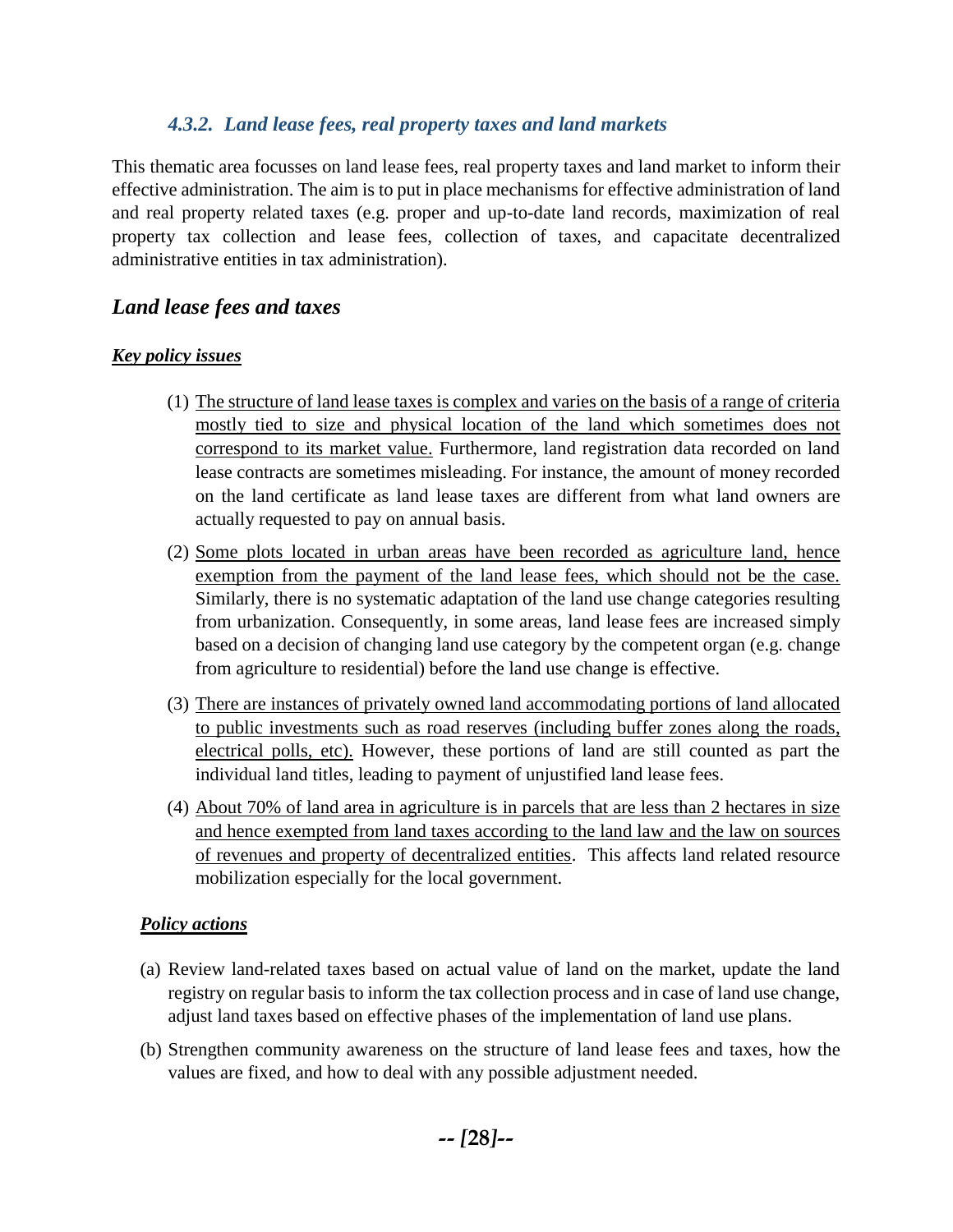- (c) Identify individual land parcels with government infrastructure such as roads, electricity poles, water facilities, buffer zones along the roads and expropriated land and remove them from individual land certificates or exempt them from the payment of land fees and taxes.
- (d) Review the payment modalities for land related taxes to ensure sustainable land management.

## *Real property taxes*

#### *Key policy issues*

- (1) A major challenge related to the real property taxes administration remains on the maximization of real property revenue collection by local authorities using available land records.
- (2) Real property taxes are perceived by citizens to be high compared to their household income

#### *Policy actions*

- (a) Ensure up-to-date property databases are available for each district and accessible by respective district officials with the aim to capture the needed information for establishing reliable tax bases.
- (b) Conduct a comprehensive property registration exercise across the country with the aim to create reliable database for fixed asset taxpayers.
- (c) Update real property taxes in consultation with citizens.

## *Land and property markets*

#### *Key policy issues*

- (1) There is limited availability of relevant data on asset values and the acquisition of up-todate information of market values of properties. This is mainly because charges by private certified land valuers are perceived expensive and property owners may not see any gain to cover the cost. Thus, in most cases, revenue collection officers only rely on the value reported by the taxpayer.
- (2) The number of available land and property valuers is still low compared to the demand and despite the fact that the government has enacted the Law N° 59/2011 of 31/12/2011 to ensure proper administration of all property values at the district level.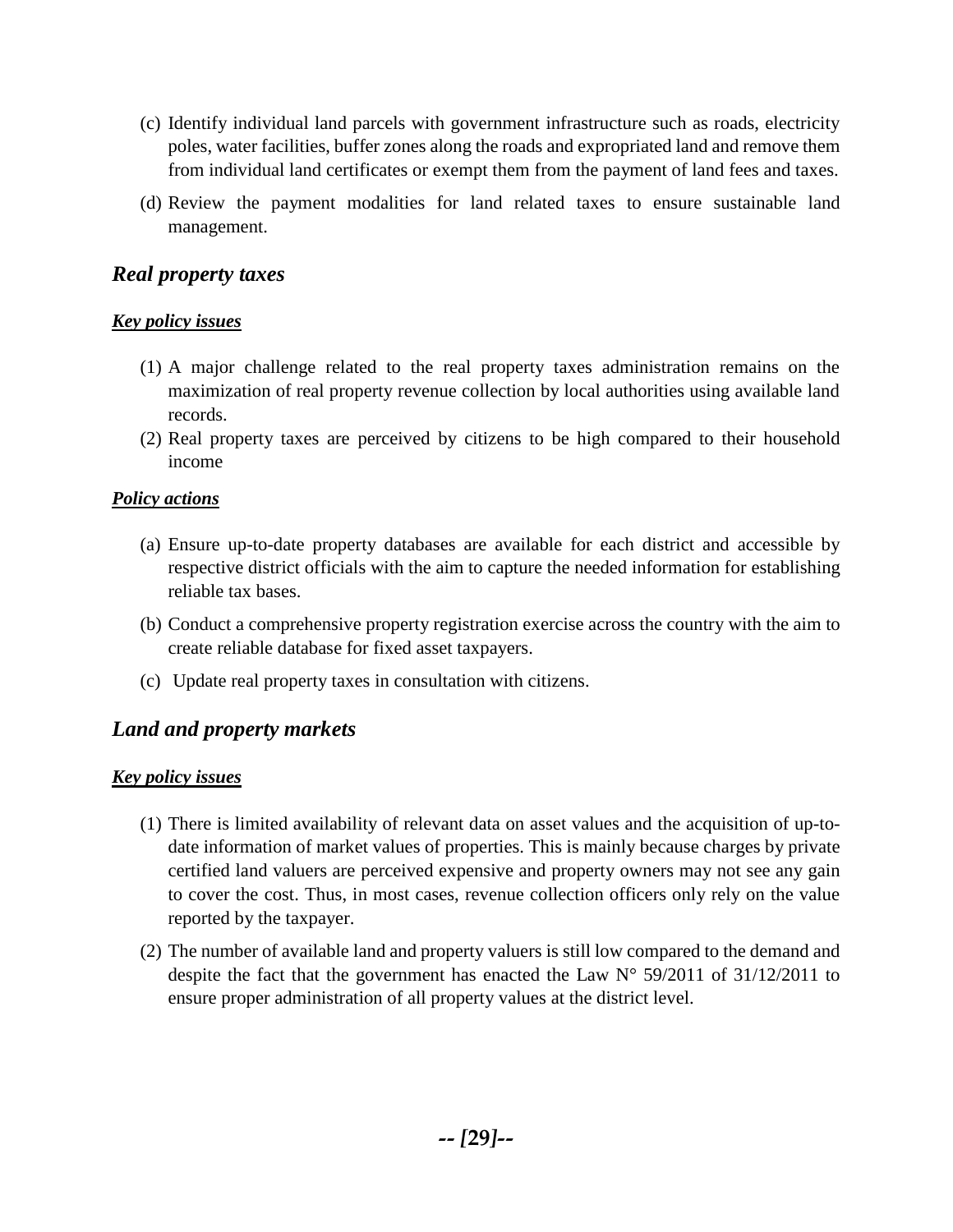#### *Policy actions*

- (a) Ensure that responsible administrative units at the CoK and district levels have accurate data on asset market values (land and real property).
- (b) Enforce the collection and access of accurate and up-to-date information on market values for land and real property assets to serve as benchmark for land and real property market transactions.

#### *Tax administration capacity*

#### *Key policy issues*

- (1) Limited capacity of City of Kigali and districts in tax administration and more specifically in tax collection.
- (2) Limited appropriate facilities for effective tax collection (e.g. database, software, and transport).

#### *Policy action*

(a) Build and strengthen the City of Kigali and districts' capacities to collect land- and property-related taxes as well as the establishment of a sound land lease fees, taxes and property tax system.

#### <span id="page-36-0"></span>*4.3.3. Land rights and Land disputes*

The government of Rwanda has made commendable progress in securing land rights, equity in land distribution, land-related legal reforms, and promotion of women's land rights. This policy proposes to address the remaining gaps as detailed below.

#### *Key policy issues*

- (1) There is an increasing trend of polygamous and other types of informal marriages such as cohabitation, jeopardizing land rights for women and leading to land related disputes.
- (2) There are still cases of land-related transactions that are not supported by enough evidence, leading to noncompliance with land use plans and legal disputes.

#### *Policy actions*

- (a) Continuously raise public awareness on the risks related to illegal and informal marriages in order to formalize such cases.
- (b) Ensure that land transfer services are supported with sufficient evidence to avoid any resulting disputes.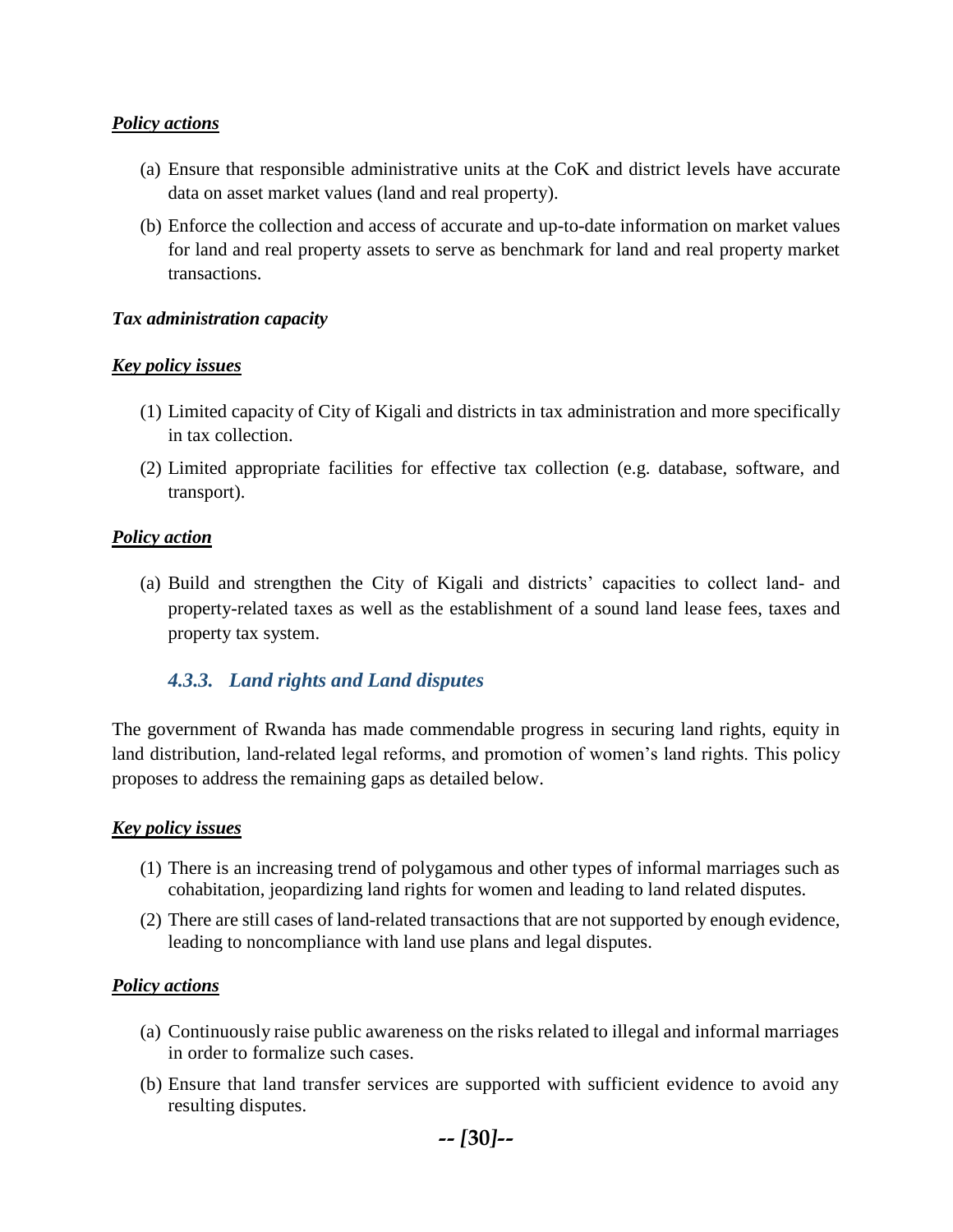(c) Build capacity of local entities, mediators and the judiciary in the management of land related disputes/conflicts.

#### <span id="page-37-0"></span>*4.3.4. Institutional and Coordination Framework of the Land sub-sector*

The institutional framework reflects how the land sub-sector is governed and coordinated to ensure integrated land use planning and management. Despite its cross-cutting nature, the planning of land use across sectors is still done in siloes. The take of this policy is to improve the current sectoral coordination by ensuring an integrated land use planning approach to guarantee efficient cross-sectorial land utilization and collaboration towards sustainable land management.

#### *Key policy issues*

- (1) Low enforcement of land law and other land related legal instruments (Presidential, Prime Minister's and Ministerial Orders, and Instructions).
- (2) The legal framework is complex, leading to different interpretation. There are many laws and regulations that are land-related, which to some extent gives room for misinterpretation by different users and therefore leading to their violation.
- (3) The current institutional arrangement of the land sub-sector is most tied to the land tenure regularization, land registration, land rights and less on land use management. Furthermore, the current institution in charge of land management and use in Rwanda (RLMUA) is vested with duties related to land registration, keeping the land registry, national land use planning, surveying and mapping, and overall land management in Rwanda. However, the RLMUA is still constrained by limited financial resource capacities for improved land administration.
- (4) There is no appropriate coordination mechanism to streamline inter-sectoral interests and competing needs over land leading to ineffective land use planning and management.

#### *Policy actions*

- (a) Review and ensure that all land-related legal instruments (laws and regulations) are harmonized, enforced, disseminated and made easy for right interpretation by users.
- (b) Revise the current institutional arrangement at all administrative levels for effective and efficient land use management.
- (c) Establish a sustainable financing mechanism for the institution in charge of land management and use to support diversification and scale up of land related service delivery.
- (d) Strengthen the coordination of the land sub-sector.
- (e) Regularly update the land administration information system to provide accurate information for monitoring the land management across key concerned sectors.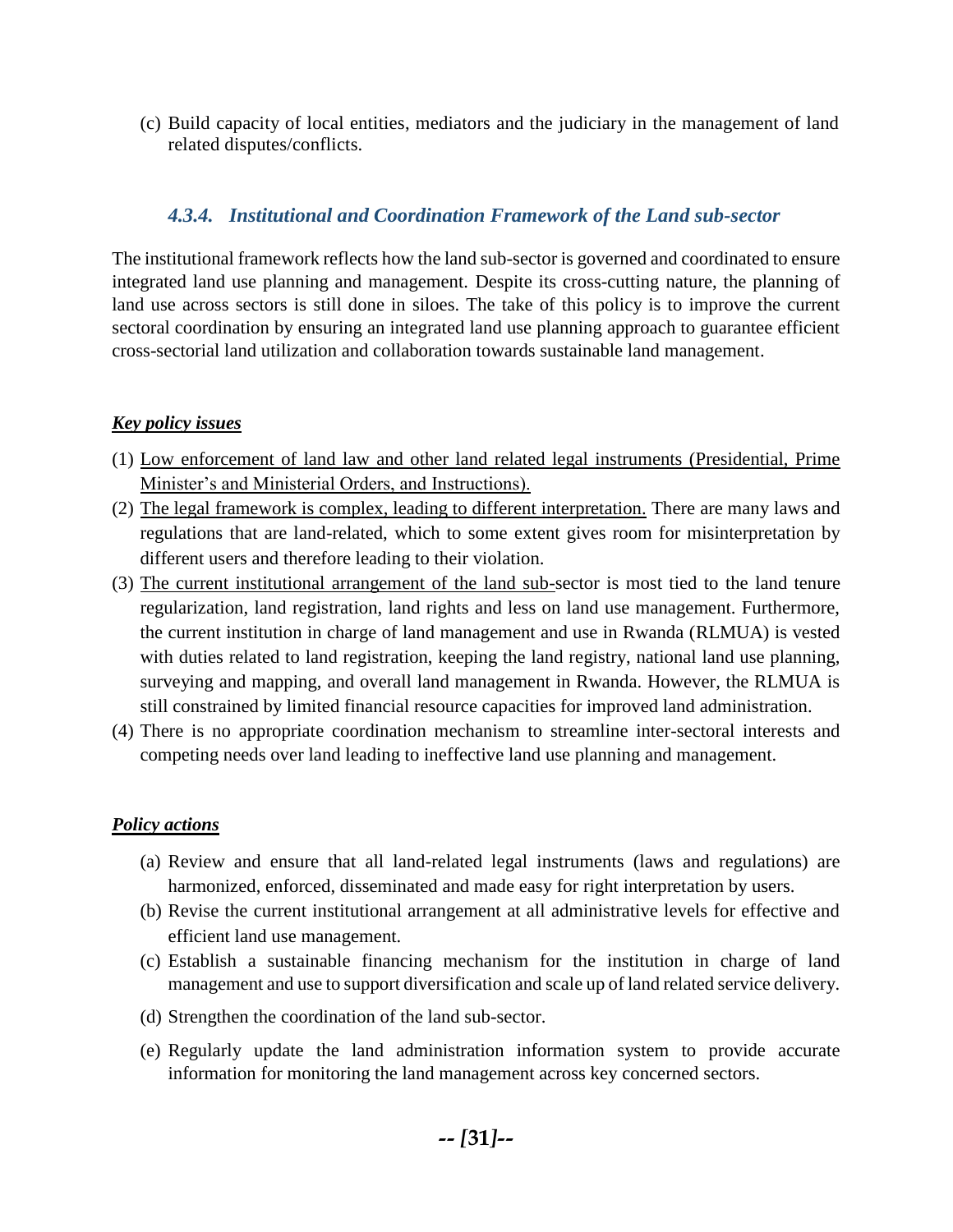- (f) Establish a high level and inter-ministerial coordination committee to oversee the development, approval and effective implementation of land use plans at all levels.
- (g) For state-owned land, all other sector ministries shall be considered as land users, while the ownership and management of land remains a sole responsibility of the Ministry in charge of land.
- (h) Develop institutional, organizational, and individual capacities based on the identified needs to support the implementation of the actions prescribed under this policy.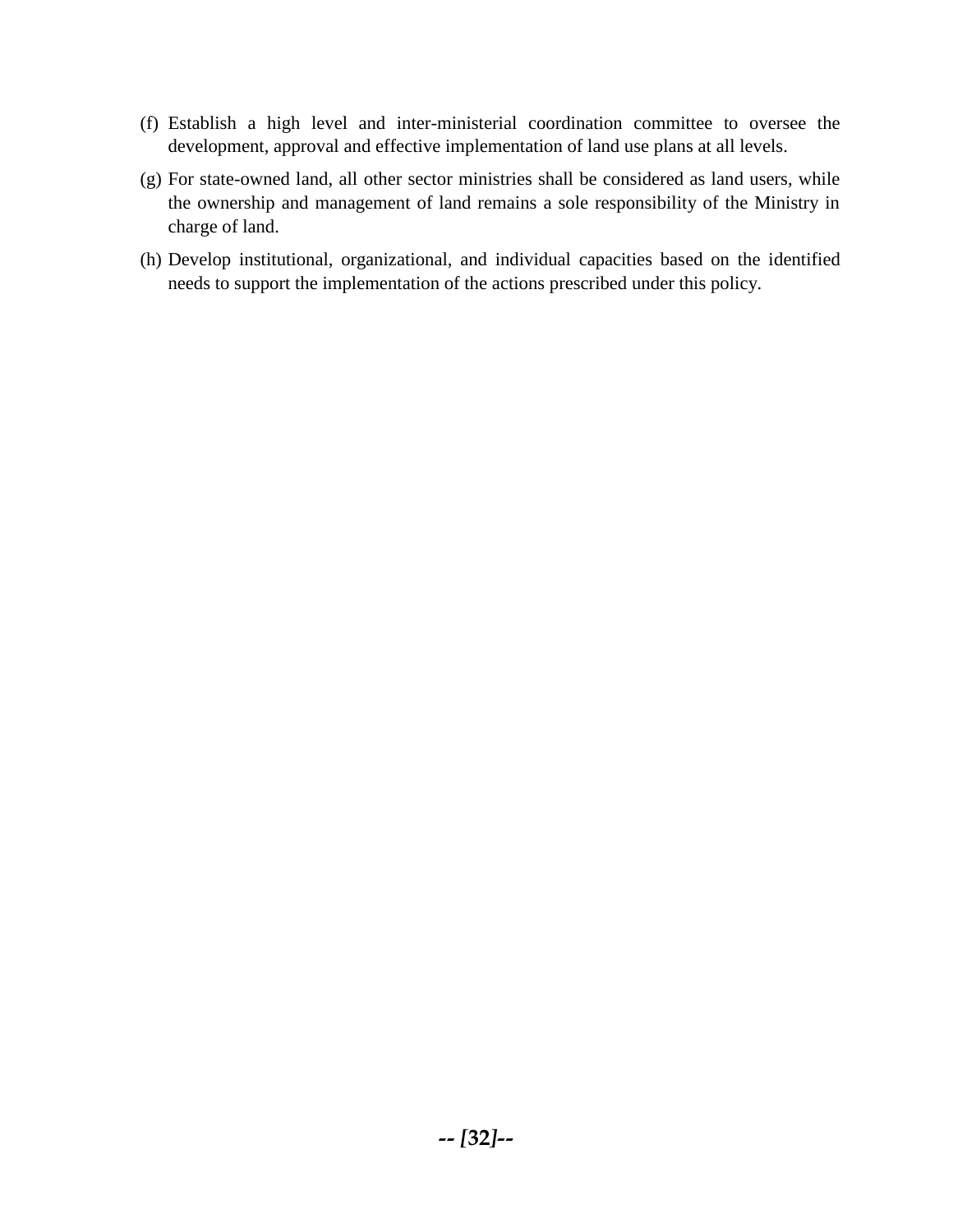## <span id="page-39-0"></span>**5. Implementation framework and Policy Implications**

## <span id="page-39-1"></span>*5.1. Implementation framework*

The implementation of this policy will be supported by effective and integrated collaboration between all concerned stakeholders. Furthermore, active involvement of all planning actors across sectors is crucial to ensure successful implementation of this policy. These include central government, local government, private sector, non-governmental organizations (NGOs), financial institutions, development partners and communities.

## <span id="page-39-2"></span>*5.1.1. Central Government*

The ministry in change of land is the leading central government institution that ensures effective implementation of all the proposed policy actions under the three pillars of this policy: (i) land use planning, surveying and mapping, (ii) land use management and (iii) land administration. The Ministry in change of land will rely on implementing agencies, currently RLMUA to guide and support the land use planning process, land use management strategies and land administration.

Due to the cross-cutting nature of the land use and management system, the implementation of this policy requires strong and inclusive coordination with other government institutions including MINAGRI, MINALOC, MININFRA, MINECOFIN, MoE, MINICOM, RDB, RMB among others. The expected role of these ministries and boards will be to facilitate and support mainstreaming of land management in their respective policies, sector strategies and plans that are linked to the land management system. Furthermore, with support and guidance from ministry in charge of land, concerned ministries will be responsible for their sectorial land use master plans and contribute to land suitability mapping.

The coordination of implementation of the land policy lies in the responsibility of ministry in change if land through the established coordination mechanisms such as land thematic working groups, sector working groups, a land steering committees and the economic cluster.

The central government will mobilize required financial resources and provide required institutional capacity development for implementation of this policy.

## *5.1.2. Local Government*

<span id="page-39-3"></span>Throughout the implementation of this land policy, the local government (districts and the CoK) will be responsible for the development and implementation of their respective land use plans following the prescription of the national land use master plan and sector land use master plans and by ensuring active community participation and compliance.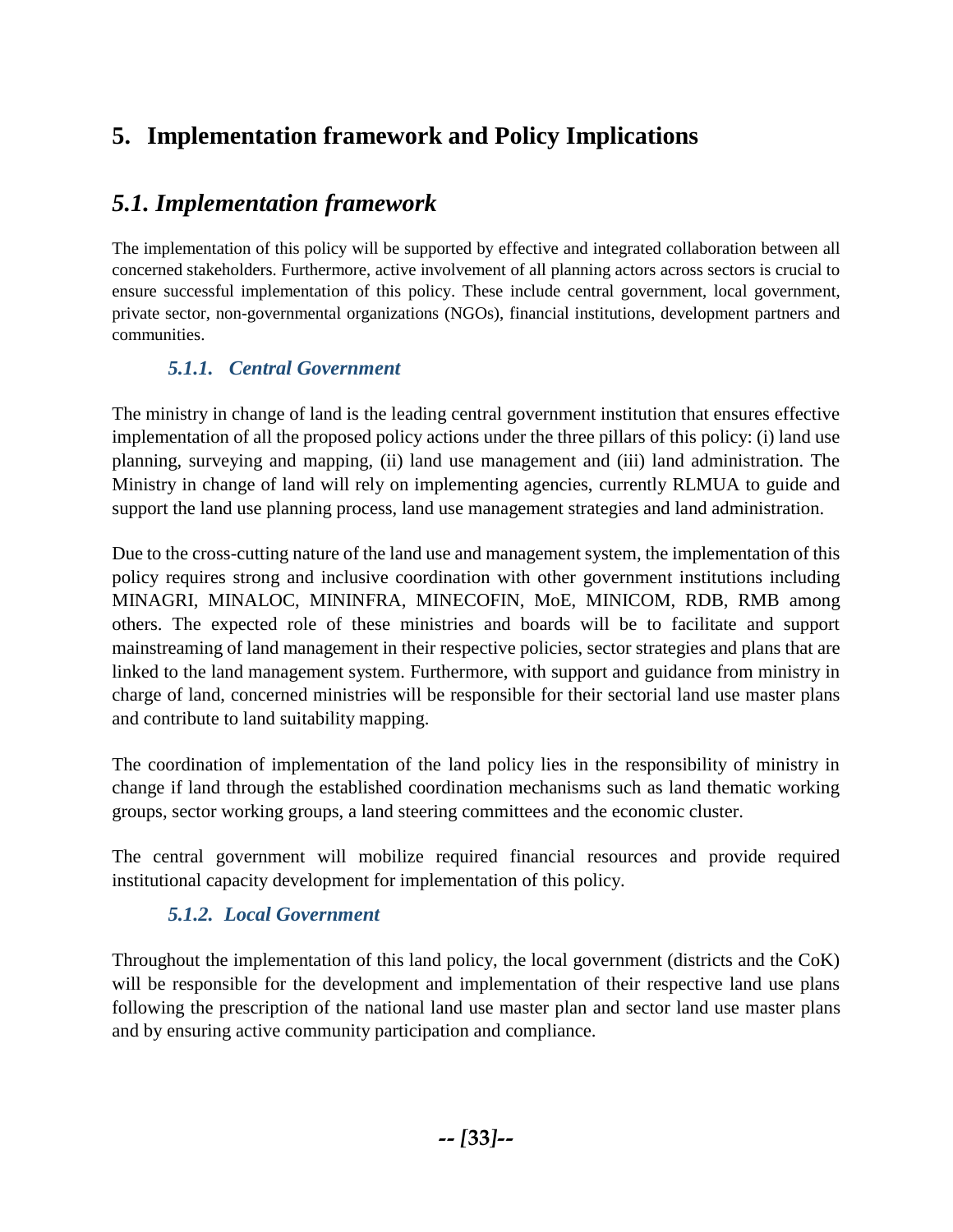### *5.1.3. Private sector*

<span id="page-40-0"></span>Reference made to the expected role of the private sector in the national transformation strategy, it is expected that the private sector, both domestic and foreign, will play a key role in the largescale and land based strategic investment. In the course of this policy's implementation, the government will continue to create an enabling environment for land-based investments. In addition, financial institutions are expected to support land related investments through the development of new and adapted financial products.

## *5.1.4. Communities*

<span id="page-40-1"></span>Communities are expected to play a major role in the implementation of this land policy by adopting new best practices for land use and management. Furthermore, communities will be involved in different land education campaigns aiming at raising awareness on land-related legislations and management procedures.

### *5.1.5. Non-Governmental Organizations (NGOs)*

<span id="page-40-2"></span>NGOs will support the implementation of this policy at different levels, including: resource mobilization, community education and campaigns, bridging program between communities and local and central government as well as constructive engagement.

## *5.1.6. Development Partners*

<span id="page-40-3"></span>Development Partners will support Government and other organizations involved in advancement of the land sub-sector through different programs and projects.

### *5.1.7. Monitoring and evaluation*

<span id="page-40-4"></span>The implementation of this land policy is operationalized by the proposed land policy implementation strategy, which provides a five-year action plan highlighting intended policy outcomes and detailed activities meant to achieve the policy objectives. Moreover, the proposed hierarchy for land use planning and management (national and sector land use master plans, districts land use plans) will play an important role to inform progressive implementation and compliance to this land policy's prescriptions.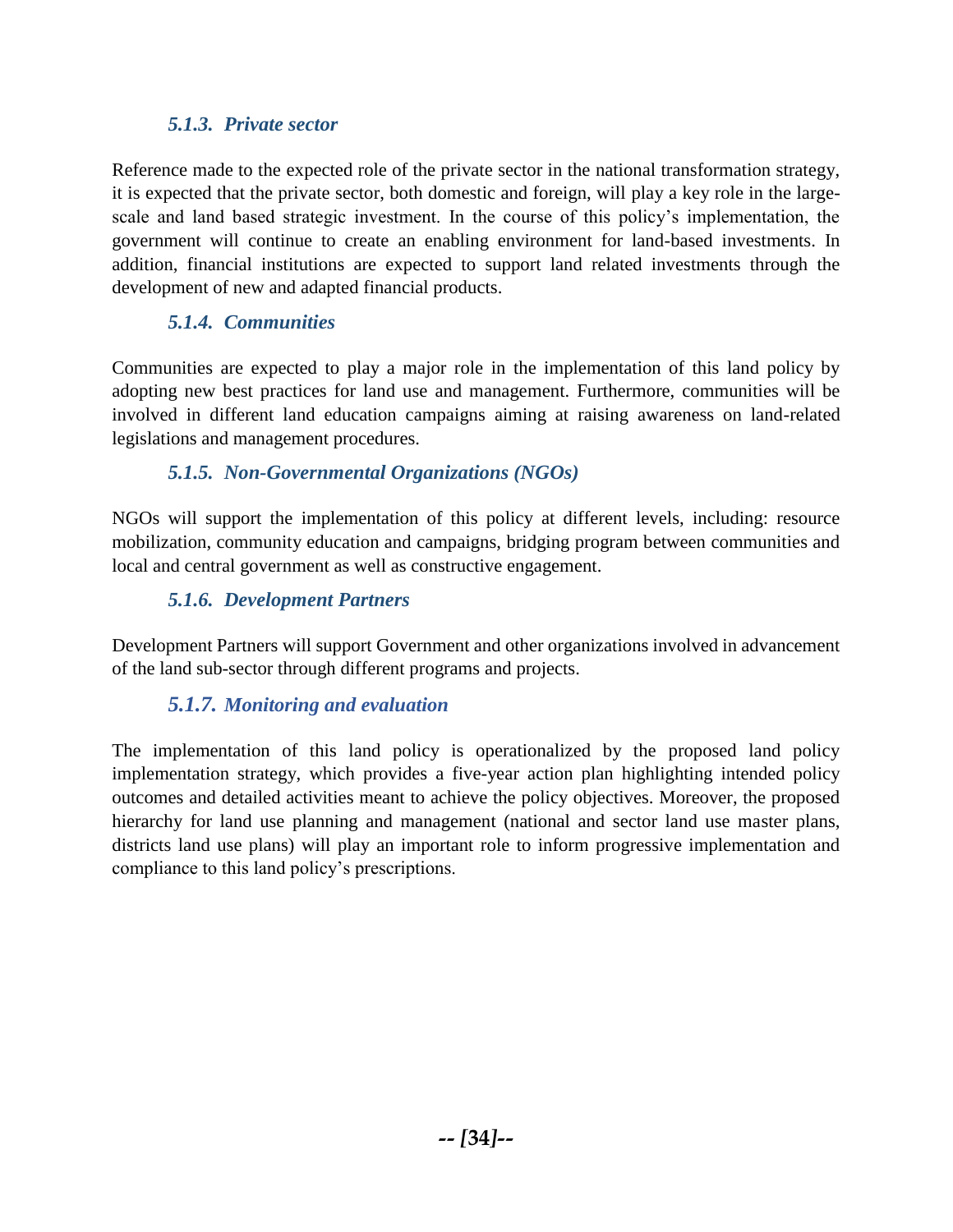## <span id="page-41-0"></span>*5.2. Policy Implications*

## *5.2.1. Economic Implications*

<span id="page-41-1"></span>The economic implication of this land policy is seen at three levels. Firstly, the proposed efficient land use management is expected to increase productivity across economic sectors that depend on land use management system such as agriculture, industry, forestry, mining, tourism, housing and urbanization, use of some buffer zones and protected areas for environment friendly economic activities, etc. Secondly, by allocating specific land for strategic investments, this policy opens a window for Rwanda to boost its economic investments. Thirdly, it is also anticipated that effective tax administration will increase tax revenues that in turn will support public spending.

## *5.2.2. Financial Implications*

<span id="page-41-2"></span>This policy will have financial implications mainly in terms of additional budget needed to finance activities proposed under various policy actions. Funding sources for this policy include Government funding through the national budget allocation, internally generated land-related services fees, land taxes, donors funding as well as non-state resources from partner organizations

## *5.2.3. Legal implications*

The Government in collaboration with parliament will ensure review of the existing land law to accommodate new changes proposed by this land policy. In addition, the Government will ensure that all land-related legal instruments (laws and regulations) are complementary, enforced, disseminated and made easy for the right interpretation by users.

## *5.2.4. Social Implications*

<span id="page-41-3"></span>With regard to social implication of this policy, it is anticipated that the enforcement of village settlement in rural areas, densification in urban areas and relocation of people living in high-risk zones, are expected to increase social cohesion, economic security and people's livelihoods. Secondly, the land policy proposes the mainstreaming of gender, youth and people with disabilities for a more inclusive land use and management.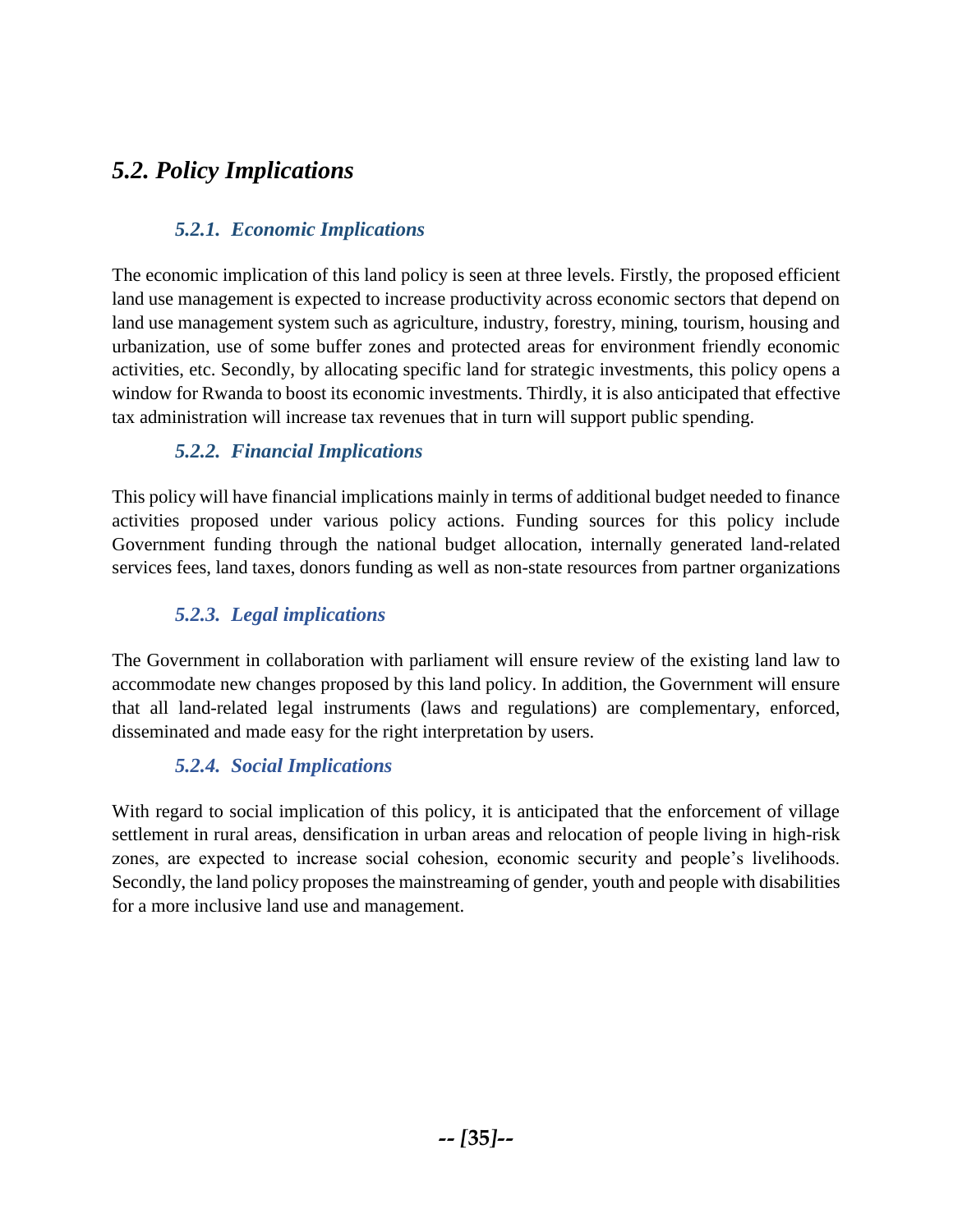## <span id="page-42-0"></span>**References**

- 1. African Development Bank and Economic Commission for Africa (2010), Land Policy in Africa: Eastern Africa Regional Assessment, Addis Ababa, 2010;
- 2. African Union, Agenda 2063, the Africa we want
- 3. Byamugisha, Frank. 2015. An Assessment and Plan for a Comprehensive Review of Rwanda's 2004
- 4. National Land Policy. Kigali, Rwanda: USAID | LAND Project.
- 5. Government of Rwanda (2018), National Strategy for Transformation (NST-1).
- 6. Government of Rwanda, Economic Development and Poverty Reduction Stategy\_2
- 7. Government of Rwanda, Vision 2020
- 8. MINAGRI (2018). National Agriculture Policy. Ministry of Agriculture and animal resources Kigali Rwanda
- 9. Ministry of Agriculture and animal resources (2015), Irrigation policy
- 10. Ministry of Agriculture and animal resources (2018), Strategic Plan for agriculture transformation\_ PSTA IV (2018-2014), Kigali Rwanda
- 11. Ministry of environment (2003), *Rwanda Environmental Policy*
- 12. Ministry of environment (2011), *National Water Resources Management Policy*
- 13. Ministry of environment (2011), Rwanda Biodiversity Policy
- 14. Ministry of forestry and mines (2011), National Forestry Policy
- *15. Ministry of Gender and family promotion (2010), National Gender Policy*
- 16. Ministry of Infrastructure (2012), *Public Transport Policy and strategy for Rwanda (2012);*
- 17. Ministry of Infrastructure (2015), *National Housing Policy*
- 18. Ministry of Infrastructure (2015), *National Urbanization Policy*
- 19. Ministry of Infrastructure (2015), Rwanda *Energy Policy*
- 20. Ministry of Infrastructure (2017), *National feeder roads policy and strategy,*
- 21. Ministry of Land and Forestry (2004). National Land Policy;
- 22. *Ministry of Local Governance (2012), National decentralization policy (2012)*;
- 23. Ministry of natural resources (2009), *Mining Policy*
- 24. Ministry of trade and industry (2009), *Rwanda Tourism Policy*
- 25. Ministry of trade and industry (2011), *National Industrial Policy;*
- 26. Ministry of trade and industry (2013), *Protected Area Concession Management policy*
- 27. National Institute of Statistics (2018). Rwanda Natural Capital Accounts-Land;
- 28. United Nations: The Sustainable Development Goals Report 2017
- 29. USAID Land Project (2015), An assessment and plan for a comprehensive review of Rwanda's 2004
- 30. Ministry Of Land, Environment, Forests, Water and Mines (2004). *National Land Policy.*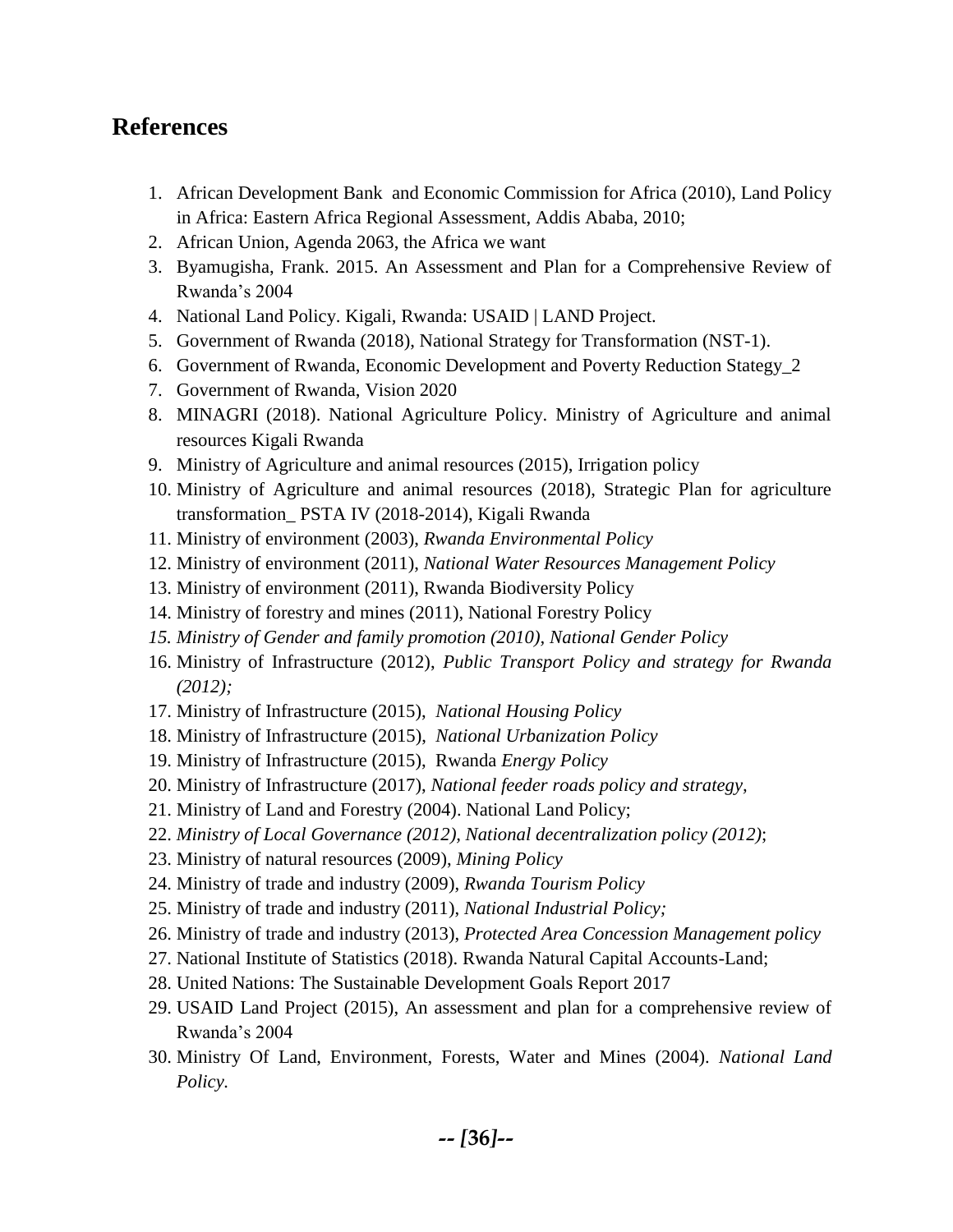- 31. USAID Land Project (2015). Issue Paper 1: Developing Master Plans and Implementing Expropriation For Sustainable Urbanization And Rural Development;
- 32. USAID Land Project (2015). ISSUE PAPER 2: Efficient Use of Rural Land Through Special Government Initiatives;
- 33. USAID Land Project (2015). ISSUE PAPER 3: Measures to Optimize Land Use through Efficient Urbanization and Housing;
- 34. USAID Land Project (2015). Issue Paper 4: Administration of Land-Related Taxes And Fees To Enhance Land Administration Services And Sustain The Land Administration System;
- 35. USAID Land Project (2015). Issue Paper 5: Securing Land Rights For Women n Informal Marriages;
- 36. USAID Land Project (2015). Issue Paper 7: Reducing Land Disputes In Rwanda
- 37. USAID Land Project (2015). Issue paper: Addressing inconsistencies in land related policies and laws;
- 38. World Bank (2017). Doing Business 2017: Equal Opportunity for All. A World Bank Group Flagship report, 14th edition, Washington DC, USA.
- 39. Ali et al. 2014. The Price of Empowerment: Experimental Evidence on Land Titling in Tanzania. CGD Working Paper 369. Washington, DC: Center for Global Development.
- 40. Deininger et al (2011). Impacts of Land Certification on Tenure Security, Investment, and Land Market Participation: Evidence from Ethiopia. Land Economics, 87 (2), 312– 334.
- 41. AFDB (2016). Land tenure regularization in Rwanda: Good Practices in Land Reform. African Natural Resource Centre, African Development Bank, Abidjan Cote D'Ivoire.
- 42. Ngoga et al. 2016. Land Governance Assessment Framework. Final Report. World Bank Group. Kigali, Rwanda
- 43. Nkurunziza, E. (2015). Implementing and Sustaining Land Tenure Regularization in Rwanda. In T. Hillhorst, & F. Meunier, *How Innovations in Land Administration Reform Improve Doing Business* (pp. 10-19).
- 44. EAC (2016). The EAC Vision 2050: Regional Vision for Socio-Economic Transformation and Development. East African Community. Secretariat. Arusha Tanzania.
- 45. NISR (2014). Fourth Rwanda Population and Housing Census (RPHC4): Population Projections. National Institute of Statistics of Rwanda. Kigali, Rwanda
- 46. NISR (2018). Rwanda Natural Capital Accounts- Land. National Institute of Statistics of Rwanda
- 47. NISR (2017). Labour Force Survey. National Institute of Statistics of Rwanda. Kigali, Rwanda
- 48. MINECOFIN (2017). Rwanda: Future Drivers of Growth Innovation, Integration, Agglomeration, and Competition: Faster Urbanization, Greater Agglomeration. Ministry of Finance and Economic Planning, Kigali, Rwanda.